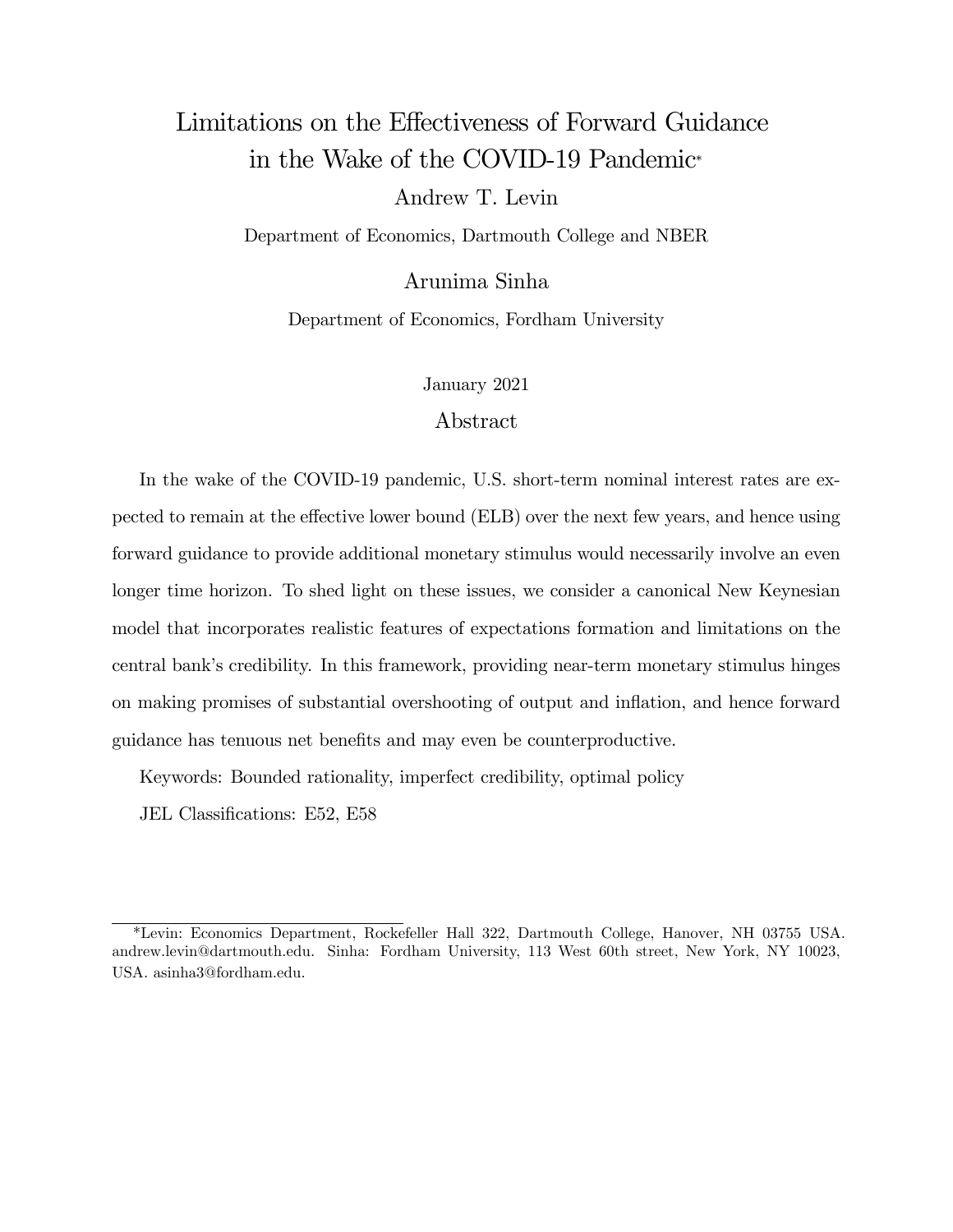## 1 Introduction

The extraordinary economic crisis precipitated by the COVID-19 pandemic caused historic declines in output and employment that have only been partially reversed since the first wave of the pandemic. The Federal Reserve is now holding the target federal funds rate at the effective lower bound (ELB), and the December 2020 projections of Federal Open Market Committee (FOMC) participants indicated that policy would continue to be constrained by the ELB over the next few years. Consequently, using forward guidance to provide additional monetary stimulus would necessarily involve a much longer time horizon than in the previous experience of the Federal Reserve or any other central bank. Indeed, the Federal Reserve staff concluded in June 2020 that the FOMC "would have to maintain highly accommodative Önancial conditions for many years to quicken meaningfully the recovery from the current severe downturn." 1

In this paper, we examine the effectiveness of forward guidance at the effective lower bound (ELB) in the wake of the COVID-19 pandemic. Our analysis builds on key lessons from the recent academic literature about the *forward quidance puzzle*, which highlighted how the efficacy of forward guidance is attenuated by realistic features of expectations formation and limitations on the central bank's credibility in making binding commitments.<sup>2</sup> In fact, recent data underscores the myopia of professional forecasters at the initial stages of the pandemic and the extraordinarily high dispersion of their recent forecasts of U.S. GDP.<sup>3</sup> Moreover, concerns about imperfect credibility have been flagged in past FOMC discussions, reflecting the extent to which the FOMC's composition evolves over time as a result of staggered terms, retirements, and other sources of turnover.

To analyze these issues quantitatively, we formulate a canonical New-Keynesian model which incorporates mechanisms that have been shown to mitigate the forward guidance puzzle, including myopia, imperfect common knowledge, and incomplete Önancial markets. For each of these specifications, the optimal monetary policy at the ELB is markedly more aggressive than in the conventional model with rational expectations. The initial shortfall of ináation is modest and transitory, while the overshooting of ináation is substantial and

<sup>&</sup>lt;sup>1</sup>See FOMC Meeting Minutes (2020), p. 3. Reifschneider and Williams (2000) analyzed the policy implications of the ELB using the FRB/US staff model; see also Reifschneider and Roberts (2006), Williams (2009), and Brayton, Laubach, and Reifschneider (2014). More recently, Bernanke, Kiley and Roberts (2019), Reifschneider and Wilcox (2019), Hebden et. al. (2020), and Arias et. al. (2020) examined these issues in a variant of the FRB/US model where investors have rational expectations while other private agents have adaptive expectations.

<sup>2</sup>Del Negro, Giannoni and Patterson (2012) made a seminal contribution in identifying the forward guidance puzzle. See also Kiley (2016).

<sup>&</sup>lt;sup>3</sup>Altig et al (2020) and Coibion, Gorodnichenko and Weber (2020) also document a large degree of uncertainty during the Covid-19 crisis; see also Bordo, Levin and Levy (2020).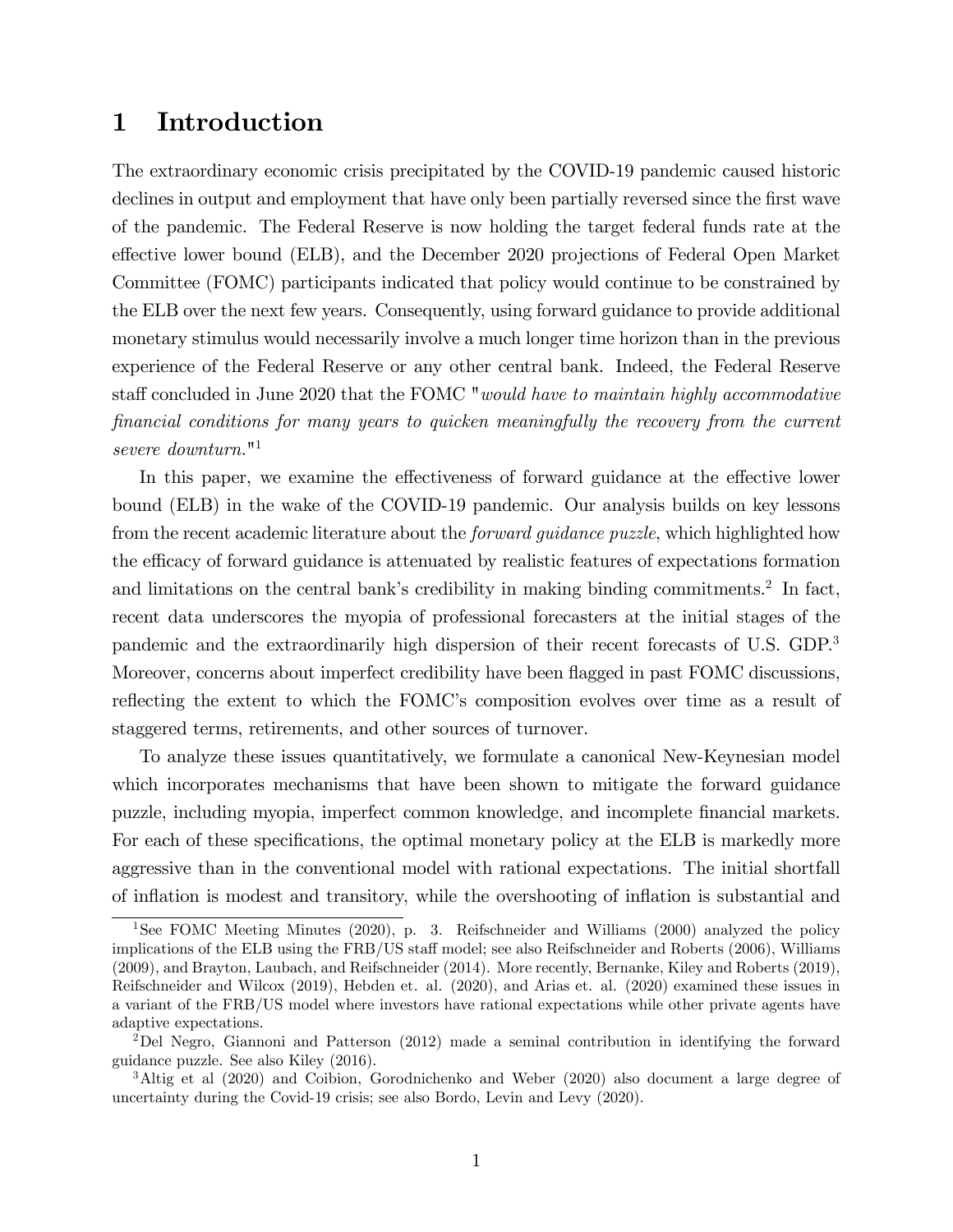persistent.

Next, we incorporate limitations on the central bank's credibility in making longer horizon commitments regarding the path of monetary policy. In particular, the central bank announces its commitment in the initial period when policy becomes constrained by the ELB, but private agents perceive a fixed probability that in any given period the central bank may renege on that commitment and revert to the purely discretionary policy. This form of imperfect credibility induces a marked deterioration in macroeconomic stability, regardless of the particular specification of expectations formation.

We also consider the implications of model uncertainty, i.e., policymakers do not have full knowledge of the dynamic structure of the economy. To illustrate this issue, we consider scenarios in which the central bank does not observe the actual slope of the New Keynesian Phillips curve. If the central bank incorrectly formulates its strategy based on a steeper slope, the misperception results in a dramatic set of policy errors due to the mistaken strong feedback loop between output gap, the ináation rate, and the real interest rate.

Our framework makes a novel contribution in nesting several distinct mechanisms of expectations formation into a single NK model, including incomplete credit markets, imperfect common knowledge, and bounded rationality; see McKay, Nakamura and Steinsson (2016), Angeletos and Lian (2018) and Gabaix (2020) respectively. This nested representation facilitates quantitative comparisons regarding the implications of these alternative mechanisms in mitigating the efficacy of forward guidance relative to the baseline specification of rational expectations. For example, myopic expectations yield a more substantial degree of inflation overshooting than either imperfect common knowledge or incomplete markets.

In characterizing the implications of these mechanisms for the design of optimal monetary policy at the ELB, we draw on numerous prior studies that have investigated these issues in models with rational expectations and complete risk sharing.<sup>4</sup> Our work is also closely related to Gabaix (2020) and Benchimol and Bounader (2020), who have characterized optimal policies under bounded rationality when monetary policy is not constrained by the ELB.<sup>5</sup>

Our approach to analyzing imperfect credibility is distinct from the analysis of "loose commitments" at the ELB; see Bodenstein, Hebden, and Nunes  $(2012).<sup>6</sup>$  That approach

<sup>4</sup>Jung, Teranishi and Watanabe (2001, 2005), Eggertsson and Woodford (2003), Adam and Billi (2006), Nakov (2008), and Levin, Lopez-Salido, Nelson and Yun (2010) analyze optimal monetary policy at the ELB in NK models with rational expectations.

 ${}^{5}$ Gabaix (2020) also analyzed the joint design of monetary and fiscal policies at the ELB.

<sup>&</sup>lt;sup>6</sup>In the stochastic planning or loose-commitment approach of Roberds (1987) and Schaumberg and Tambalotti (2007), the policymaker is able to commit to future policies, but each period there is an exogenous probability a new policymaker will be appointed. Since future policymakers are not bound to keep the promises of their predecessors, the current promises are discounted by the probability that the policymaker in office will be replaced. In the related approach of Debertoli and Nunes (2010), and Debortoli, Maih and Nunes (2014), there is a fixed exogenous probability each period that the policymaker reoptimizes. Since the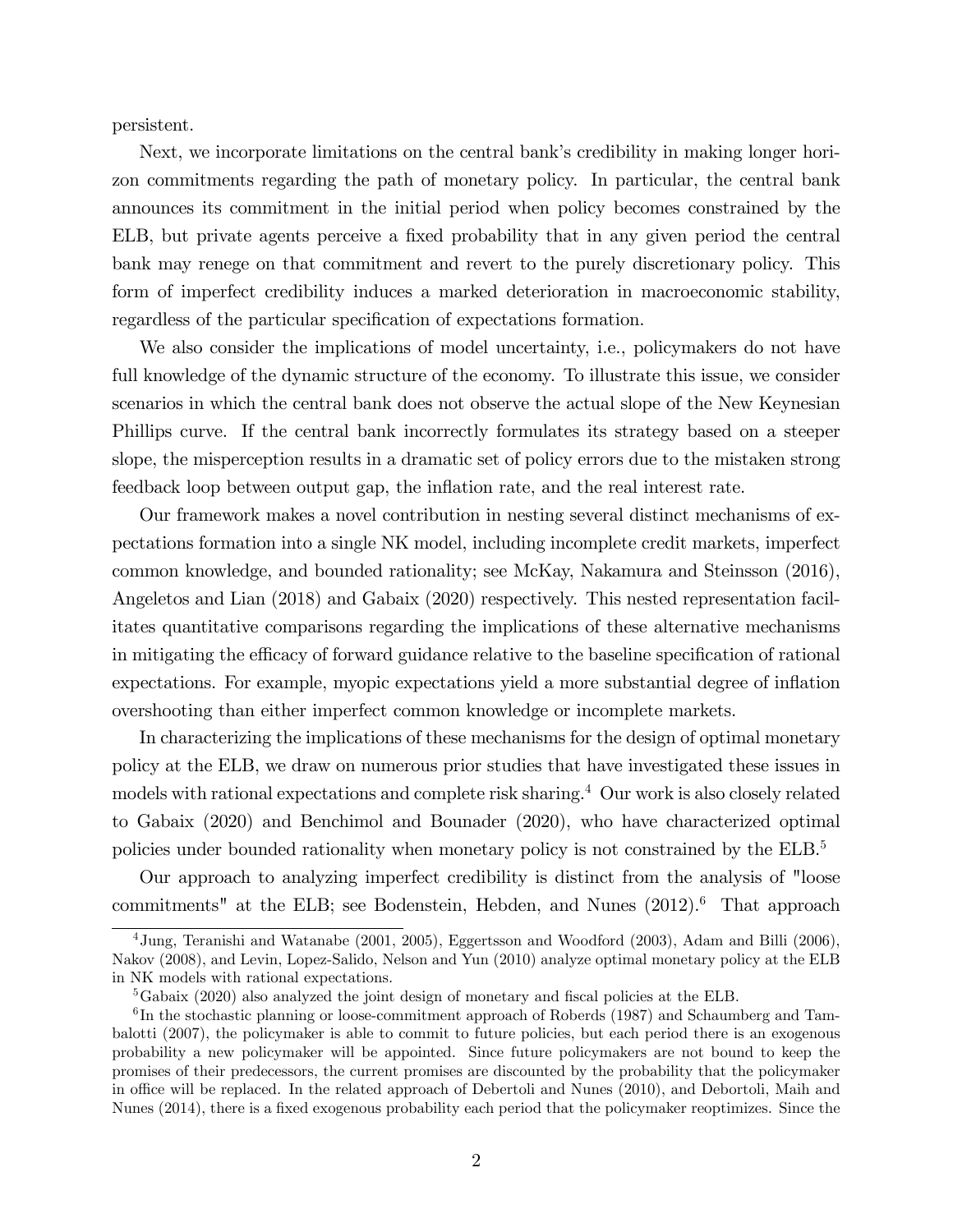assumes that in any given period the central bank may renege on its prior plan and announce a new plan, and hence private agents discount the likelihood that the central bank will carry through with any particular announcement. By contrast, our framework assumes that the central bank follows the optimal policy under discretion if it reneges on the commitment policy conveyed in its initial forward guidance, consistent with the notion that any subsequent announcements might well be dismissed by private agents once the central bank has reneged on a previous promise.

Our analysis is also distinct from previous studies that have investigated the design of sustainable monetary policy plans.<sup>7</sup> In particular, the sustainability of forward guidance at the ELB hinges on the duration and frequency of such episodes; see Walsh (2018) and Nakata and Sunakawa (2019). That approach is particularly relevant for analyzing policies for mitigating routine economic shocks, whereas our framework seems appropriate for analyzing forward guidance in the context of a rare event like the COVID-19 pandemic.

Overall, our analysis highlights the fundamental challenges that monetary policymakers may face in fostering economic recovery and price stability in the wake of the COVID-19 pandemic. In particular, our results indicate that expectations formation and imperfect credibility substantially limit the efficacy of forward guidance, especially over longer time horizons. In such circumstances, central banks may need to rely even more heavily on deploying balance sheet tools, which are also subject to potential limits on efficacy as well as significant costs and risks. $8$  These considerations underscore the rationale for central banks to move forward with changes in the payment system that would eliminate the ELB as a constraint on monetary policy.<sup>9</sup>

The remainder of this paper is organized as follows: Section 2 presents evidence on myopia and dispersion in expectations formation. Section 3 presents the small-scale New Keynesian model, and 4 discusses the optimal policy characterization in this model. Imperfect credibility is introduced in section 5 and preliminary aspects of model uncertainty are discussed in section 6. Section 7 concludes.

policymaker may reoptimize in the future and does not follow through on previous policies, current promises are discounted.

<sup>7</sup>Both analyses also model the contractionary shock and as a two-state Markov process. In the sustainable plans approach of Chari and Kehoe (1990), which is also used by Walsh (2018) and Nakata and Sunakawa (2019), any commitment technology is absent. The policymaker honors a previous promise only if doing so is the best strategy for her at the time the promise needs to be honored.

<sup>&</sup>lt;sup>8</sup>Issues with the use of balance sheet tools are also explored in Greenlaw, Hamilton, Harris and West (2018) and Bordo and Sinha (2020).

<sup>9</sup>These issues are discussed in Bordo and Levin (2017) and Bordo and Levin (2019).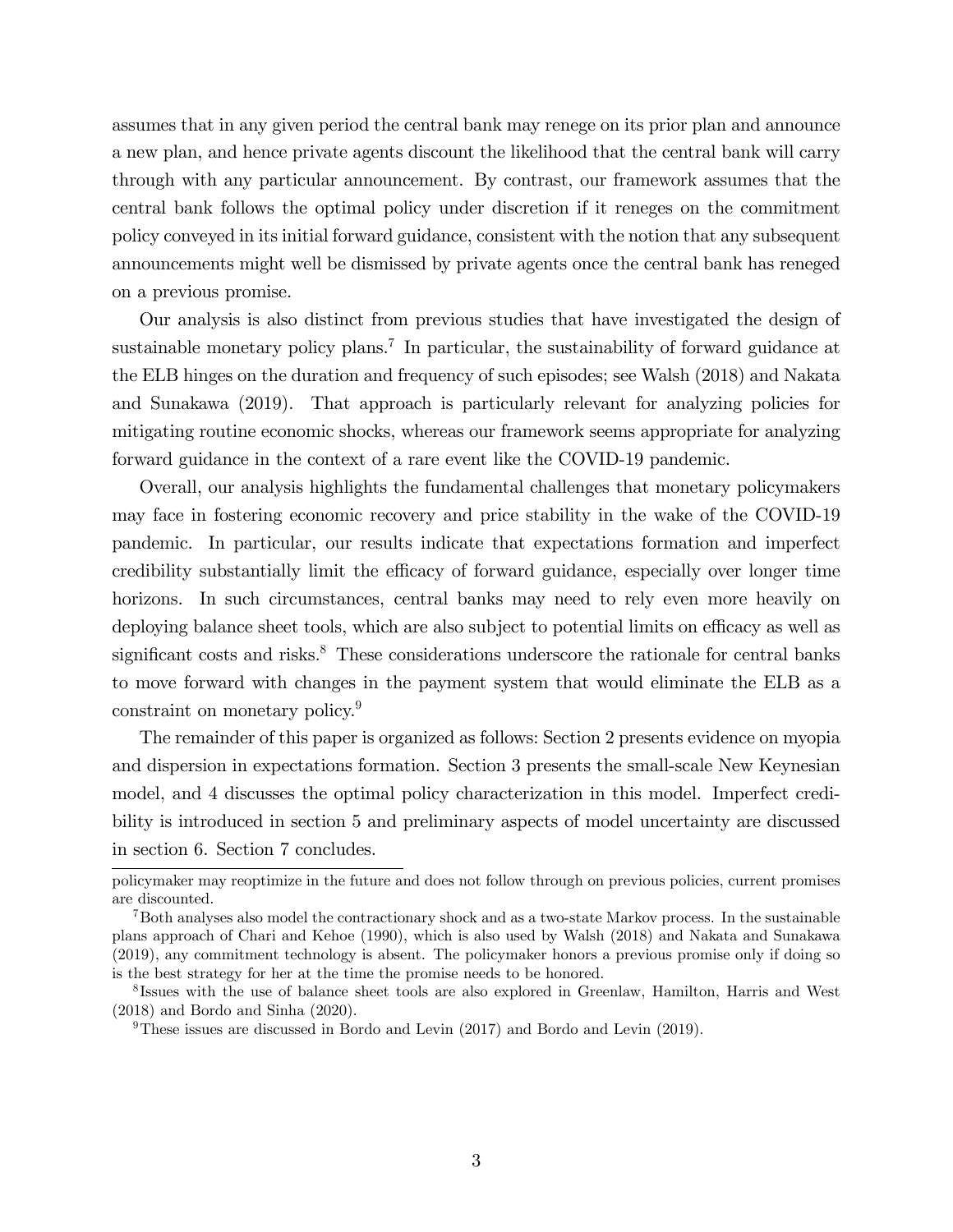# 2 Evidence on Expectations about the Economy and Policy

The COVID-19 pandemic has led financial market participants to expect a very slow economic recovery. The nominal term structure of interest rates illustrates this in figure 1. The 10-year yield is far lower in July 2020 than at any point during the 2008 financial crisis; the 2- and 5-year yields have fallen very sharply in the last quarter.

Figure 1: Term Structure of Yields



Note: These are the quarterly averages of the 2-, 5- and 10-year nominal yields from St. Louis Fred database. The yields are shown in percentages.

We seek to get a better understanding of how expectations of investors have responded in the run-up to the unprecedented COVID-19 crisis. To do this, we examine the Federal Reserve Bank of Philadelphiaís Survey of Professional Forecasters (SPF) and Survey of Primary Dealers (SPD) conducted by the Federal Reserve Bank of New York. The SPF has been administered by the Philadelphia Federal Reserve since 1990, and participants include Önancial market professionals, academics and other researchers. The survey is conducted on a quarterly basis. The SPD has been conducted by the Federal Reserve Bank of New York since  $2011<sup>10</sup>$  The respondents belong to primary dealer firms, and the survey questions are designed to ascertain expectations about these firms. The survey questions are circulated among the respondent groups two weeks before each FOMC meeting, and the results are made available on the website approximately three weeks after the FOMC meeting.

<sup>&</sup>lt;sup>10</sup>The survey is on the Federal Reserve Bank of New York's website: https://www.newyorkfed.org/markets/primarydealer\_survey\_questions.html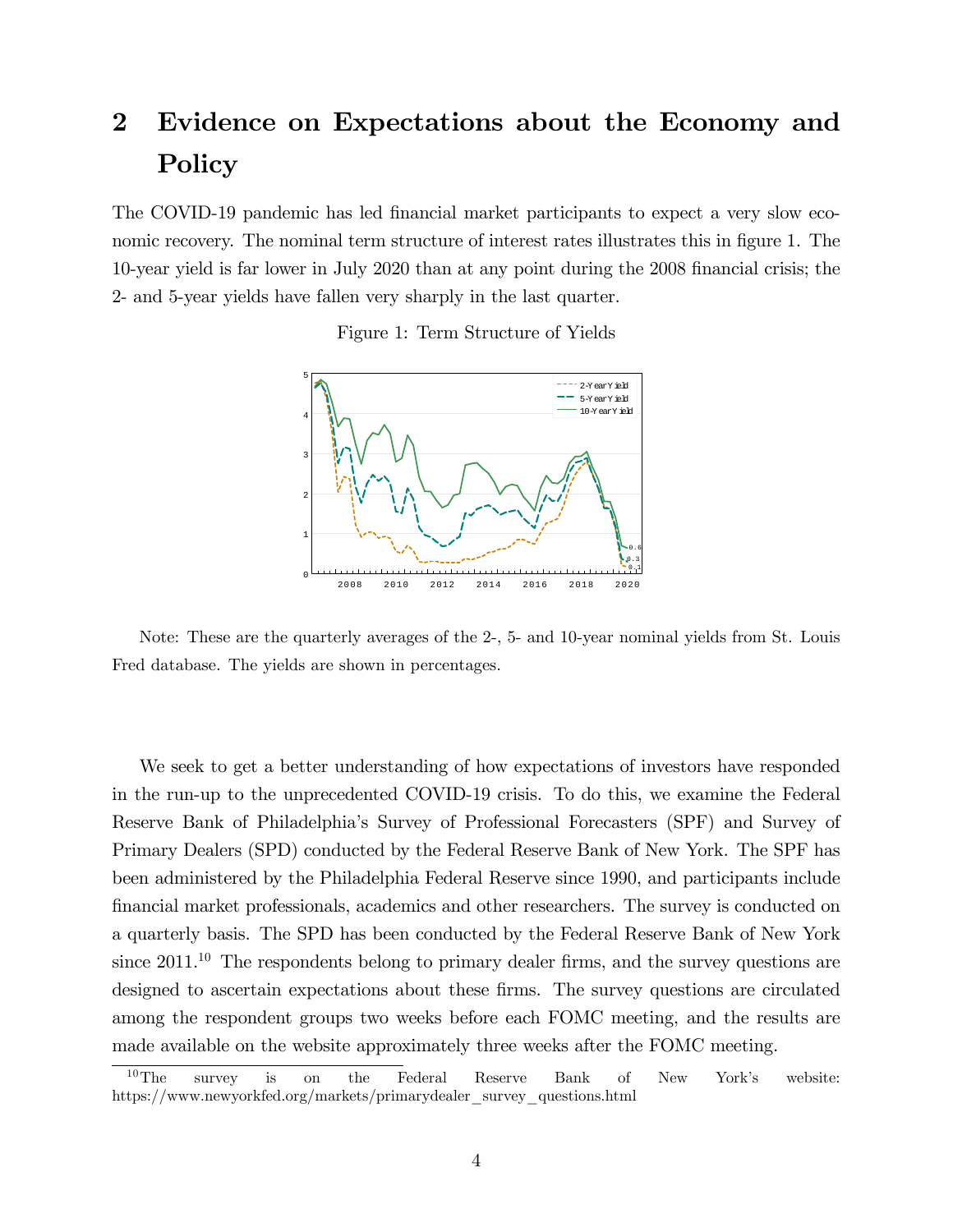We use two aspects of the surveys: first, we use the SPF to examine the myopia and disagreement about the evolution of the real GDP and unemployment during the  $2020$  crisis<sup>11</sup>. We also use the SPF expectations from the 2008 crisis to explore these characteristics about investor expectations further. As our model below shows, both myopia and disagreement would impede the effectiveness of forward guidance policy measures. Second, we examine the SPD from 2011 and 2012 to understand whether, and by how much, financial market participants were changing their expectations about a liftoff in the Federal Funds rate in response to forward guidance from the FOMC. As the ELB was reached in December 2008, the FOMC began to offer different variants of forward guidance at various meetings. We examine the effects of the forward guidance statements over the ELB period examining the expectations of liftoff reported by the primary dealers in the Federal Reserve Bank of New York survey, as well as by using changes in nominal and real yields.

We also examine transcripts of the FOMC meetings in 2011. These discussions of FOMC members give unique insights into the concerns raised about the impact of market expectations on the effectiveness of forward guidance on financial market participants. There are also insightful discussions related to the formulation of forward guidance over extended periods.

#### 2.1 Expectations about the Economy

Myopia in expectations reported by the SPF participants is evident for the 2020 as well as the 2008 crises. The forecasters are asked to assign probabilities to the annual-average over annual-average percent change in the level of real chainweighted GDP. These are shown in figure 2. We consider surveys in the quarters preceding, and at the start of, the crises of 2008 and 2020.

The first panel of figure 2 shows the results for the 2008 crisis. The actual annual-average over the annual-average percent change in the real GDP is indicated by the red line. In the August 2008 SPF, forecasters placed insignificant probabilities of a decline in this growth rate.<sup>12</sup> By the next survey, in November 2008, the mass of probabilities was still concentrated at significantly higher growth rates than the actual outcome.

<sup>&</sup>lt;sup>11</sup>We also examine the 2020 SPD expectations for myopia and disagreement. The results are noted in appendix A, and corroborate the Öndings from the SPF.

 $12$ Among the individual forecasters, only one of the 43 forecasters placed any probability of the decline in the growth rate.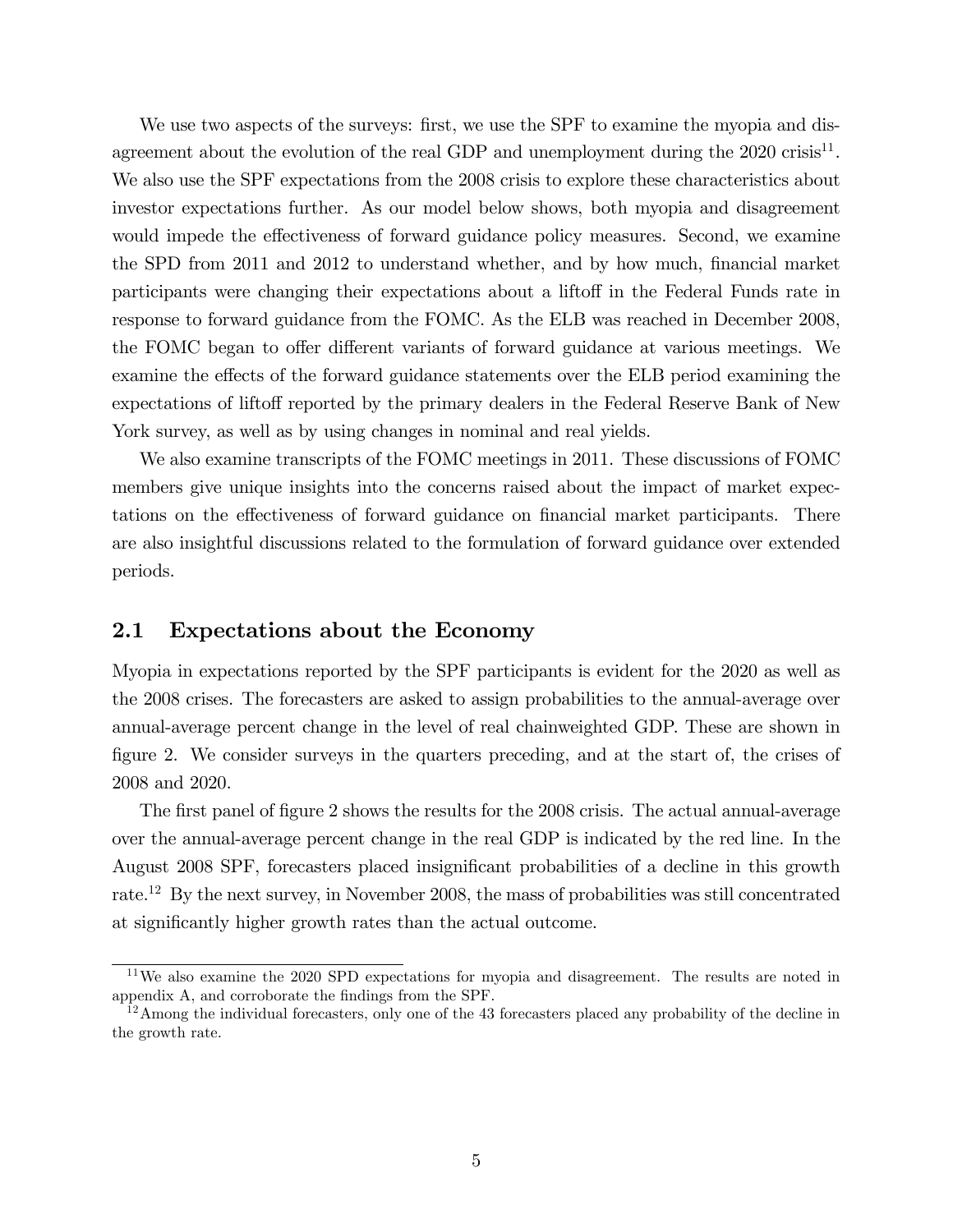

Figure 2: Myopia among SPF Forecasters Panel A: 2007-09 Crisis

Panel B: 2020 Crisis



Note: These are the probabilities assigned by the SPF forecasters to the annual-average over annual-average percent change in the level of real chainweighted GDP.

Next, we consider myopia in expectations during the 2020 COVID-19 pandemic. In panel B of Ögure 2, the July 2020 outlook is from the forecasts of the Conference Board. In the February 2020 survey, forecasters were very optimistic about the economy; by May 2020, the mass of the distribution had shifted to a much more pessimistic view.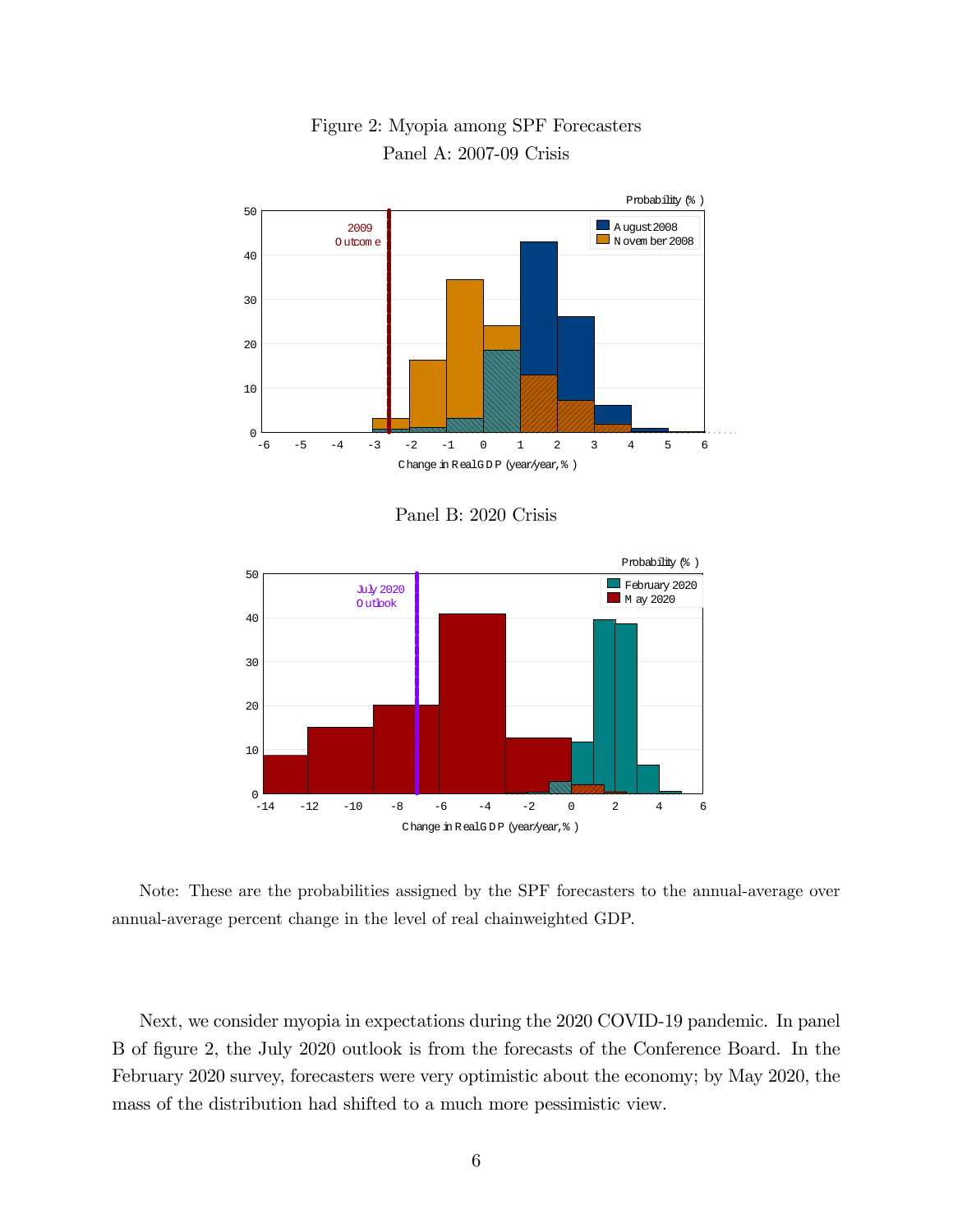Dispersion of forecasts among the SPF participants has been historically unprecedented in the 2020 crisis, and this is illustrated in figure 3. We present the Interquartile Ranges (IQR) of the one-year ahead forecasts for the log of the real GDP from 2005-2020. The non-recession means for the IQRs are also indicated by the green lines. While dispersion doubled during the 2008 crisis, the 2020 crisis recorded the highest dispersion on record.



#### Figure 3: Dispersion among SPF Forecasters

Note: These are the annual averages of the Interquartile Ranges (IQRs) or D1 measure of the 4-quarter-ahead forecasts for log(real GDP) reported by the forecasters in the Federal Reserve Bank of Philadelphiaís Survey of Professional Forecasters. The non-recession mean is noted by the green line.

These findings suggest that myopia and forecast dispersion are important characteristics of forecaster beliefs. Since these are professional forecasters, and their expectations are considered to be a gauge for expectations more generally, these are important features to incorporate in an exploration of the effectiveness of forward guidance.

#### 2.2 Expectations about Forward Guidance

We now turn to examining the evidence from the SPD about how expectations changed in response to the issuance of specific forward guidance. We then analyze the FOMC transcripts. We are considering the responses of forecasters to forward guidance issued by the Federal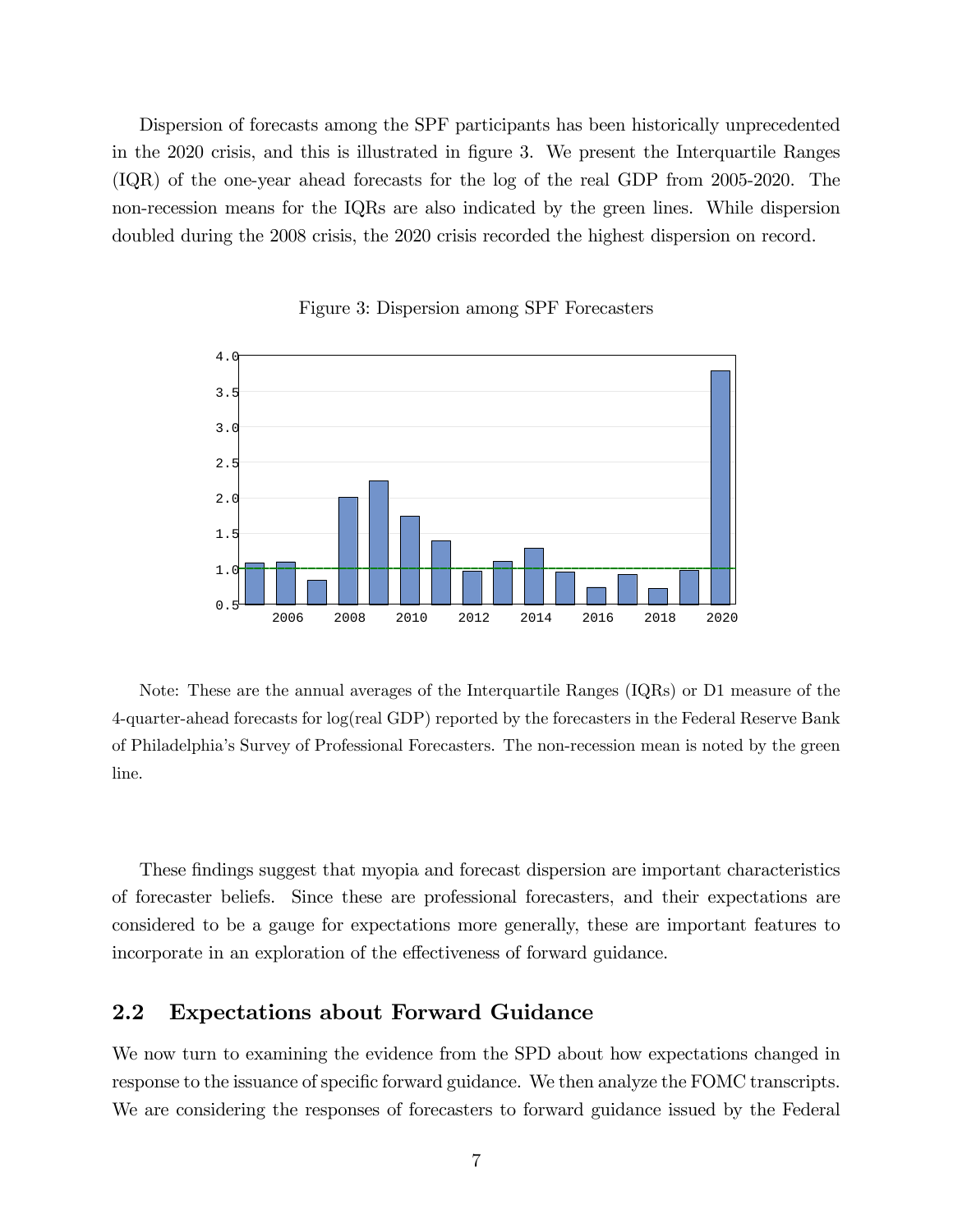Reserve during and in the aftermath of the 2008 crisis. In December 2008 and March 2009, the statements communicated that the rates would remain low for "some time" or an "extended period". In August 2011 and January and September 2012, this was replaced by calendar based guidance. Table 1 below shows the highlights of these statements.

#### Table 1: Dates and Highlights of Forward Guidance

| Date         | Forward Guidance Highlights                                                 |
|--------------|-----------------------------------------------------------------------------|
| Dec 16, 2008 | "exceptionally low levels of the federal funds rate for some time."         |
| Mar 18, 2009 | replaces "for some time" with "for an extended period"                      |
| Aug $9,2011$ | federal funds rate at exceptionally low levels "at least through mid-2013." |
| Jan 25, 2012 | replaces "at least through mid-2013" with "at least through late 2014."     |
| Sep 13, 2012 | "at least through mid-2015."                                                |

Note: These are the dates on which the FOMC offered forward guidance. The full list of dates is available at https://www.federalreserve.gov/monetarypolicy/timeline-forward-guidance-about-thefederal-funds-rate.htm. Early stages of FG simply interpreted as 6 months; in 2011 and 2012 introduced calendar based guidance for 2-21/2 years; outcome based guidance was not interpreted as changing liftoff median liftoff dates by more than 2 quarters. Also put term structure of yields across the two periods.

#### 2.2.1 Survey Evidence

The responses from the SPD suggest that in response to the forward guidance statements there were only small changes in the expectations of forecasters regarding the timing of liftoff in the federal funds rate. We use the following question asked by the SPD: "Of the possible outcomes below, please indicate the percent chance you attach to the timing of the Örst federal funds target rate increase." The question makes available time periods, and the respondents are required to assign probabilities of liftoff to the different time periods. The format of a sample question, along with the responses, is shown in table A1 of appendix A.

Using this question, we construct a series of the median liftoff date reported by the respondents. The results indicate that the primary dealers shifted their expectations about the liftoff dates by a maximum of two quarters between 2011 and 2012. Thus, while the financial market participants were responding to the forward guidance provided, the effects were quite short-term. This change in the liftoff dates are shown in table  $A2$  of appendix  $A$ .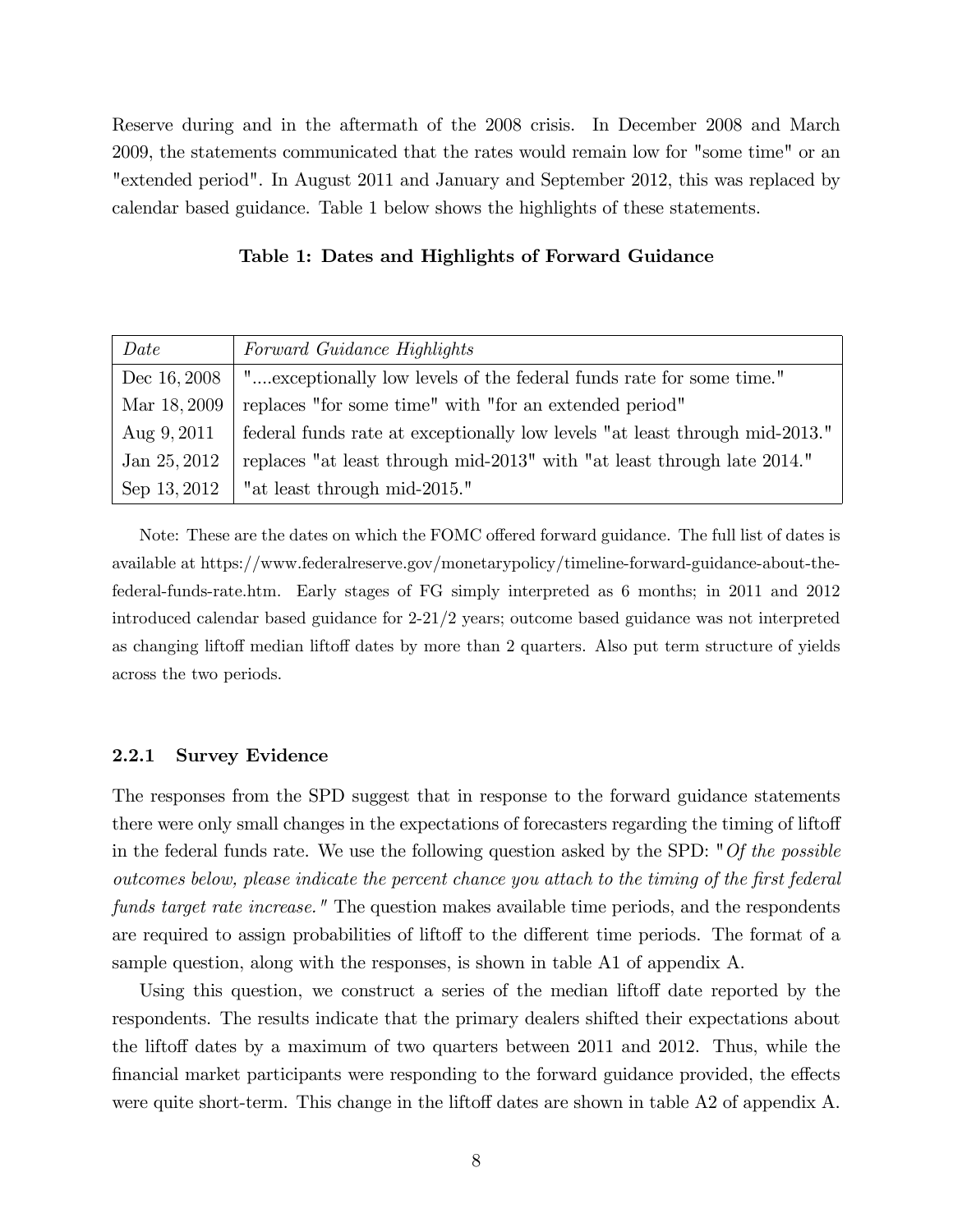We also examine the effects of the forward guidance announcements on the nominal and real term structure of yields. These findings confirm those in the literature: the largest change, across the term structure for both nominal and real yields occurred around the March 18, 2009 announcement. On this day, in its post-meeting statement, the FOMC replaced the phrase "for some time" with "for an extended period" in reference to the ELB range for the Federal Funds Rate. By the time the 2012 forward guidance was being offered, its effects on yield changes were much smaller. The patterns in the yield changes suggest that the first instances of forward guidance had large effects on the term structure of yields, but calendar-based guidance was less effective. These responses are shown in table A3 of appendix A.

These findings from the survey expectations, as well as the yield changes, suggest that the forward guidance offered by the FOMC is able to affect financial market expectations at relatively short-term horizons.

#### 2.2.2 Discussion of Forward Guidance in FOMC Transcripts

The FOMC excerpts highlight the broad concerns of policymakers in using forward guidance, and of making commitments at long-term horizons. A common characteristic of the forward guidance offered in 2011 and 2012 was that it referred to horizons of approximately two years. For example, at the August 9, 2011 meeting, the forward guidance only extended upto "...at least through mid-2013". However, as a protracted ELB episode would require forward guidance to be offered for a time period far in the future, it is instructive to examine the transcripts of the FOMC during the time the forward guidance discussions were taking place. During the FOMC meeting held on August 9, 2011, there were several concerns raised by the committee members about the nature and period of the forward guidance which would be offered. For example, President Eric Rosengren, of the Federal Reserve Bank of Boston, stated:

I fear that the change in language we have discussed does little to signal further easing. It says that exceptionally low levels of the federal funds rate are likely to be maintained at least through mid-2013, but this matches the path of the federal funds rate that the market already expects [...]. A statement that matches current market expectations is not likely to have much of an effect on market rates.

Further discussions also noted the contingent nature of the forward guidance offered. Federal Reserve Bank of New York President, and the FOMC Vice-President Bill Dudley noted: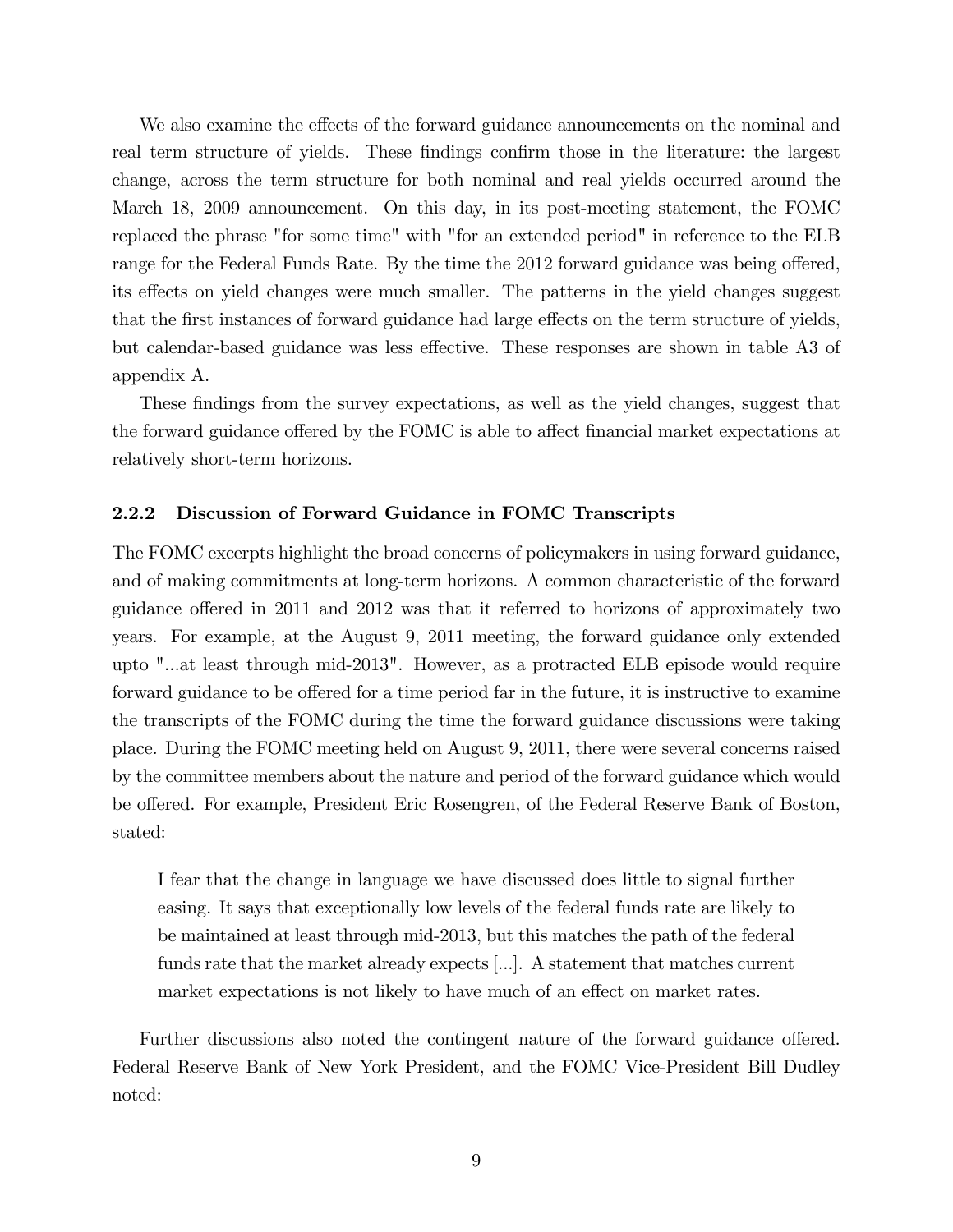ì...making binding commitments might be viewed as potentially reckless in a world where the outlook is highly uncertain."

Likewise, Janet Yellen (then serving as Federal Reserve Board vice chair) indicated:

ì...we need to be mindful of the intrinsic limits on our ability to make credible promises over time horizons that extend beyond several years. We need to follow a pragmatic approach for promoting the stability of economic activity and ináation, recognizing the limits of our understanding of the structure and evolution of the economy and of our ability to anticipate or plan for all possible contingencies.<sup>"</sup>

During the November 1-2, 2011 meeting, the FOMC participants expressed concern about how the private sector would view the forward guidance being offered, in the case of Committee decisions that were not unanimous. Governor Elizabeth Duke stated:

If we're going to convince the public that we're going to act differently in the future, especially far into the future, we will first need unanimous or near unanimous agreement and steadfast conviction that it's the right course for us to follow [...] Without near unanimity and one voice, the public could focus on the potential for the rotation of voters to change the path or the potential for the two open seats and the upcoming term endings on the Board to bring about a philosophical change or, in the worst case for credibility, the political debate could become fixated on effecting such a change through legislation or personnel changes.

We now turn our attention to modeling these concerns in a stylized NK framework.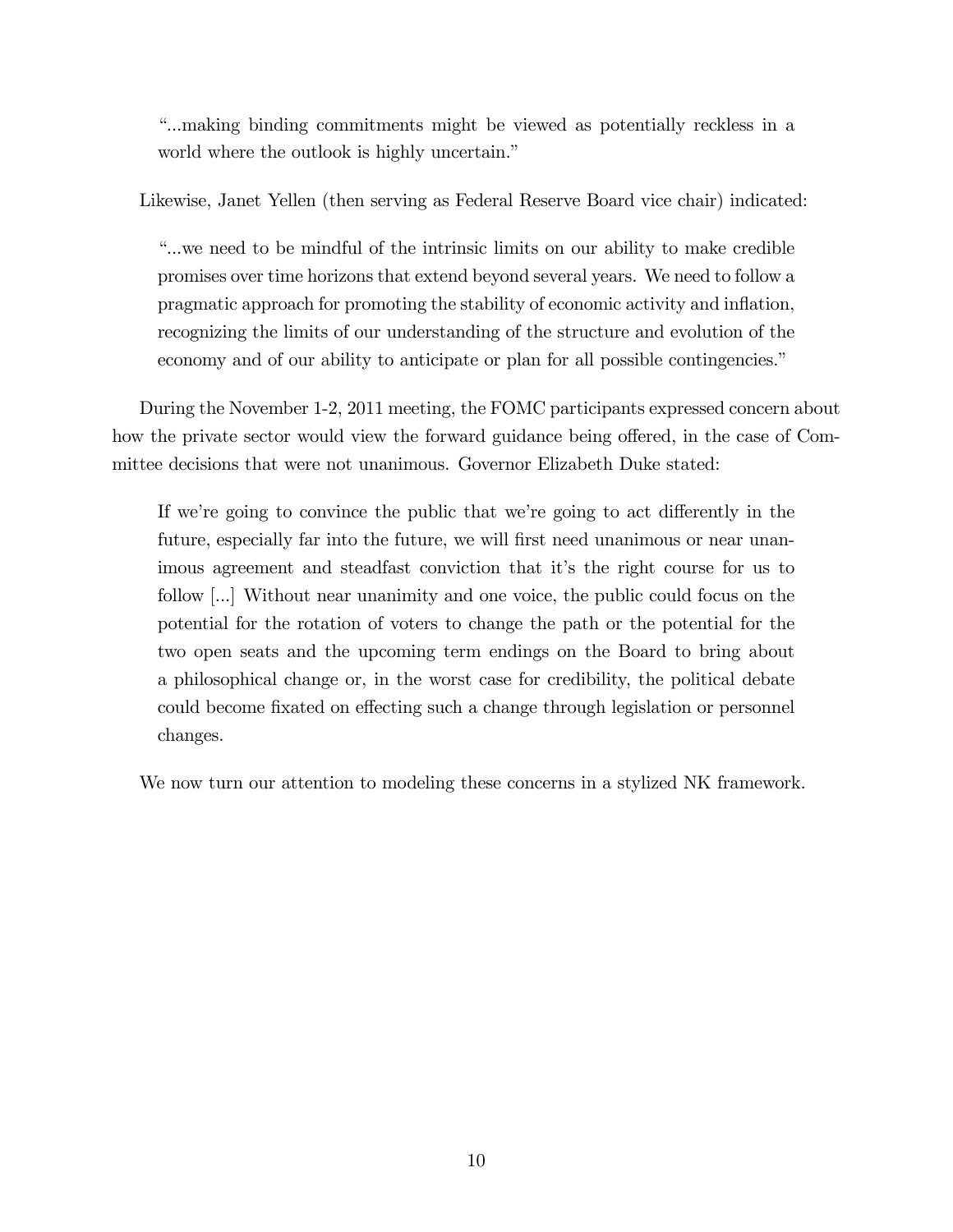## 3 Model Framework

Here we specify the model framework which we use to characterize the findings on private sector expectations. The formulation nests three of the prominent models that were originally put forth to address the forward guidance puzzle.<sup>13</sup> However, each one presents a plausible way to model expectations as we observe above. Our objective is to characterize and analyze the optimal policy in model which addresses the forward guidance puzzle, and compare it with the commitment policy under rational expectations.

Using the reduced form model, in log-linear representation, these models can be represented in the following way:

$$
x_t = -\sigma' \{ i_t - \omega E_t \pi_{t+1} - r_t^n \} + M_c E_t x_{t+1}
$$
  
\n
$$
\pi_t = \kappa' x_t + \beta M_f E_t \pi_{t+1}
$$
\n(1)

Here,  $x_t$  is the output gap,  $\sigma$  is the intertemporal elasticity of substitution,  $i_t$  is the nominal interest rate,  $\pi_t$  is the inflation rate and  $r_t^n$  is the natural rate. Additionally,  $\beta$  is the discount factor and firms update their prices following Calvo pricing, where  $\theta \in (0, 1]$  of the firms keep their prices unchanged. Under rational expectations, we have standard representation with  $\omega = 1, \sigma' = \sigma$ ,  $M_c = M_f = \zeta = 1$  and  $\kappa' = \kappa$ , where  $\kappa = (\epsilon + \frac{1}{\sigma})$  $\left(\frac{1}{\sigma}\right) \frac{(1-\theta)(1-\beta\theta)}{\theta}$ , and  $\epsilon$ is the Frisch elasticity of substitution. The first equation is referred to as the IS curve and the second as the New-Keynesian Phillips curve (NKPC) in the exposition below. Under Rational Expectations:  $\omega = 1, M_c = M_f = \zeta = 1$  and  $\kappa' = \kappa$ .

Under the imperfect common knowledge assumption of Angeletos and Lian (2018), there is a lack of common knowledge about news, and about the beliefs and responses of others. This is interpreted as a form of bounded rationality which is consistent with the rational expectations equilibrium. In terms of the parameters,  $\omega$  is the friction in common knowledge, and in the exposition here, this friction is the same for consumers and firms. With this assumption,  $M_c = \beta + (1 - \beta) \omega \in (\beta, 1], M_f = \theta + (1 - \theta) \omega \in (\theta, 1], \kappa' = \kappa \omega \text{ and } \sigma' = \sigma$ , and  $\zeta = 1$ .

With Gabaix's (2020) characterization, the optimizing agents are myopic, and do not anticipate future events perfectly (unlike agents with rational expectations). In this formu-

<sup>&</sup>lt;sup>13</sup>The nested model, however, is not exhaustive. Other analyses have proposed mechanisms for reconsidering the effects of forward guidance. Kiley (2016) uses sticky information in price-setting to attenuate the effects of forward guidance. Hagedorn, Luo, Manovskii, and Mitman (2019) examine an NK model with incomplete financial markets in which the central bank's forward guidance may be largely offset by shifts in the distribution of taxes, transfers, and corporate dividends. Farhi and Werning (2019) incorporate k-level thinking and incomplete markets. Lepetit and Fuentes-Albero (2020) incoporate an epidemiology model in a NK model with uninsurable income risk.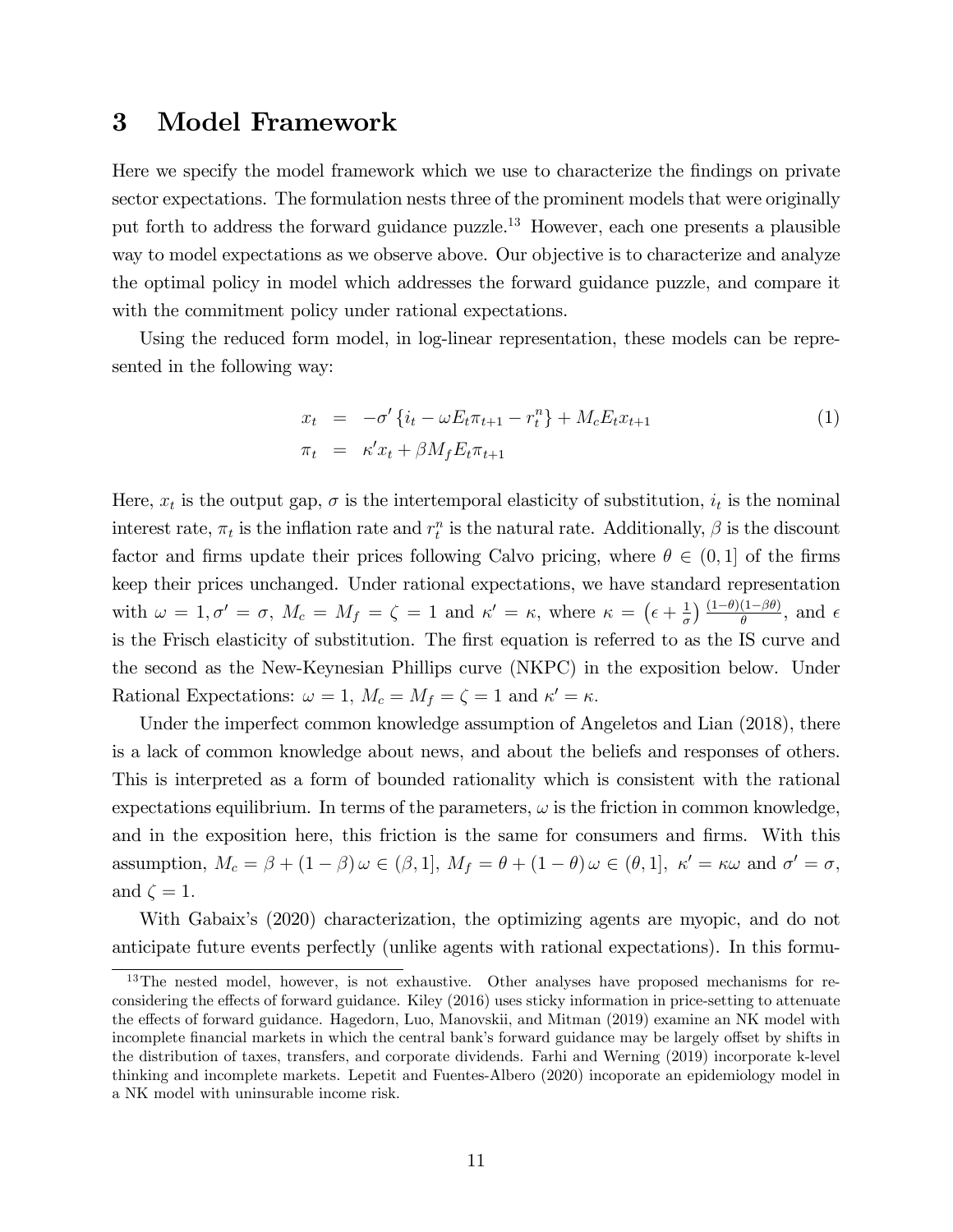lation, the parameter  $\bar{m} \in [0, 1]$  measures "cognitive discounting", that is the attention to the future<sup>14</sup>. With this assumption, the parameters of the reduced form model in  $(1)$  are the following:  $M_c = \frac{\bar{m}}{R-r} < 1; M_f = \bar{m} \left( \theta + \frac{1-\beta\theta}{1-\beta\theta\bar{r}} \right)$  $\frac{1-\beta\theta}{1-\beta\theta\bar{m}}(1-\theta)\right) < 1$  and  $\sigma' = \sigma^{15}$  Additionally,  $\omega = \zeta = 1.$ 

McKay, Nakamura and Steinsson (2016) obtain a discounting in the aggregate-level Euler equation by introducing a combination of heterogeneity and market incompleteness. This implies that some agents hit their borrowing constraints, thereby violating the individuallevel Euler condition. In this case,  $M_c, \zeta < 1$ ;  $M_f = 1$ ;  $\kappa' < \kappa$ , and  $\sigma' = \sigma \zeta$ , where  $\zeta < 1$ . In comparing the formulation in (1) with the representations (2) and (3) in McKay, Nakamura and Steinsson (2017),  $M_c = \alpha, \sigma' = \sigma \zeta$ , and  $\kappa'$  corresponds to the slope of the Phillips curve shown in equation A2 of MNS (2017).

The gist of all these models is that discounting is introduced in the aggregate level Euler equation and the NKPC. The parameters for the NK model are assigned values usually used in the literature:  $\sigma$  is 4 (Amato and Laubach, 2003), the slope of the Phillips curve  $\kappa$  is 0.024, and  $\beta = 0.9975$ . The behavioral parameters are set at the values used in the respective papers. In the Angeletos and Lian (2018) specification,  $\omega = 0.75$  and  $M_f = 0.9$ ; in Gabaix (2020),  $M_c = M_f = 0.8$  and in the McKay, Nakamura and Steinsson (2016) specification,  $M_c = 0.97$  and  $\zeta = 0.75$ . The parameter values are summarized in table 2. We now consider these frameworks for characterizing the central bank's policy.

<sup>&</sup>lt;sup>14</sup>Using the cognitive discounting parameter, the expectations operation under bounded rationality  $E^{BR}(X_{t+1}) = \bar{m}E^{RE}(X_{t+1}),$  where  $E^{RE}$  is the rational expectations expectations operator for the oneperiod ahead variable  $X_t$ .

<sup>&</sup>lt;sup>15</sup>We are considering the version for Gabaix's model in which the other cogntive discounting factors, such as  $\bar{m}_y$  for income and  $\bar{m}_r$  for the interest rate are set at their rational expectations values of 1. This implies that the individual level Euler equations are not "distorted".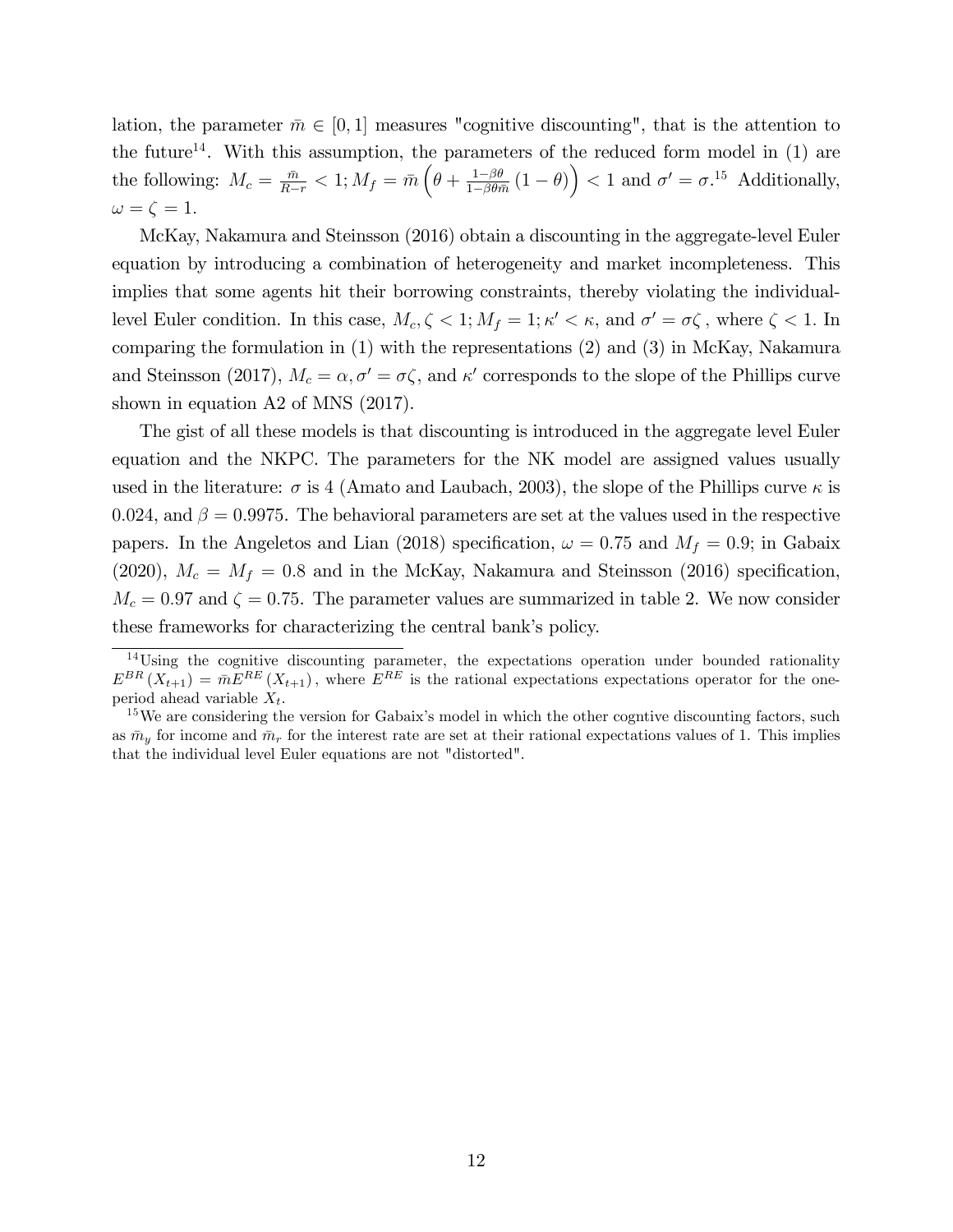| Name                                           | Param          | Value        |
|------------------------------------------------|----------------|--------------|
| <b>IES</b>                                     | $\sigma$       | 4            |
| Phillips curve slope                           | $\kappa$       | 0.024        |
| Discount factor                                | β              | 0.9975       |
| Natural rate, $AR(1)$                          | $\rho$         | 0.94         |
| Natural rate                                   | $r_n^{shock}$  | $-0.01$      |
| Angeletos and Lian                             | $\omega$       | 0.75         |
| parameters                                     | $M_f$          | 0.9          |
| Gabaix<br>parameters                           | $M_c$<br>$M_f$ | 0.8<br>0.8   |
| McKay, Nakamura<br>and Steinsson<br>parameters | $M_c$          | 0.97<br>0.75 |

Table 2: Benchmark model parameters

## 4 Optimal Policy with Full Credibility

We present here the model with full credibility and the corresponding quantitative analysis.

#### 4.1 Model Framework

In the following, we present the results for characterizing optimal policy under commitment at the zero-lower bound.<sup>16</sup> The natural rate shock is assumed to follow an  $AR(1)$  process. Following the literature, the central bank's problem is to choose the path of  $\{i_0, i_1, ...\}$  to minimize the loss function  $L_t = \pi_t^2 + \lambda x_t^2$ :

$$
E_0 \sum_{t=0}^{\infty} \beta^t L_t \tag{2}
$$

subject to the IS and aggregate supply equations in (1). Here  $\beta$  is the discount factor, and  $\lambda$  is the positive parameter denoting the weight assigned by the central bank to output stability.

In the case where the central bank commits to a course of action, it's problem is to choose a state contingent sequence for  $x_t$  and  $\pi_t$  to maximize the objective in (2) assuming that equations in  $(1)$  hold in every period t. As noted by Clarida, Gali and Gertler (1999;

 $16$ We show the solution to the central bank's problem under discretion in appendix B.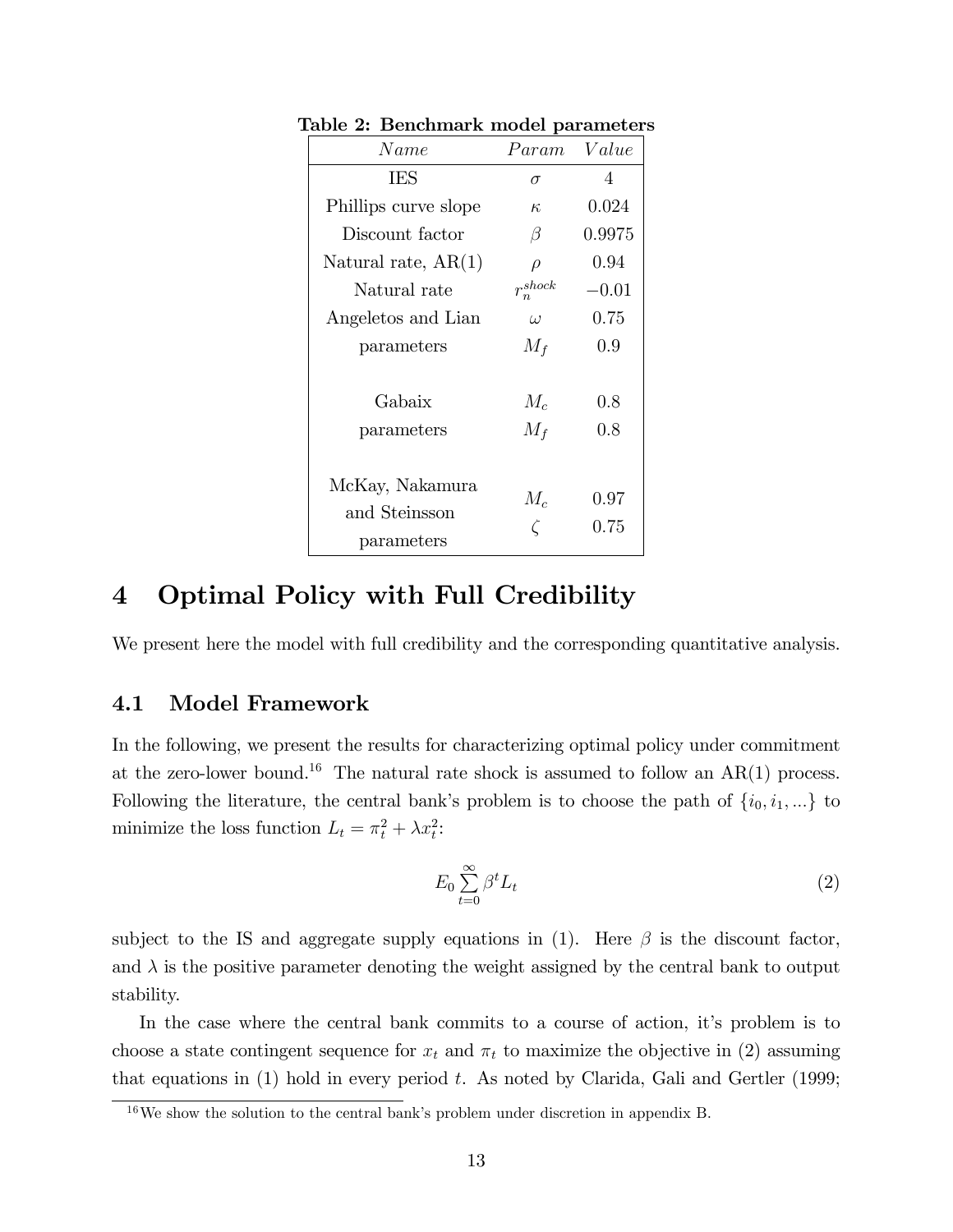CGG henceforth), the central bank recognizes that the private sector will be forming its expectations based on the evolution of  $x_t$  and  $\pi_t$ , and therefore does not treat them as fixed while solving the optimization problem.

Under the commitment strategy, the first order conditions for the central bank's problem are:

$$
\frac{\partial \mathcal{L}}{\partial x_t} : -\phi_{1t-1} \frac{M_c}{\beta} + (\lambda x_t + \phi_{1t} - \phi_{2t} \kappa') = 0 \tag{3a}
$$

$$
\frac{\partial \mathcal{L}}{\partial \pi_t} : \left( -\phi_{1t-1} \frac{\sigma \omega}{\beta} - \phi_{2t-1} M_f \right) + \left( \pi_t + \phi_{2t} \right) = 0 \tag{3b}
$$

$$
i_t \phi_{1t} = 0; i_t \ge 0, \phi_{1t} \ge 0
$$
\n(3c)

Assuming initial conditions of  $\phi_{1-1} = \phi_{2-1} = 0$ , the solution to the system is obtained from the above first order conditions, and the the IS and NKPC curves. Here we assume that  $i_t$ is bounded at the ELB until  $T_c^*$ .

After  $T_c^*$ , the Lagrange multiplier  $\phi_{1t}$  for  $t > T_c^*$  is zero. For  $t = T_c^* + 2, \dots$ , there is a unique bounded solution, with the dynamic path given by:

$$
\begin{bmatrix} \pi_t \\ x_t \end{bmatrix} = \begin{bmatrix} (1 - \mu_1) \\ \frac{\kappa'}{\lambda} \mu_1 \end{bmatrix} \phi_{2t-1}, \tag{4}
$$

$$
\phi_{2t} = \mu_1 \phi_{2t-1} \tag{5}
$$

where  $\mu_1$  is the eigenvalue of the matrix solved for in the appendix. Finally, the path of  $i_t$  is given by:

$$
\sigma i_t = -x_t + M_c E_t x_{t+1} + \omega E_t \pi_{t+1} + r_t^n
$$
\n(6)

$$
= \mu_1 \left[ -\frac{\kappa'}{\lambda} \left( 1 - M_c \mu_1 \right) + \omega \left( 1 - \mu_1 \right) \right] \phi_{2t-1} + r_t^n \tag{7}
$$

Thus, under commitment, the path of  $i_t$  now depends on the extent to which knowledge is "imperfect".

For the period during the zero lower bound, we set  $i_t = 0$  in the IS, aggregate supply and first order conditions. Then,

$$
A = \begin{bmatrix} \beta M_f + \kappa' \sigma \omega & \kappa' M_c \\ \sigma \omega & M_c \end{bmatrix}, \text{ and } a = \begin{bmatrix} \kappa' \sigma \\ \sigma \end{bmatrix}
$$
 (8)

$$
\begin{bmatrix} \pi_t \\ x_t \end{bmatrix} = A \begin{bmatrix} E_t \pi_{t+1} \\ E_t x_{t+1} \end{bmatrix} + ar_t^n \tag{9}
$$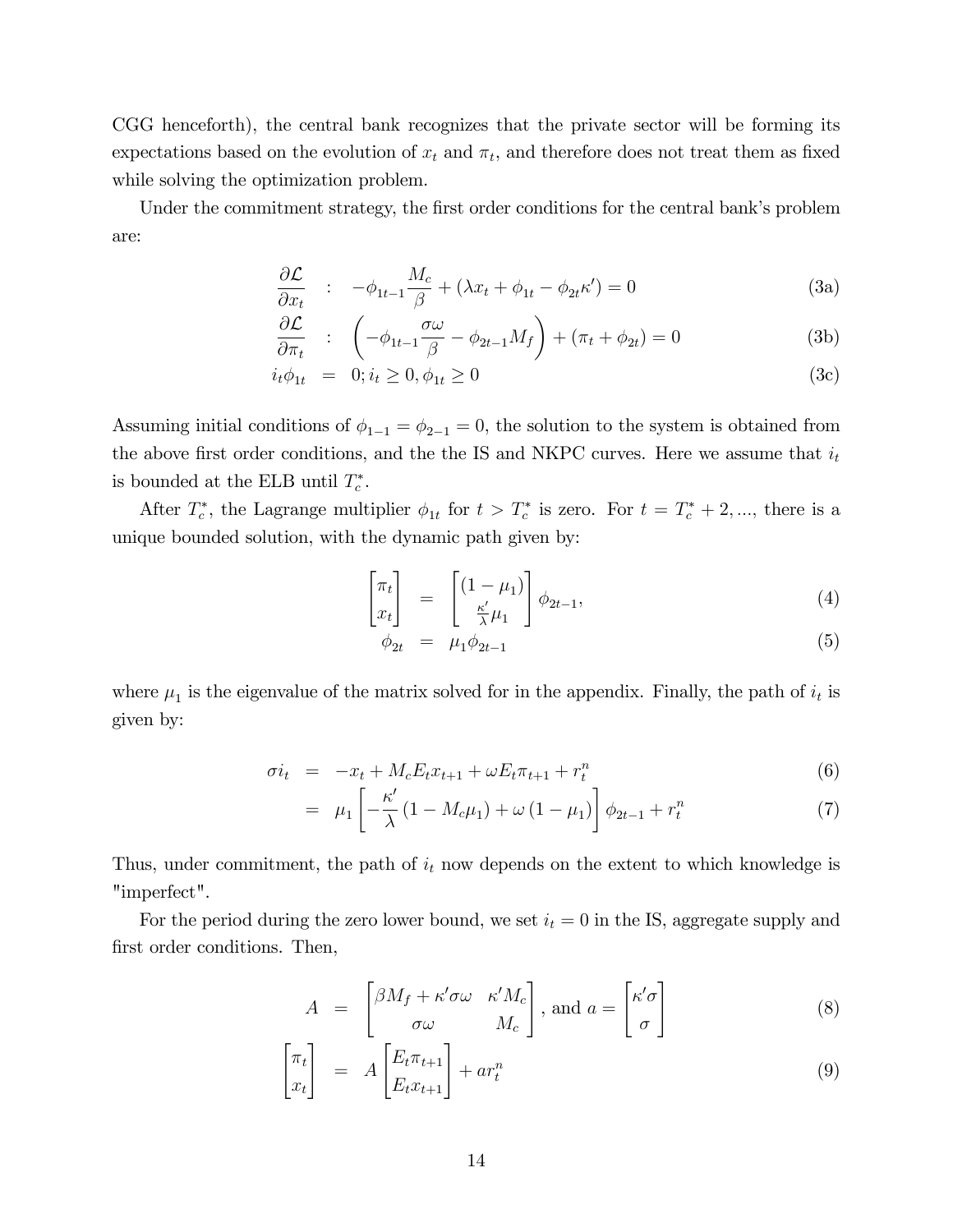Using the terminal condition at  $T_c^* + 1$  we get

$$
\begin{bmatrix} \pi_t \\ x_t \end{bmatrix} = \sum_{j=t}^{T_c^*} A^{-(j-t-1)} a r_j^n + A^{-(T_c^* - t + 1)} \begin{bmatrix} \pi_{T_c^* + 1} \\ x_{T_c^* + 1} \end{bmatrix}
$$
 (10)

and,

$$
\begin{bmatrix}\n\phi_{1t} \\
\phi_{2t}\n\end{bmatrix} = \begin{bmatrix}\n\frac{M_c}{\beta} + \kappa' \frac{\sigma \omega}{\beta} & \kappa' M_f \\
\frac{\sigma \omega}{\beta} & M_f\n\end{bmatrix} \begin{bmatrix}\n\phi_{1t-1} \\
\phi_{2t-1}\n\end{bmatrix} + \begin{bmatrix}\n-\kappa' & -\lambda \\
-1 & 0\n\end{bmatrix} \begin{bmatrix}\n\pi_t \\
x_t\n\end{bmatrix}
$$
\n(11)

Then, for  $T_c^* + 1$ ,  $\phi_{1T_c^*+1} = 0$ . Substituting into the FOCs under commitment, along with the NKPC:

$$
\pi_{T_c^*+1} + \phi_{2T_c^*+1} = \phi_{1T_c^*} \frac{\sigma \omega}{\beta} + \phi_{2T_c^*} M_f \tag{12}
$$

$$
\lambda x_{T_c^*+1} - \phi_{2T_c^*+1} \kappa' = \phi_{1T_c^*} \frac{M_c}{\beta} \tag{13}
$$

$$
\pi_{T_c^*+1} - \kappa' x_{T_c^*+1} = \beta M_f E_{T_c^*+1} \pi_{T_c^*+2}
$$
\n(14)

Then, the equations (4), (6), (10), (11) and (12), along with  $\phi_{1-1} = \phi_{2-1} = 0$ , and  $i_t = 0$  for  $t = 0, ..., T_c^*$  and  $\phi_{1t} = 0$  for  $t = T_c^* + 1, ...$  characterize the solution under commitment.

#### 4.2 Quantitative Analysis

Figure 4 compares these alternative specifications under the benchmark assumption that the central bankís policy strategy is completely transparent and credible. In particular, we consider a stylized experiment in which the natural rate of interest drops sharply in the initial period and then gradually reverts towards its steady-state value. In particular, the natural rate follows an AR(1) process,  $r_t^n = \rho_r r_{t-1}^n + \varepsilon_t$ , with  $\rho_r = 0.94$  and a shock size of  $-0.01$ . With these parameters, the natural rate remains negative for 23 quarters before turning positive<sup>17</sup>. In effect, this shock represents a scenario involving a large and persistent shortfall in aggregate demand, perhaps roughly similar in magnitude to the impact of the global Önancial crisis on the U.S. economy.

<sup>&</sup>lt;sup>17</sup>According to the November 2020 minutes of the FOMC, the respondents from the Survey of Primary Dealers and Survey of Market Participants indicate that the committee will "most likely start raising the target range for the federal funds rate...around 2024." We use this approximate length of time to calibrate the size of the shock. We have also performed sensitivity analysis using other shock sizes, and the results are available upon request.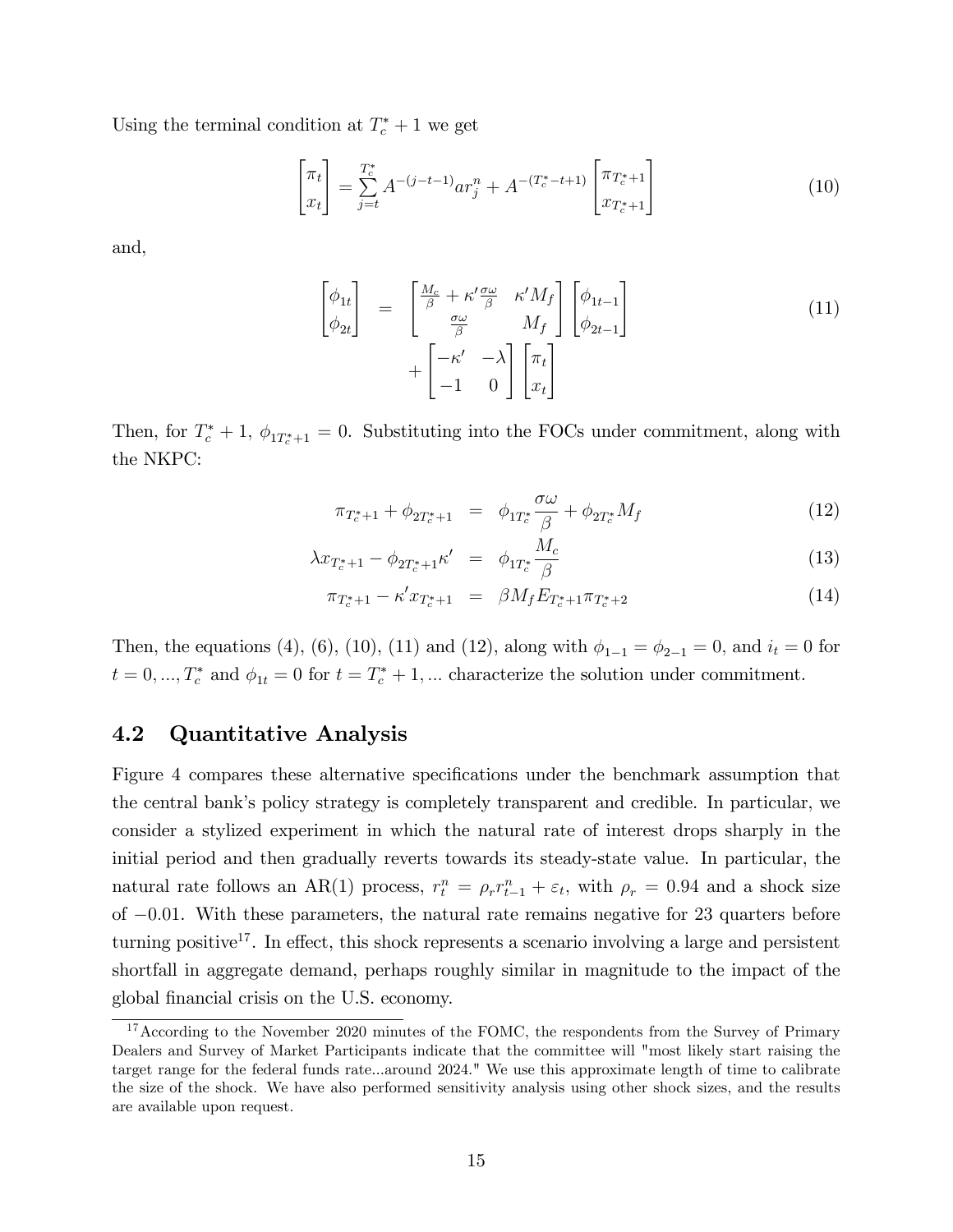The optimal monetary policy involves a commitment to a "lower-for-longer" strategy, so that the actual nominal interest rate is pinned at the ELB for an additional year or two after the natural rate becomes positive. Even with this policy in place, the initial impact of the shock is severe: The output gap is about  $-8\%$ , and inflation falls noticeably below target. Nonetheless, the optimal monetary policy induces a rapid recovery involving a persistent boom in output and an elevated level of inflation over the subsequent half-decade. For each of the model specifications, the optimal policy is markedly more aggressive than a pure make-up strategy.<sup>18</sup> In particular, the initial shortfall of inflation is relatively modest and transitory, while the overshooting of inflation is substantial (about one percentage point above target) and persistent (only subsiding after about five years).

<sup>&</sup>lt;sup>18</sup>Bernanke, Kiley and Roberts (2019) and Reifschneider and Wilcox (2019) performed simulations of FRB/US and reached similar conclusions about the shortcomings of pure make-up strategies in mitigating the ELB.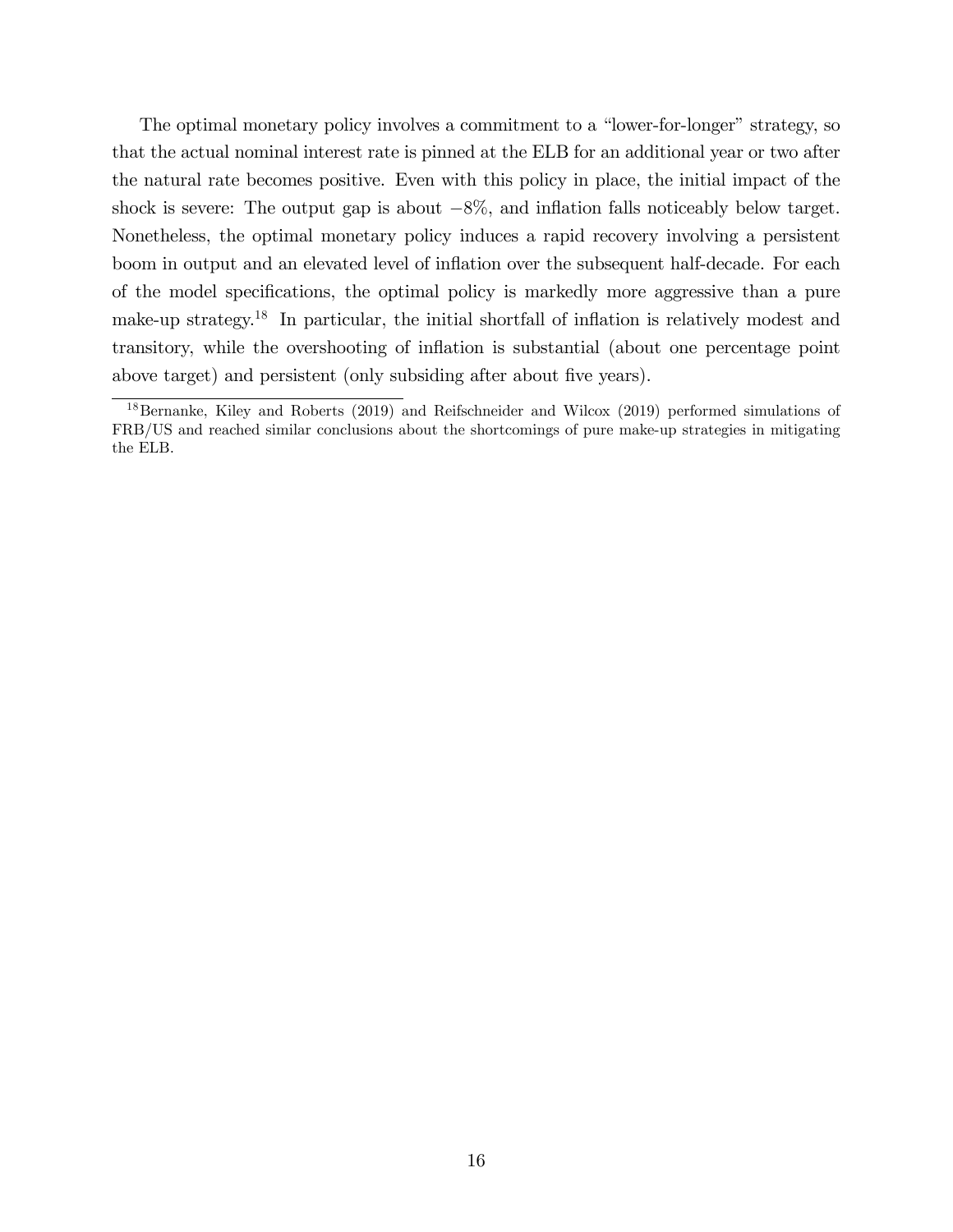

#### Figure 4: Optimal Policy with Full credibility

Note: These figures show the responses of the four models (rational expectations, RE; McKay, Nakamura and Steinsson, MNS; Angeletos and Lian, AL and Gabaix, Gab) in response to a natural rate shock. The figure shows the evolution of the short nominal interest rate, output gap and inflation across the various model specifications. Time periods are denoted in quarters. The ináation rate is expressed in annual rates in percent; the interest rate and output gap are expressed in percentage points.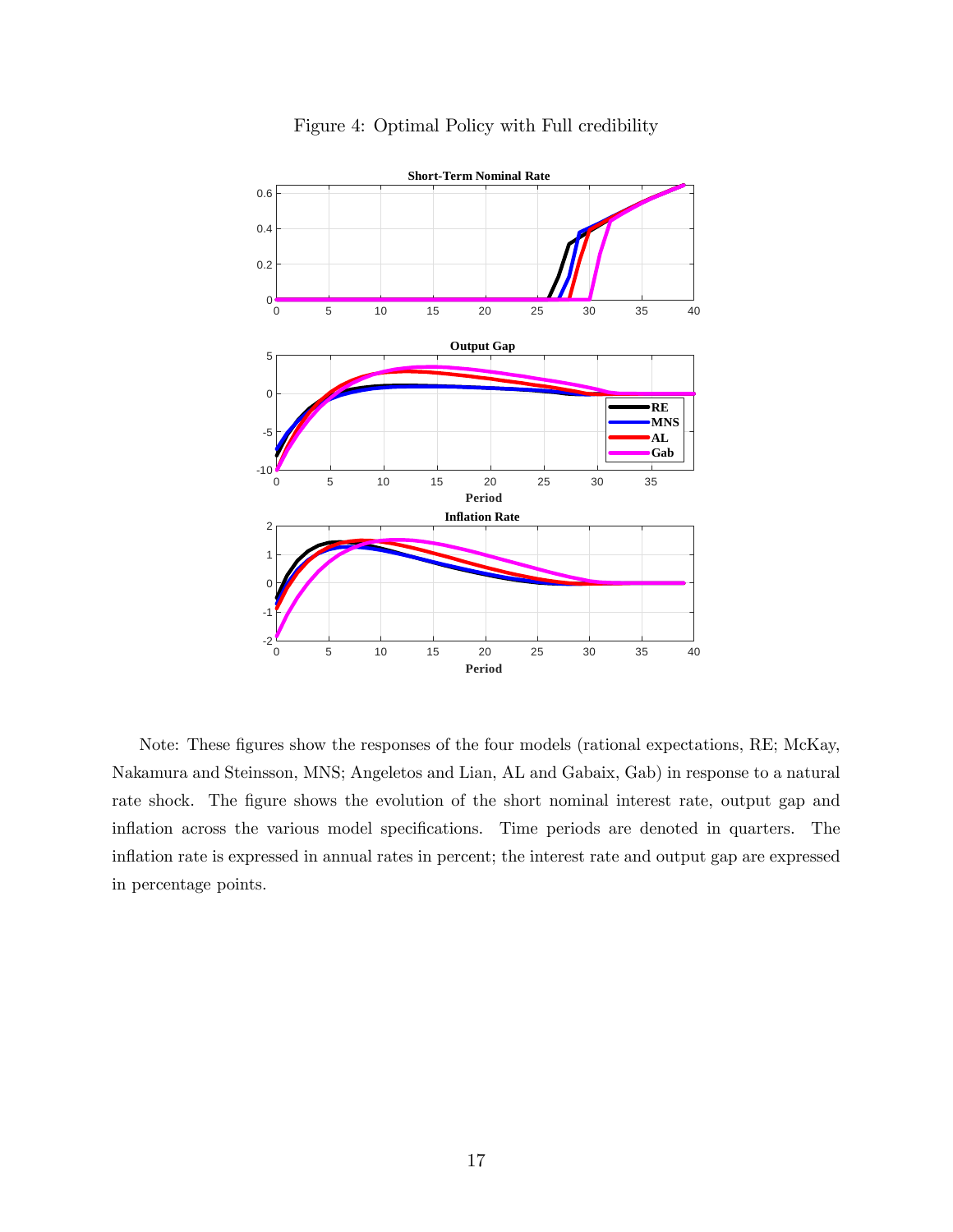A commitment to a more aggressive "lower-for-longer" strategy could be reasonably effective in mitigating the ELB if such a commitment were fully transparent and credible. Before reaching any definitive conclusions, however, it would be sensible to examine the performance of such strategies in larger-scale DSGE models that incorporate a range of alternative specifications regarding the private sector's expectations formation.

In figure 5 we consider the extent to which myopia matters for the optimal policy effects. The benchmark level of the myopia parameter corresponds to the slope of the Phillips curve in  $(1)$  to be approximately 0.8, which corresponds to Gali and Gertler (1999). A higher degree of myopia, with  $M_f = 0.65$ , would correspond to the approximate value of the Phillips curve slope found in Fuhrer and Rudebusch (2004). We also consider a larger shock, with  $r_{shock}^{n} = -0.0125$  while keeping the same shock persistence. At this higher degree of myopia, the length of the ELB is extended by more than a full year compared to the benchmark case.

Figure 6 shows the responses of the economy with different levels of imperfect common knowledge. The benchmark parameter of  $\omega = 0.75$  corresponds to the case where every agent who has heard the policy announcement believes that another agent failed to believe the policy with a probability of 25%. As Angeletos and Lian (2018) discuss, a greater degree of imperfect common knowledge with  $\omega = 0.5$  would align with the evidence of Coibion and Gorodnichenko (2012). This leads to an even larger shortfall of inflation from its target.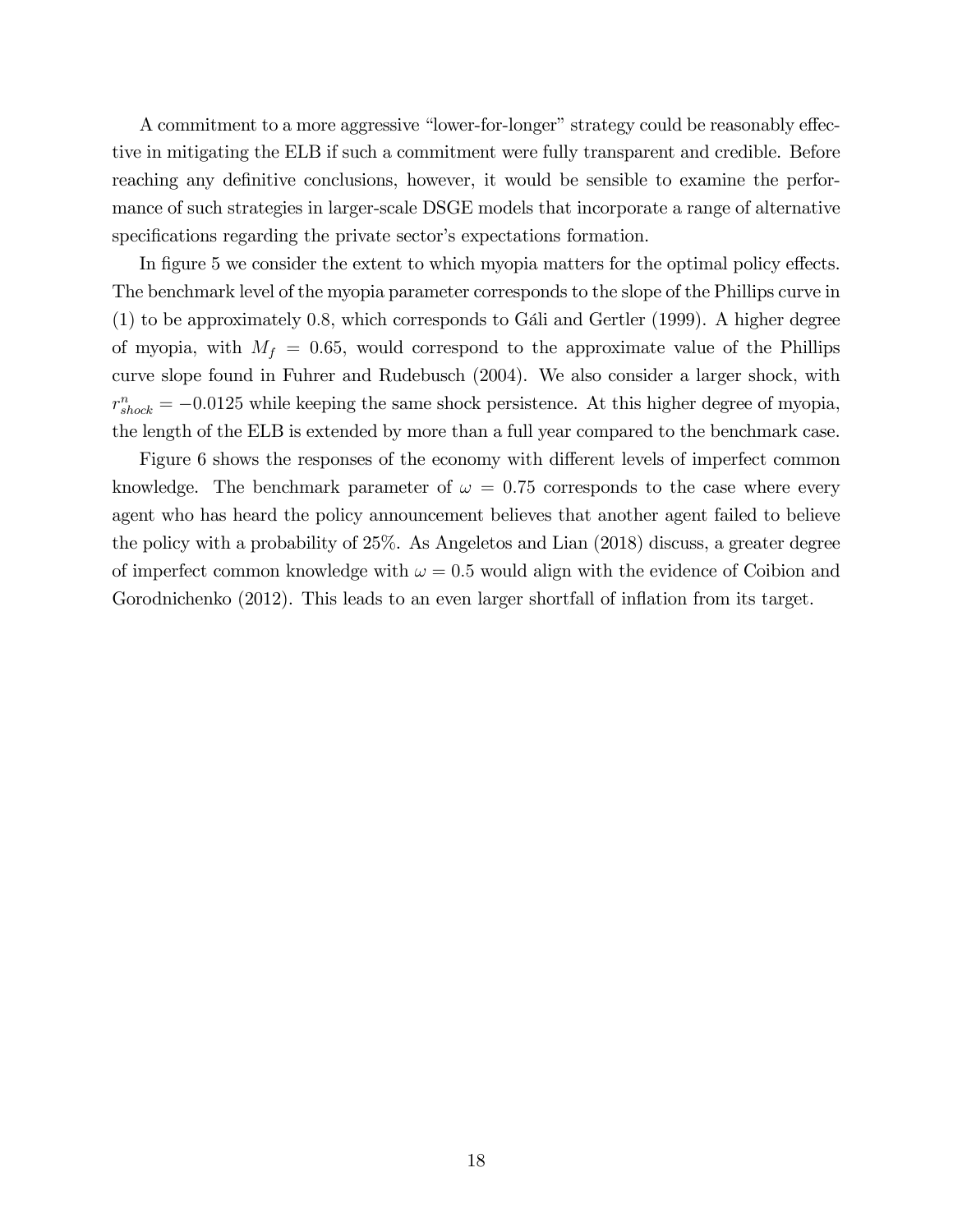

#### Figure 5: Optimal Policy with Varying Myopia

Note: These figures show the responses of the Gabaix model in response to a natural rate shock with varying levels of myopia. Here, the persistence of the shock  $\rho = 0.94$  and  $r_{shock}^n = -0.0125$ . The figure shows the evolution of the short nominal interest rate, output gap and inflation across the various model specifications. Time periods are denoted in quarters. The inflation rate is expressed in annual rates in percent; the interest rate and output gap are expressed in percentage points.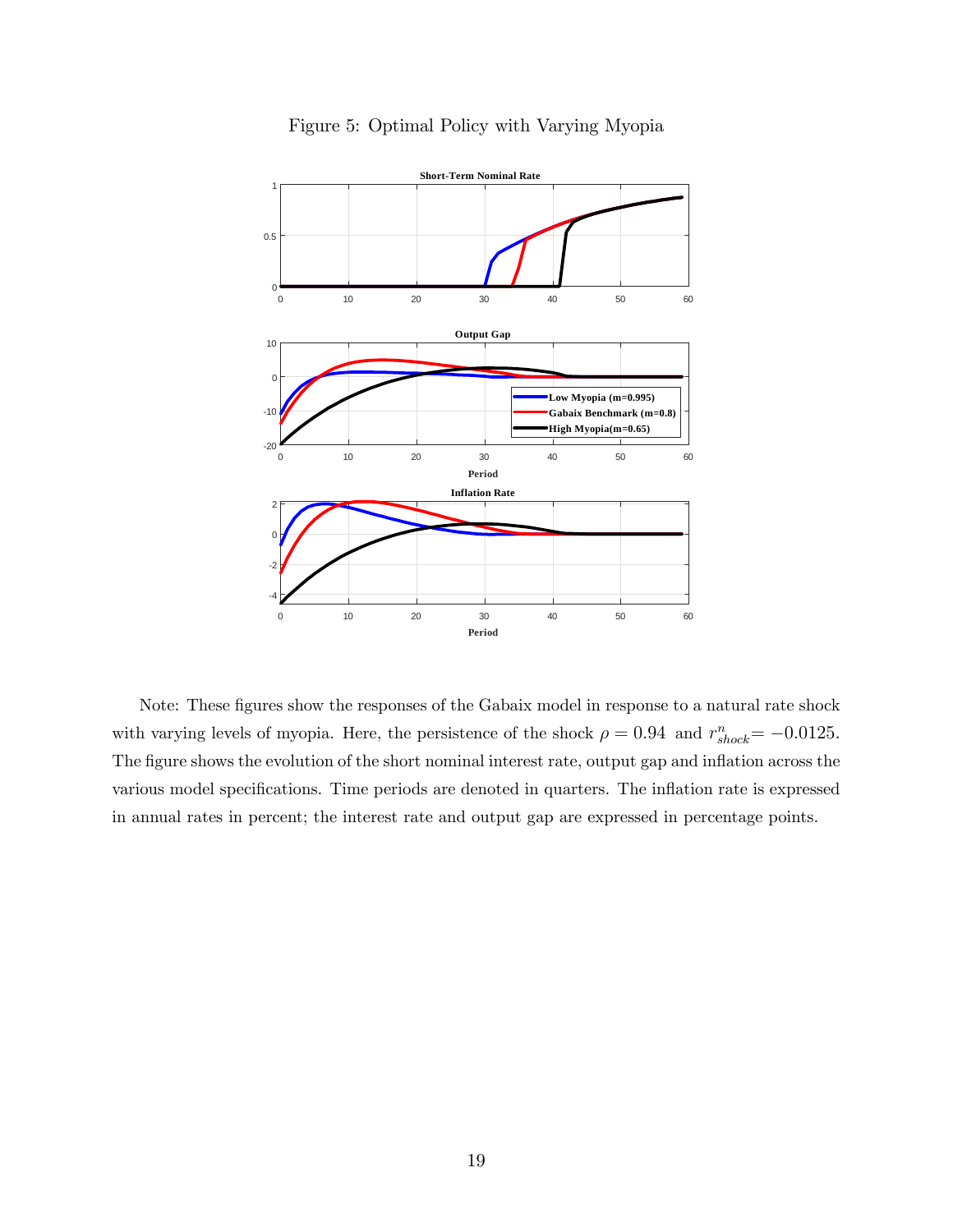

Figure 6: Optimal Policy with Varying Imperfect Common Knowledge

Note: These figures show the responses of the Angeletos and Lian model in response to a natural rate shock with varying levels of imperfect common knowledge. Here, the persistence of the shock  $\rho = 0.94$  and  $r_{shock}^n = -0.0125$ . The figure shows the evolution of the short nominal interest rate, output gap and inflation across the various model specifications. Time periods are denoted in quarters. The inflation rate is expressed in annual rates in percent; the interest rate and output gap are expressed in percentage points.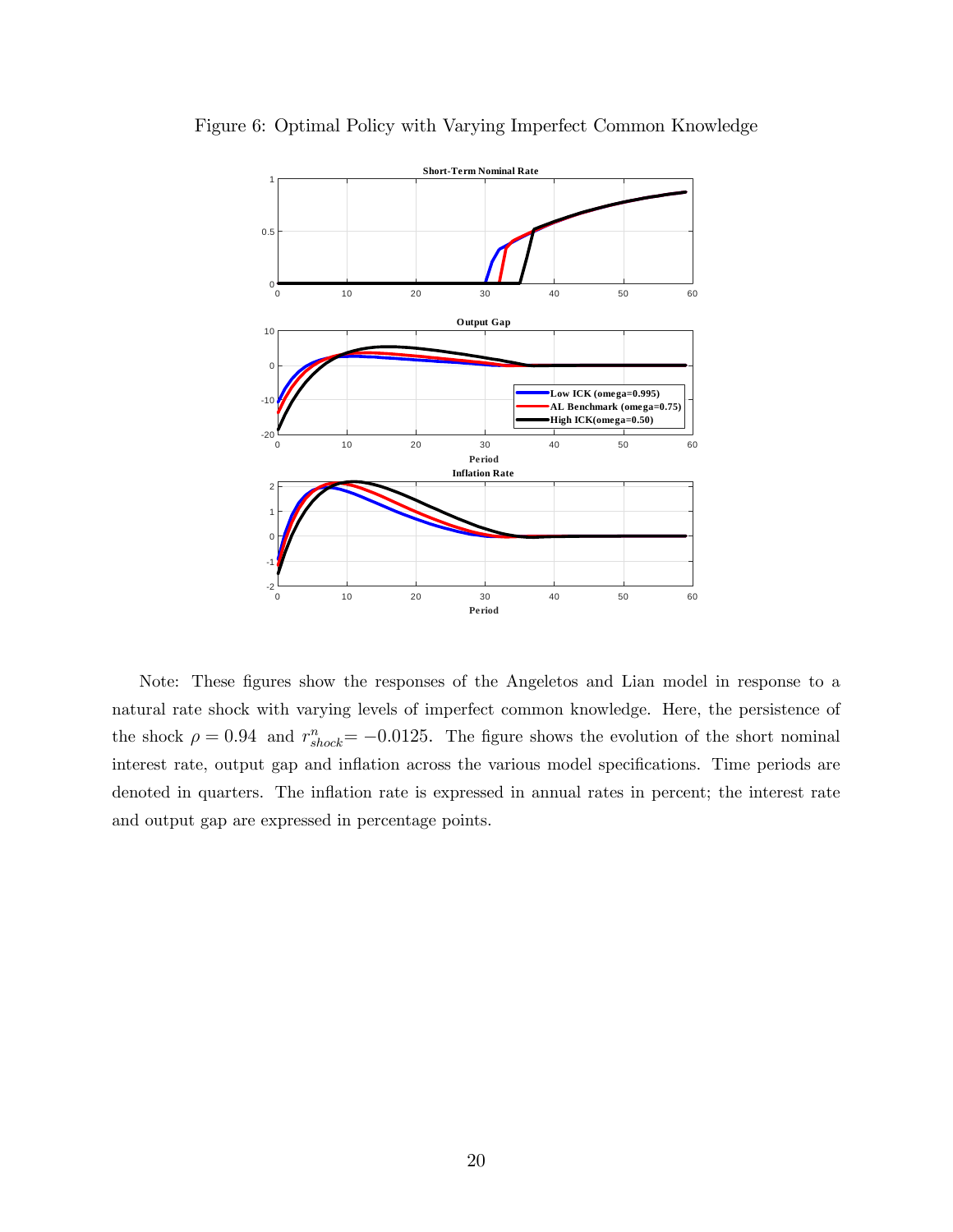In table 3, we illustrate the stabilization properties of the different models for alternative values of key NK parameters:  $\sigma$ ,  $\kappa$  and the natural rate shock. The first row of the table shows results using the benchmark parameters. The alternative value of  $\sigma$  considered is taken from Eggertsson and Woodford (2003). The stabilization properties of the model improve, but the time that the central bank has to commit to staying at the ELB increases significantly. In case of a more persistent shock (the last row), the economy is forced to stay at the ELB for more than twelve years.

|                            |     |                                       | $\frac{1}{2}$ |    |         |      |    |                                                                                       |      |    |                               |     |
|----------------------------|-----|---------------------------------------|---------------|----|---------|------|----|---------------------------------------------------------------------------------------|------|----|-------------------------------|-----|
| Param                      |     | $T \quad \sigma(\pi) \quad \sigma(x)$ |               |    |         |      |    | $T \quad \sigma(\pi) \quad \sigma(x) \mid T \quad \sigma(\pi) \quad \sigma(x) \mid T$ |      |    | $\sigma(\pi) \quad \sigma(x)$ |     |
|                            |     |                                       | Rational Exp  |    | Gabaix  |      |    | AL                                                                                    |      |    | <b>MNS</b>                    |     |
| <b>BM</b>                  | 28  | 0.6                                   | 7.1           | 32 | 0.8     | 12.9 | 30 | $0.6\,$                                                                               | 10.3 | 29 | 0.5                           | 6.6 |
| $\sigma = 0.5$             | -37 | 0.2                                   | 2.7           | 34 | $0.2\,$ | 2.1  | 38 | $0.2\,$                                                                               | 3.1  | 38 | 0.2                           | 2.1 |
| $\rho = 0.98,$             | 49  | 0.3                                   | 3.2           | 53 | 0.5     | 7.2  | 50 | 0.4                                                                                   | 5.2  | 50 | 0.3                           | 3.0 |
| $r^{shock}_\cdot = -0.006$ |     |                                       |               |    |         |      |    |                                                                                       |      |    |                               |     |

Table 3: Varying model parameters

Note: The first column denotes model parameters being varied. The benchmark model parameters are in the row labeled "BM". The number of periods for which the ELB is maintained under the commitment strategy is denoted by  $T$ . The standard deviations of inflation and the output gap are shown in the  $\sigma(\pi)$  and  $\sigma(x)$  columns. The panel for rational expectations is first, followed by the results of the Gabaix (2020), Angeletos and Lian (2018) and finally the McKay, Nakamura and Steinsson (2016) models.

## 5 Imperfect Credibility

Now we turn to scenarios in which the central bank has more limited credibility, especially with regard to policy commitments that extend over a multi-year timeframe. The challenge of imperfect credibility has been readily apparent from the historical record on disináationary episodes, Indeed, as emphasized by the landmark study of Bernanke, Laubach, Mishkin, and Posen (2001), the mere announcement of an inflation target had little or no effect on actual inflation in several advanced economies. In such cases, however, the central bank can start gaining credibility immediately by tightening the stance of monetary policy at the start of the disinflation and then easing gradually as actual and expected inflation move downwards towards the target.

By contrast, gaining credibility may be particularly difficult when the economy undergoes a persistent shortfall in aggregate demand that pins the nominal interest rate at the ELB over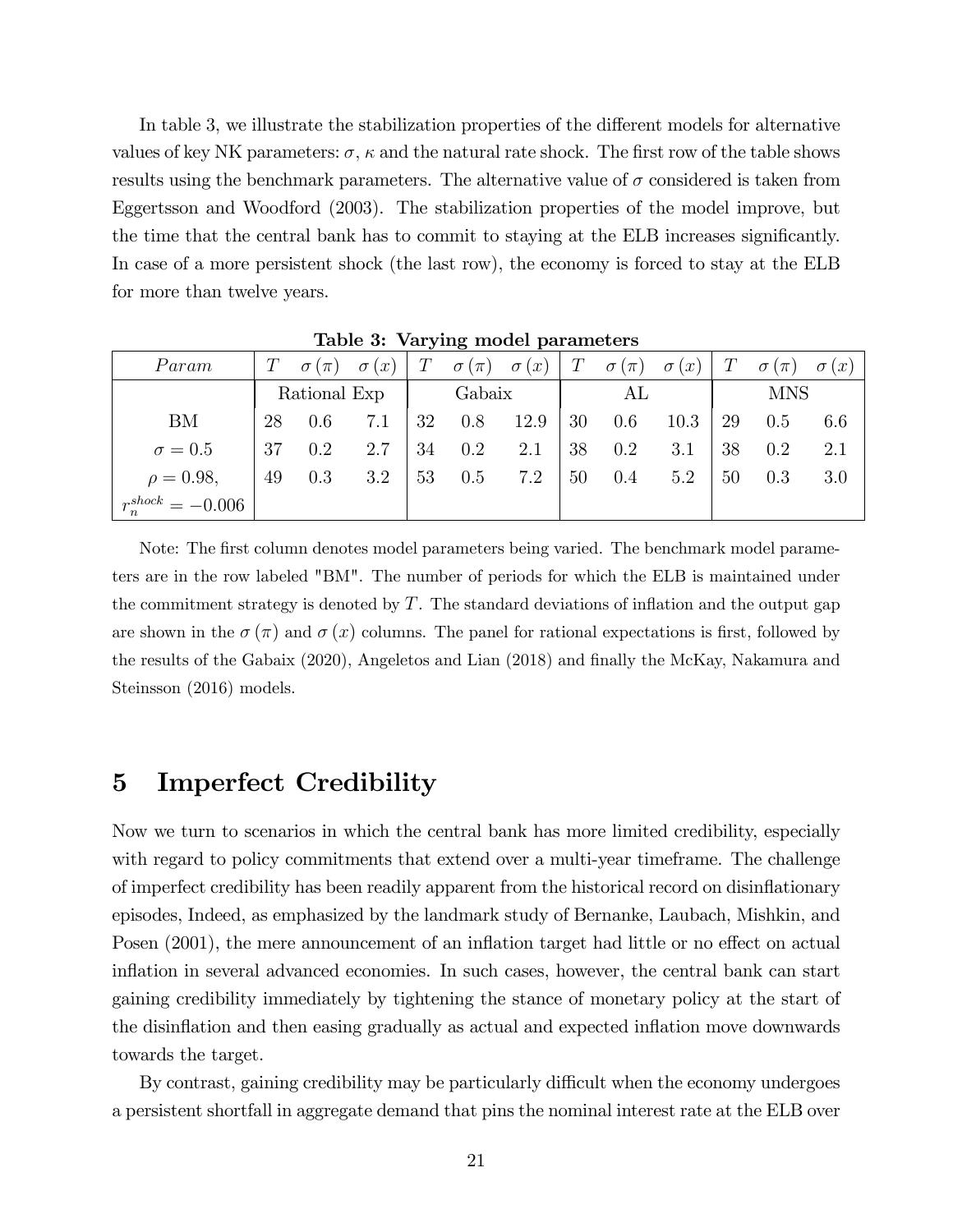a protracted period. In such circumstances, the central bank may emphasize its intention to follow a "lower-for-longer" strategy once the ELB is no longer binding, but policymakers have no practical means of earning credibility up-front by taking immediate action to demonstrate their commitment to the strategy. Indeed, the commitment remains completely vacuous as long as the natural rate of interest remains below the ELB and cannot be put into practice until the natural rate rises above that threshold.

As noted in the FOMC minutes<sup>19</sup>, the effectiveness of a make-up strategy would depend on "the private sector's understanding of the strategy and on their confidence that future policymakers would follow through on promises to keep policy accommodative." The FOMC meeting transcripts from 2011-12 indicate that policymakers at that time were acutely aware that longer-horizon forward guidance could be impaired by intrinsic limits on the FOMCís ability to make credible promises on behalf of future members.

These concerns are amplified in the downturn of 2020. As noted in the minutes of the April 29, 2020 meeting, "Yields on nominal Treasury securities declined across the maturity spectrum, with the 10- and 30-year yields ending the period near all-time lows. A straight read of market quotes suggested that the expected federal funds rate would remain under 25 basis points through 2022." In Ögure 1, we show the term structure of forward rates for the 2-, 5- and 10-year nominal yields for the July-December 2007 and January-April 2020 periods to illustrate the point that Önancial market expectations are of a prolonged period of low interest rates.

#### 5.1 Analytical Framework

In light of these considerations, we now analyze the optimal monetary policy when its credibility depends on the length of time over which policy is pinned at the ELB. In particular, we assume that the private sector perceives a risk that in any given period the central bank may renege on its prior commitment and revert to a purely discretionary policy, that is, the central bank would simply adjust the nominal interest rate in line with the natural rate of interest once the ELB was no longer binding. The likelihood of revocation is represented by a Poisson process with a constant hazard rate. For simplicity, we assume that the central bank's commitment is fully credible once the ELB is no longer a binding constraint, because from that point onwards the private sector can directly observe that the "lower-for-longer" strategy is being implemented. It should also be noted that the central bank is fully cognizant of its own imperfect credibility and takes that into account in formulating its optimal policy strategy.

<sup>19</sup>FOMC Minutes, September 2019.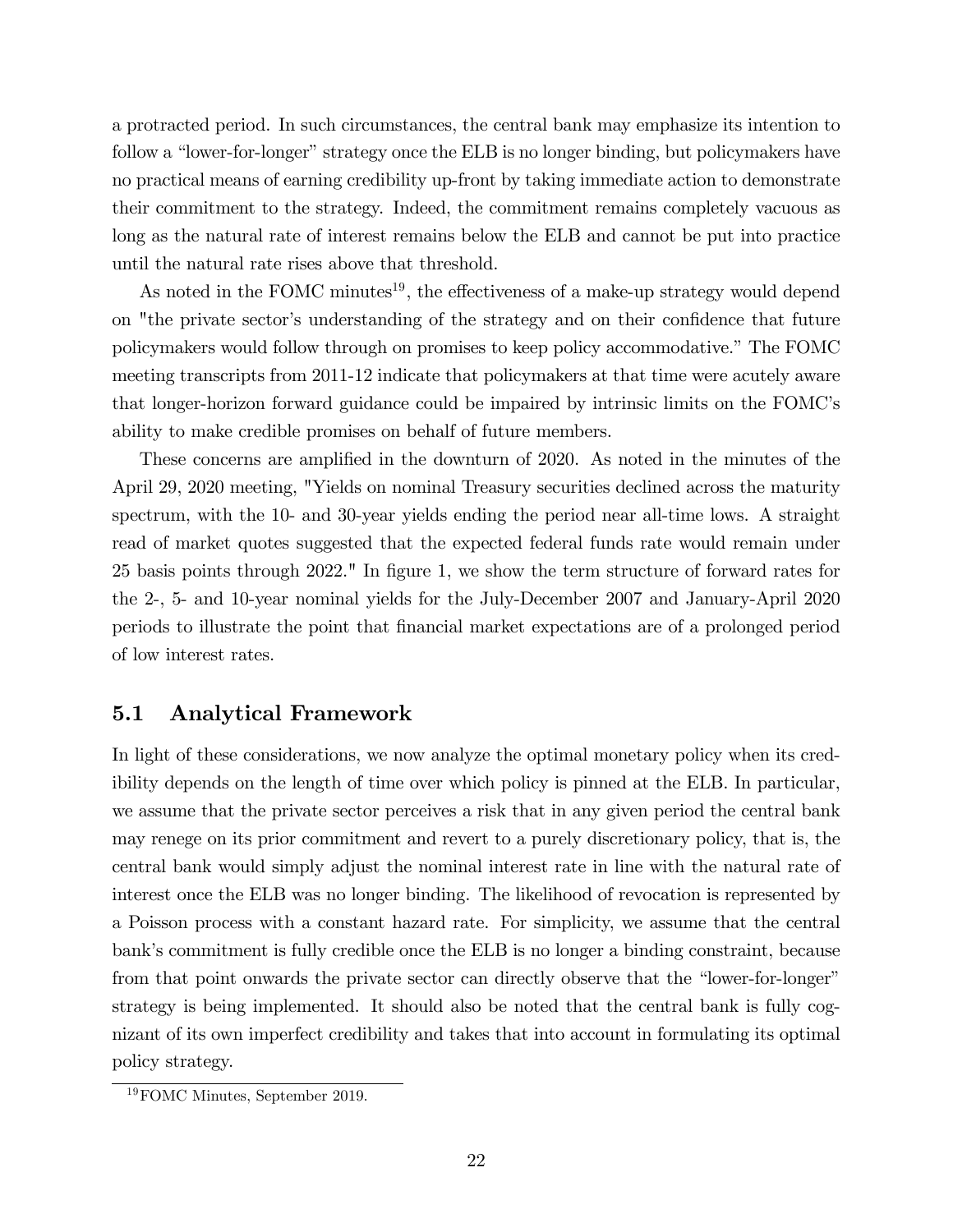The central bank is assumed to understand that the agents perceive it to have imperfect credibility. From periods  $t = 0$  to T', the agents assign a positive probability  $(1 - \Theta)$  to the central bank reneging its commitment, and following the discretion solution. In this case, the loss function is minimized with respect to:

$$
x_t = M_c (\Theta E_t x_{t+1} + (1 - \Theta) E_t x_{t+1}^D)
$$
\n(15a)

$$
-\sigma'\left\{i_t - \omega\left(\Theta E_t \pi_{t+1} + (1-\Theta) E_t \pi_{t+1}^D\right) - r_t^n\right\}\tag{15b}
$$

$$
\pi_t = \kappa' x_t + \beta M_f \left( \Theta E_t \pi_{t+1} + (1 - \Theta) E_t \pi_{t+1}^D \right) \tag{15c}
$$

The additional terms in the IS and aggregate supply equations corresponding to  $\Theta$  and  $(1 - \Theta)$  indicate that the optimizing households only assign a probability of  $\Theta$  that the central bank will actually follow through on its commitment strategy. In the perfect credibility case above,  $\Theta = 1$ .

The natural rate shock dissipates in period  $T'$ . In the following period, from  $T' + 1$ onwards, once the agents observe that the central bank has maintained the commitment path, even after the natural rate shock has dissipated, the imperfect credibility is resolved. Then, the relevant IS and aggregate supply equations are again given by  $(1)$ . Lift-off from the zero-lower bound is assumed to occur in some period  $T^* > T' + 1$ . In order to illustrate the model implications arising from this formulation of imperfect credibility, we show the first order conditions with respect to the output gap here, and the conditions with respect to inflation are noted in the appendix:

FOCs with respect to  $x_t$  at  $t = T' + 1$ :

$$
\frac{\partial \mathcal{L}}{\partial x_t} = \beta^{T'} \left\{ 2\phi_{1T'} \left( -M_c \Theta \right) \right\} + \beta^{T'+1} \left\{ 2\lambda x_{T'+1} + 2\phi_{1T'+1} - 2\phi_{2T'+1} \kappa' \right\} = 0 \tag{16}
$$

FOCs with respect to  $x_t$  at  $t = T' + 2$ :

$$
\frac{\partial \mathcal{L}}{\partial x_t} = \beta^{T'} \left\{ 2\phi_{1T'+1} \left( -M_c \right) \right\} + \beta^{T'+1} \left\{ 2\lambda x_{T'+2} + 2\phi_{1T'+2} - 2\phi_{2T'+2}\kappa' \right\} = 0 \tag{17}
$$

As shown in the discretion solution  $(21)$  in appendix C, since the output gap and inflation variables are functions of the exogenous natural rate, the terms corresponding to the discretion solution do not appear in the FOCs.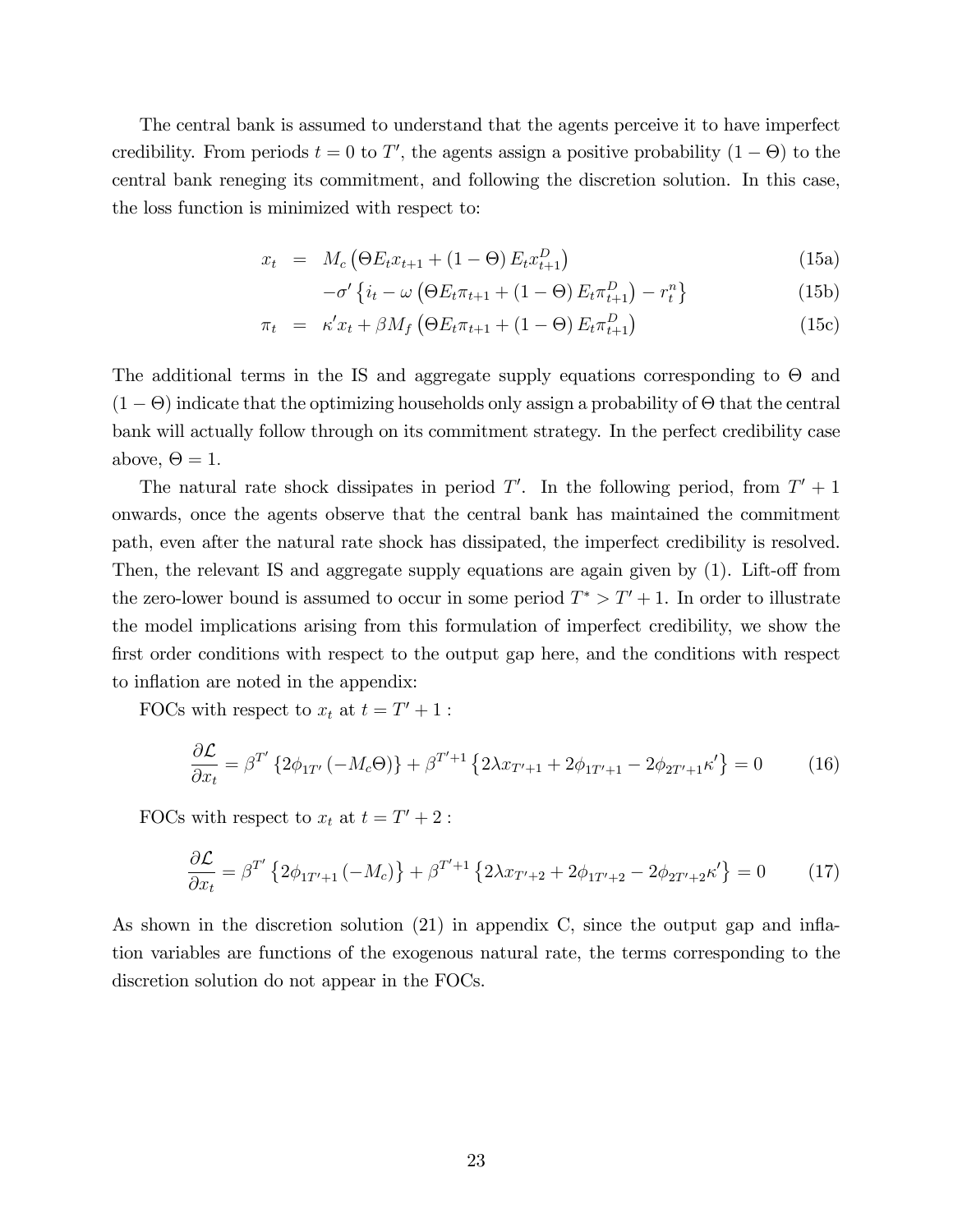#### 5.2 Quantitative Analysis

We calibrate the degree of imperfect credibility so that the probability of reneging is perceived to be 2.5 percent in any given quarter. Thus, in our benchmark scenario where the ELB is binding for about seven years, the private sector initially perceives  $50/50$  odds that the central bank will follow through with its commitment to the "lower-for-longer" strategy. Those perceived odds rise gradually over time as the central bank continues to reiterate its commitment and the time approaches when the commitment will be implemented. This calibration seems broadly consistent with the concerns áagged in past FOMC discussions about the extent to which its composition evolves gradually over time as a result of staggered terms, retirements, and other sources of turnover.

As shown in figure 7, the timing of liftoff from the ELB under imperfect credibility is roughly similar to that implied by perfect credibility (as shown previously in figure 4). Interestingly, the deterioration in macroeconomic stabilization is most severe in the baseline model with rational expectations. As emphasized in various studies of the forward guidance puzzle, this model exhibits a very strong feedback loop: when the nominal interest rate is pinned to the ELB, a decline in inflation raises the ex ante real interest rate, which in turn exerts further downward pressure on real output and inflation. Consequently, when faced with imperfect credibility, the central bank adopts a more aggressive "lower-for-longer" strategy, inducing a huge economic boom that helps dampen the initial downturn. In particular, the output gap initially plummets to around  $-20\%$  and then rebounds to around  $+10\%$ , while inflation initially drops  $5\%$  below target and then surges  $5\%$  above target.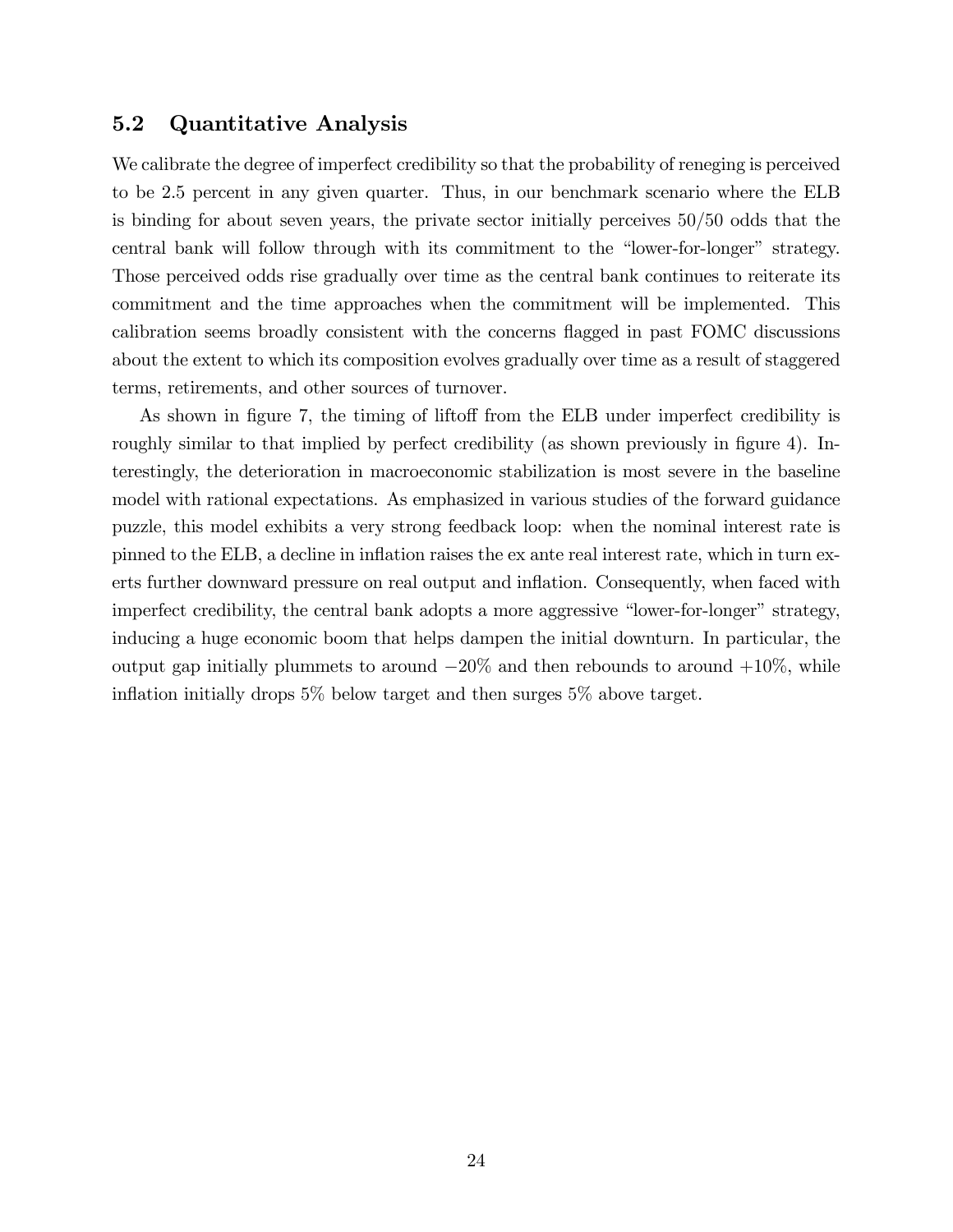

Figure 7: Optimal Policy with Imperfect Credibility

Note: These figures show the responses of the four models (rational expectations, RE; McKay, Nakamura and Steinsson, MNS; Angeletos and Lian, AL and Gabaix, Gab) in response to a natural rate shock. The figure shows the evolution of the short nominal interest rate, output gap and inflation across the various model specifications. Time periods are denoted in quarters. The inflation rate is expressed in annual rates in percent; the interest rate and output gap are expressed in percentage points.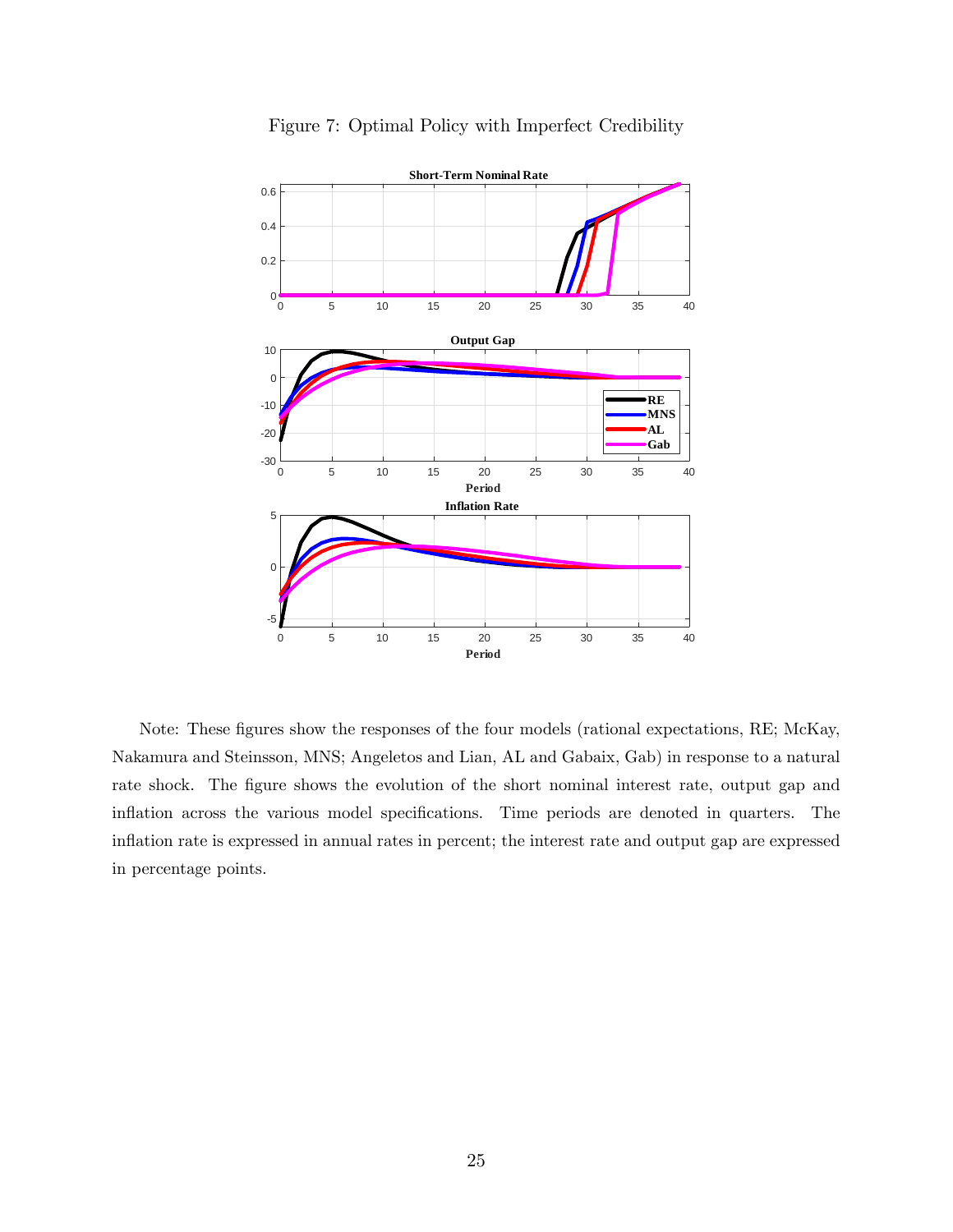Nonetheless, imperfect credibility induces a marked deterioration in macroeconomic stability, regardless of the particular specification of expectations formation. For example, in the specification of Angeletos and Lian  $(2018)$ , the output gap drops sharply to around  $-15\%$ and then exhibits a sustained boom of around  $5\%$ , while inflation initially falls  $2\%$  below target and then overshoots the target by 2% for several years.

In table 4, we show the stabilization properties of the different model for varying degrees of credibility. Relative to the benchmark case of  $\Theta = 0.975$ , a lower value of 0.95 implies that the probability of reneging rises to  $5\%$  in every quarter, so that after five years, the economy is only placing a 35% probability on the central bank following through with its commitment. As can be seen from the last row of table 3, the stabilization properties are markedly worse in terms of output stabilization.

|  |  |  |                       | AL |  | <b>MNS</b> |                                                                                                                                                                                                                                                                                                                                                                                                                            |
|--|--|--|-----------------------|----|--|------------|----------------------------------------------------------------------------------------------------------------------------------------------------------------------------------------------------------------------------------------------------------------------------------------------------------------------------------------------------------------------------------------------------------------------------|
|  |  |  |                       |    |  |            |                                                                                                                                                                                                                                                                                                                                                                                                                            |
|  |  |  |                       |    |  |            |                                                                                                                                                                                                                                                                                                                                                                                                                            |
|  |  |  |                       |    |  |            | 20.4                                                                                                                                                                                                                                                                                                                                                                                                                       |
|  |  |  | Rational Exp   Gabaix |    |  |            | $T \sigma(\pi) \sigma(x)   T \sigma(\pi) \sigma(x)   T \sigma(\pi) \sigma(x)   T \sigma(x)   T \sigma(\pi) \sigma(x)$<br>$1 \mid 28 \mid 0.6 \mid 7.8 \mid 32 \mid 0.8 \mid 12.2 \mid 30 \mid 0.6 \mid 10.8 \mid 29 \mid 0.5 \mid 7.0$<br>$0.975 \mid 29$ 2.1 22.6 33 1.2 17.6 31 1.1 17.5 30 1.2 12.5<br>$0.950 \mid 30 \quad 3.9 \quad 42.4 \mid 35 \quad 1.7 \quad 24.3 \mid 32 \quad 1.7 \quad 26.2 \mid 31 \quad 2.1$ |

Table 4: Varying the credibility parameter

Note: The first column denotes the credibility parameter  $\Theta$ . Perfect credibility corresponds to  $\Theta = 1$ . The number of periods for which the ELB is maintained under the commitment strategy is denoted by T. The standard deviations of inflation and the output gap are shown in the  $\sigma(\pi)$  and  $\sigma(x)$  columns. The panel for rational expectations is first, followed by the results of the Gabaix (2020), Angeletos and Lian (2018) and Önally the McKay, Nakamura and Steinsson (2016) models.

To illustrate the significance of imperfect credibility in the case of a large macroeconomic shock, we consider a shock with  $r_{shock}^n = -0.0125$  and the same persistence as the benchmark case, in figure 8. Here we show the responses using the Gabaix (2020) model. As illustrated, in the case of the benchmark level of imperfect credibility, the initial deflation of  $5\%$  is followed by inflation of more than double its target of  $2\%$  for approximately 20 quarters.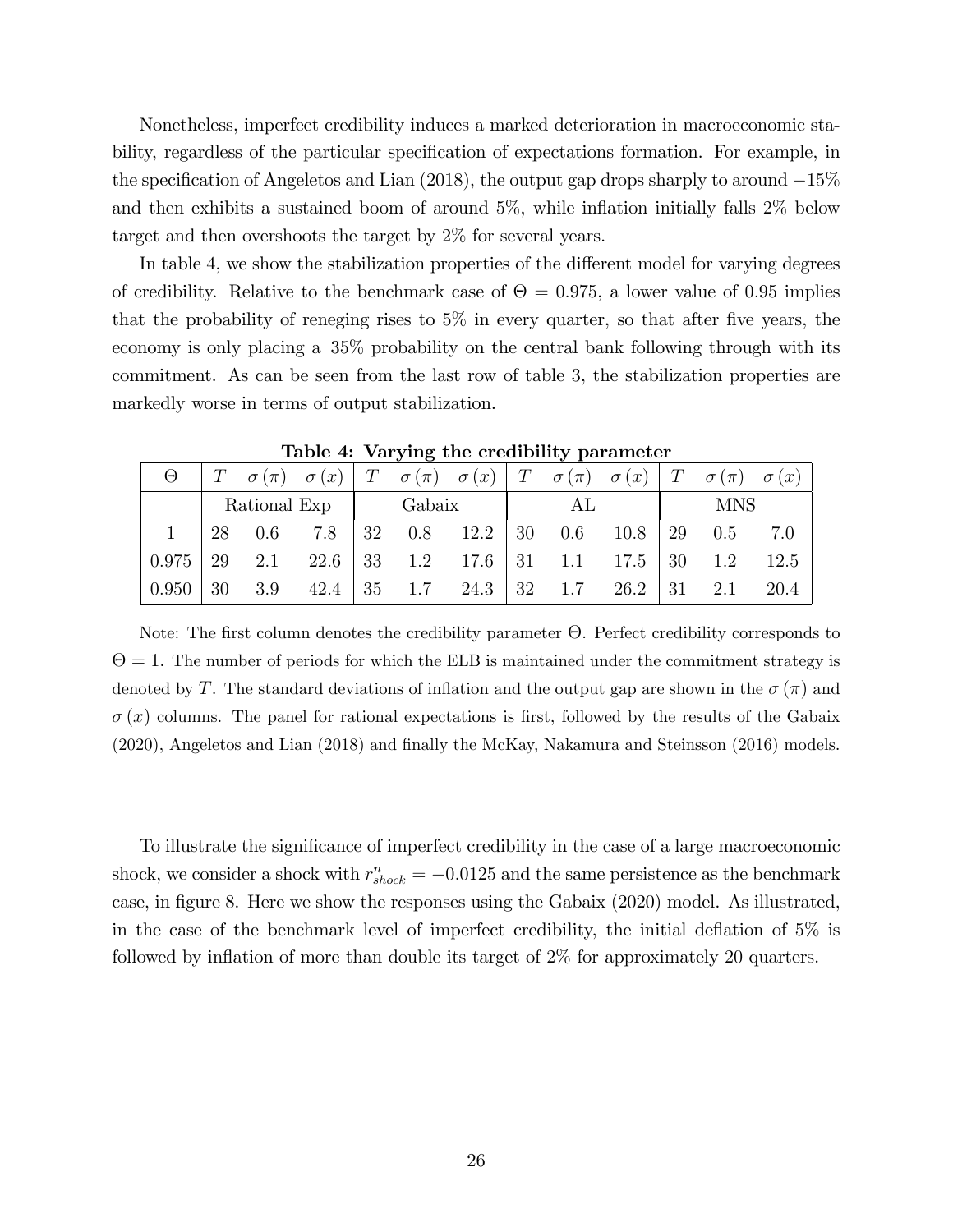

Figure 8: Optimal Policy under Gabaix Model with Great Depression Shock

Note: These figures show the responses of the Gabaix model in response to a natural rate shock which is a large, Great Depression-style shock. Here, the persistence of the shock  $\rho = 0.94$  and  $r_{shock}^{n} = -0.0125$ . The figure shows the evolution of the short nominal interest rate, output gap and inflation. Time periods are denoted in quarters. The inflation rate is expressed in annual rates in percent; the interest rate and output gap are expressed in percentage points.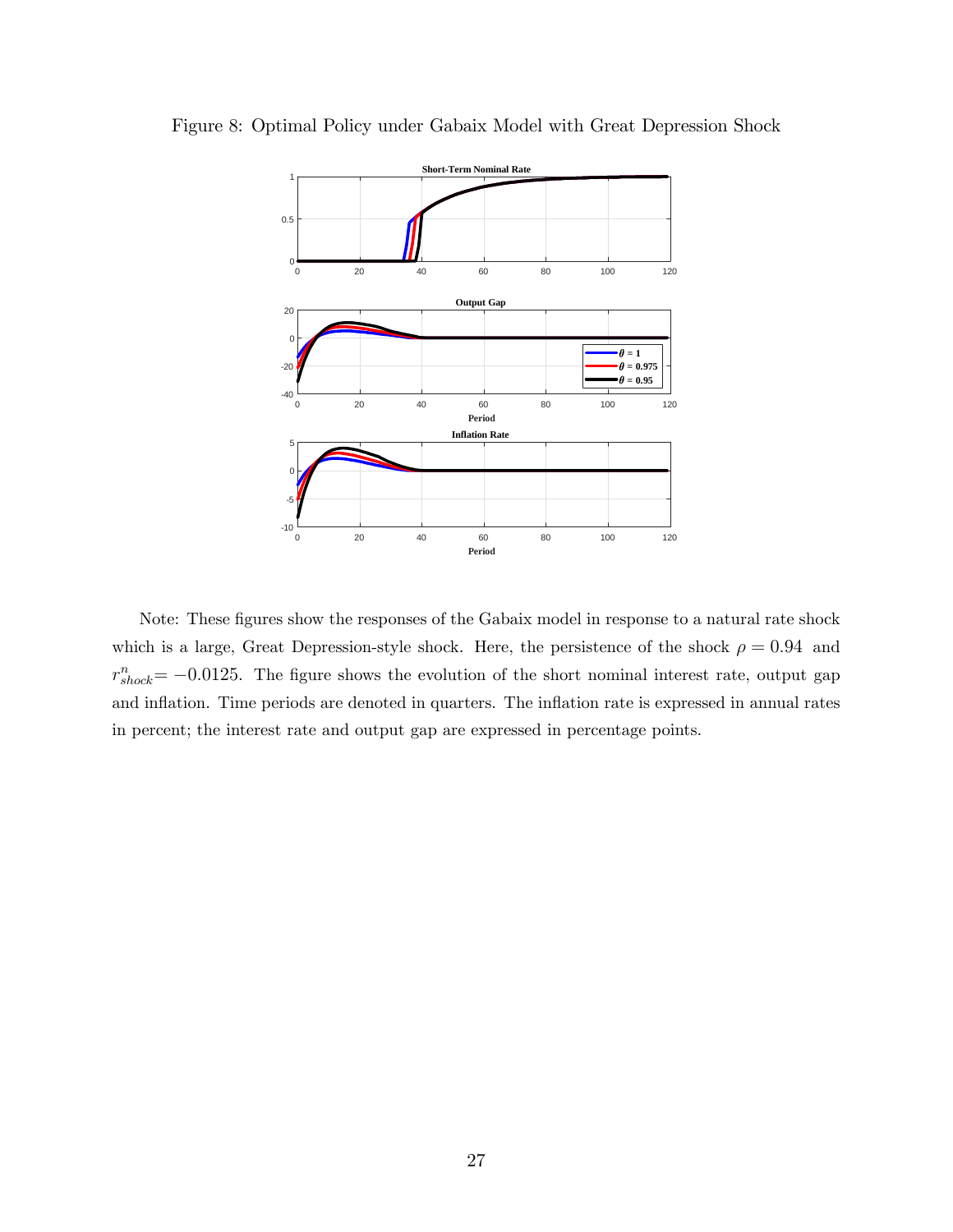## 6 Model Uncertainty

As in most previous studies of monetary policy at the ELB, the foregoing analysis in this paper has assumed that policymakers have a complete understanding of the true dynamic structure of the economy, as captured by a specific macroeconomic model. Under this admittedly heroic assumption, it is reasonably straightforward to determine the monetary policy strategy that provides optimal stabilization outcomes in that particular model.

Nonetheless, it has long been recognized that an appropriate monetary policy strategy should provide robust performance in the face of model uncertainty; see McCallum (1988), Taylor (1993, 1999), and Hansen and Sargent (2001). That literature has underscored the pitfalls of policy strategies that hinge on the accuracy of longer-horizon forecasts that are finetuned to the characteristics of a specific model.<sup>20</sup>

To illustrate these considerations in the present context, we now focus on a particular aspect of the NK model that is a subject of ongoing analysis and debate, namely, the specification of the New Keynesian Phillips Curve (NKPC). For the analysis shown in the previous figures, we calibrated the NKPC slope coefficient using the estimate obtained by Amato and Laubach (2003). Now we consider the possibility of an even flatter NKPC, with a slope coefficient of  $0.01 - a$  bit less than half the slope of 0.024 in our baseline calibration. For simplicity, we conduct this analysis using the model of Angeletos and Lian (2018), and we assume that the central bank's policy strategy is fully transparent and credible to the private sector. The results are shown in figure 9.

If the central bank knows that the NKPC is very flat (as denoted by the solid blue line in each panel), then the optimal policy prescribes a protracted period of about nine years at the ELB, that is, about two years longer than in the baseline calibration shown in figure 4. That policy reflects the fact that a flatter NKPC attenuates the feedback loop noted above, namely, a shift in the output gap has muted effects on inflation and hence induces a smaller movement in the real interest rate. Consequently, this optimal policy is associated with a deeper recession of around  $-15\%$ , a more modest initial decline in inflation, and a shallow but highly persistent phase of overshooting thereafter.

Now we consider the scenario in which the NKPC actually has a relatively flat slope of  $0.01$  but the central bank incorrectly formulates its "optimal" policy strategy based on a steeper slope of 0.024. In effect, the central bank's strategy mistakenly embeds a relatively strong feedback loop between the output gap, the inflation rate, and the real interest rate, and that misperception results in a dramatic set of policy errors: the nominal interest rate remains at the ELB for nearly 50 quarters, inducing a huge and persistent boom in which

 $20$ See Levin, Wieland, and Williams (1999, 2003) and Levin and Williams (2003).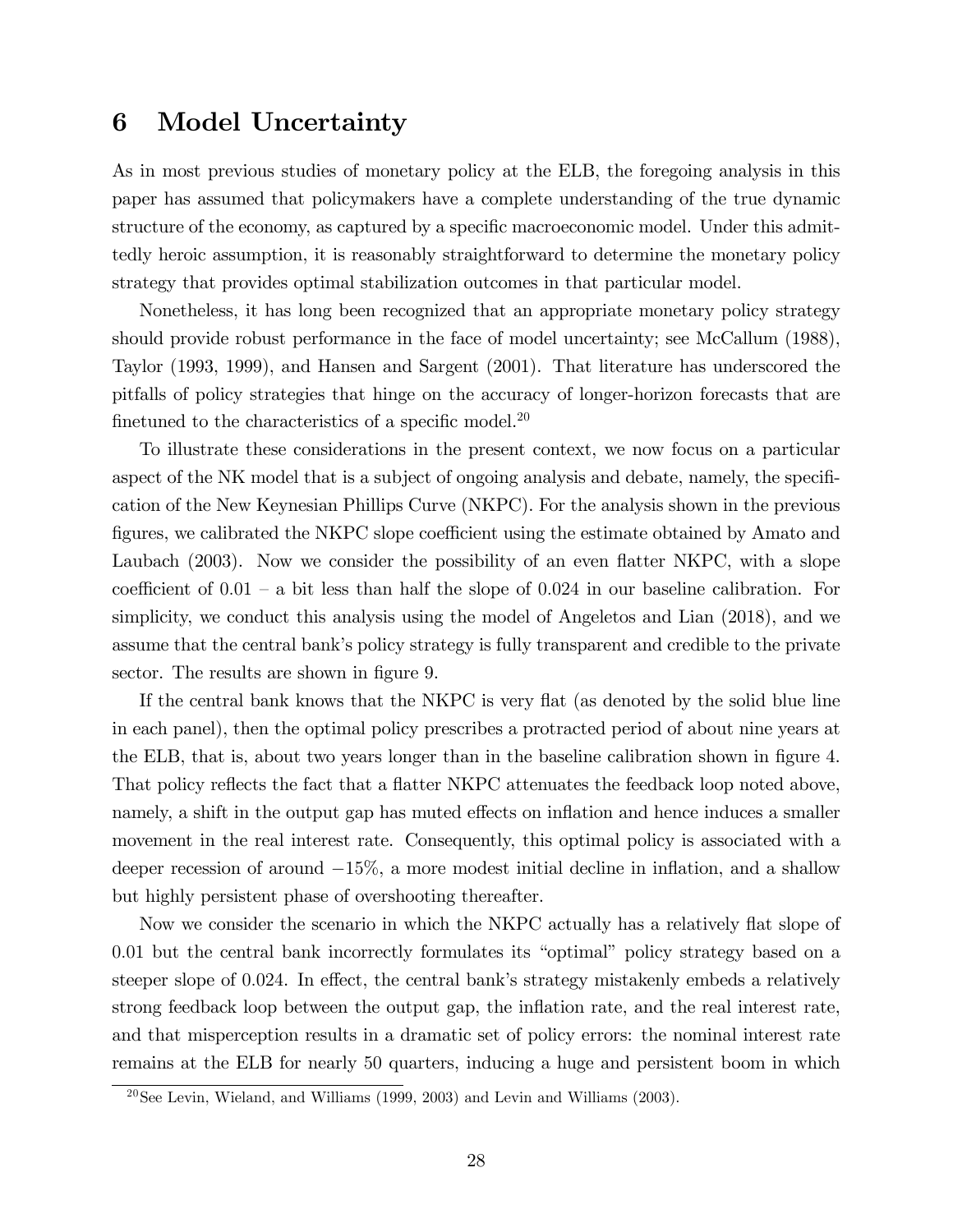the output gap peaks at nearly 10%. The deviation from price stability is somewhat milder due to the actual flatness of the NKPC; nonetheless, the inflation rate is elevated by more than  $1\%$  above target for nearly a decade. This is shown in figure 9.

Of course, this exercise is merely illustrative, involving a single parameter in a small stylized NK model. In practice, policymakers face a high degree of uncertainty not only about the determination of inflation but about many other aspects of the economy. Indeed, the minutes of the September 2019 FOMC meeting indicate that a number of participants referred to the staff's analysis of the  $FRB/US$  model and highlighted "the need for more robustness analysis of simulation results along several dimensions and for further comparison to other alternative strategies.<sup> $"21$ </sup>

 $^{21}$ FOMC Minutes, September 18-19, 2019, p.4. Available at: https://www.federalreserve.gov/monetarypolicy/fomcminutes20190918.htm.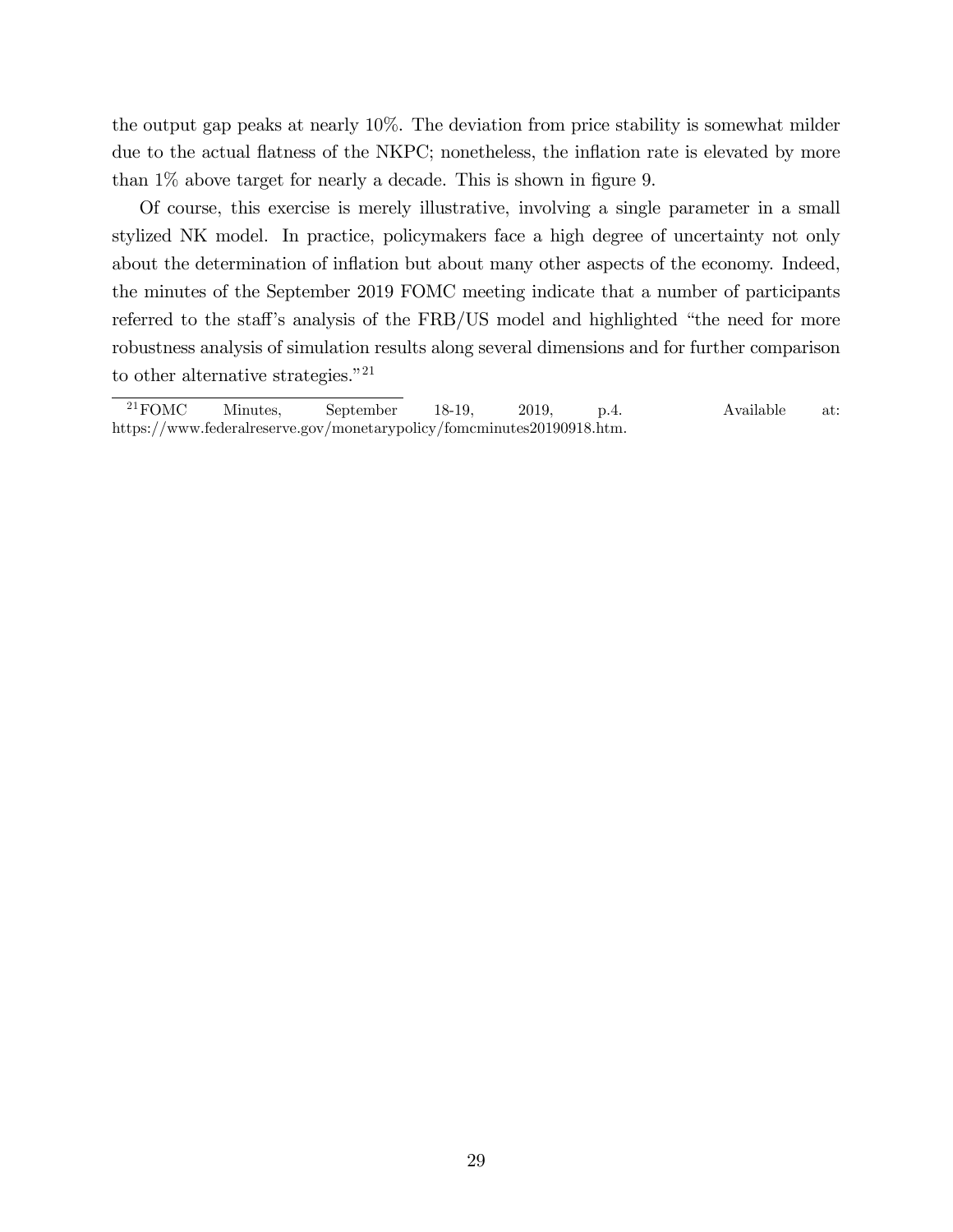

Figure 9: Optimal Policy and Model Uncertainty

Note: These figures show the responses of the Angeletos and Lian (2018) model, in response to a natural rate shock, when there is uncertainty about the slope of the Phillips curve. The figure shows the evolution of the short nominal interest rate, output gap and inflation. Time periods are denoted in quarters. The inflation rate is expressed in annual rates in percent; the interest rate and output gap are expressed in percentage points.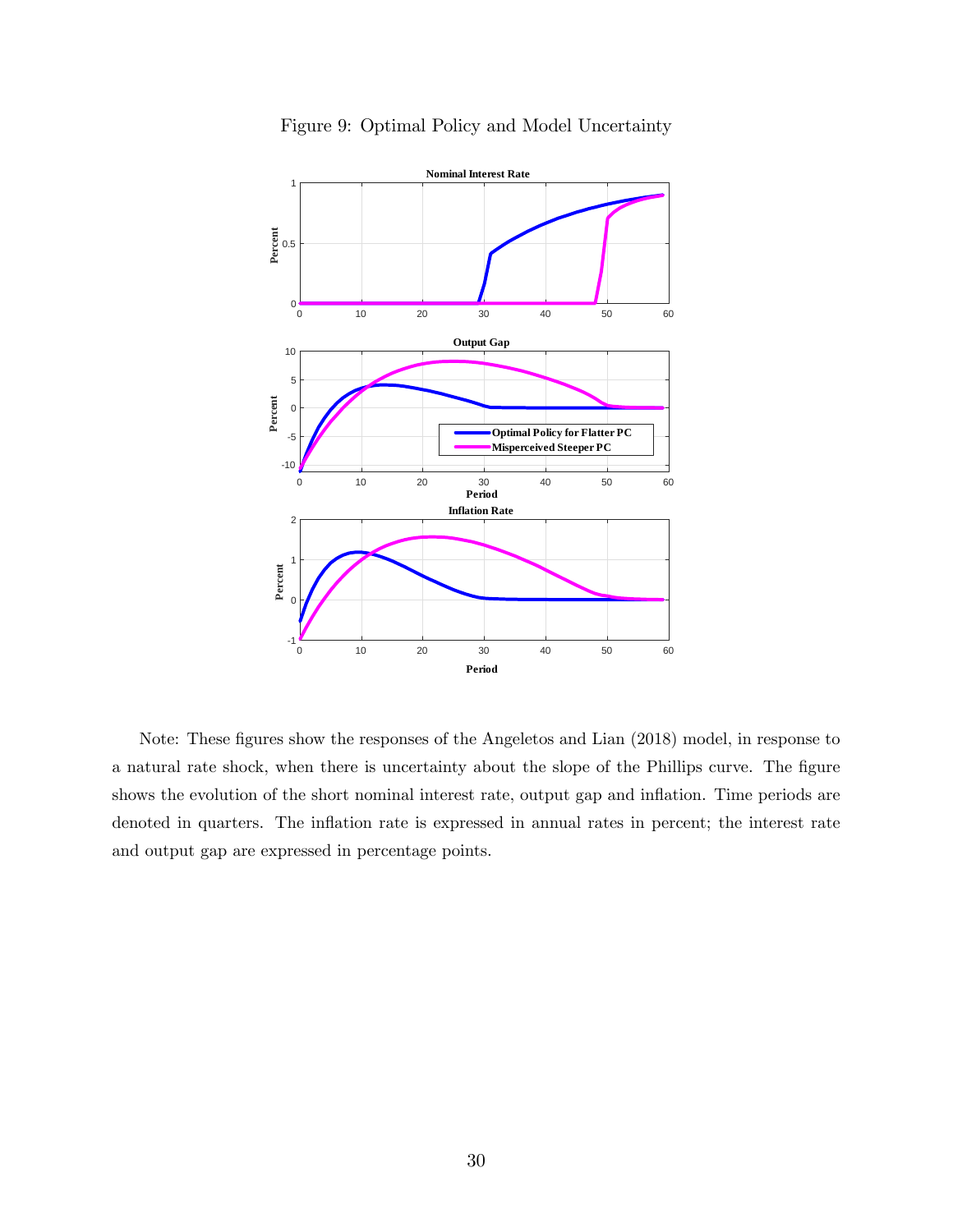## 7 Conclusions

In this paper, we have assessed the performance of optimal monetary policy strategies at the ELB under alternative assumptions about expectations formation, imperfect credibility, and model uncertainty. We find that imperfect credibility induces a significant deterioration in macroeconomic stability, regardless of the particular specification of expectations formation. Consequently, the net benefits of forward guidance are much more tenuous than in settings with rational expectations and perfect credibility.

Of course, this analysis has been conducted using a prototypical New Keynesian model. In future research, it would be helpful to investigate these issues using larger and more empirically plausible models.<sup>22</sup> For example, McKay and Wieland  $(2020)$  specifically consider the attenuated efficacy of forward guidance in a model with durable consumer goods. It would also be helpful to incorporate mechanisms in which private agents learn over time about the true structure of the economy.<sup>23</sup>

Finally, these results underscore the distinction between Delphic vs. Odyssean forward guidance as identified by Campbell, Evans, Fisher, and Justiniano (2012). In the wake of a severe shock like the COVID-19 pandemic, Delphic forward guidance about the path of interest rates over the next several years merely underscores the protracted nature of the economic recovery. In that context, efforts to issue Odyssean forward guidance may well be ines interproductive, simply reinforcing the private sector's pessimism about the economic outlook rather than boosting the degree of monetary stimulus. Moreover, if attempts to provide Odyssean forward guidance are perceived as ineffective, such perceptions may exacerbate the central bankís temptation to renege on its promised overshooting, i.e., its imperfect credibility could become a self-fulfilling prophecy.

 $22$ See Smets and Wouters (2007); Blanchard and Gali (2007). In this framework, capital is a factor of intermediate goods production and in addition to price stickiness, the model also features nominal wage stickiness. The model also includes investment adjustment costs, habit formation in consumption, and partial dynamic indexation of prices and wages to lagged values to generate a richer autocorrelation structure.

<sup>&</sup>lt;sup>23</sup>See Fuhrer (1996), Eusepi and Preston  $(2011)$ , Sinha  $(2016)$ .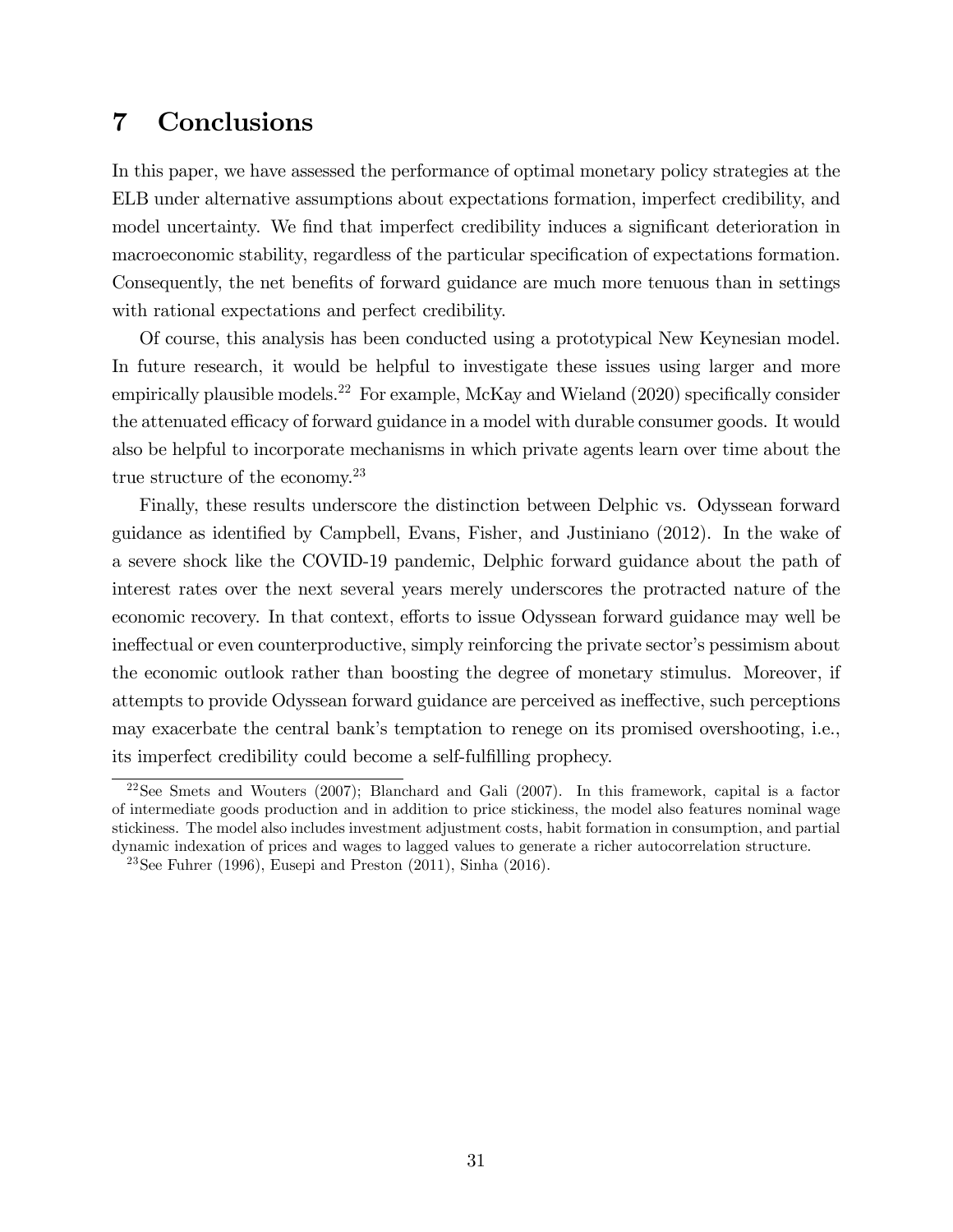## Appendix

### Appendix A: Results from the Survey of Primary Dealers

Here we consider the myopia of forecasters of the SPD. We consider three surveys in 2020. In the March 2020 survey, the forecasters placed an approximately 30% probability that the Q4-over-Q4 growth in the real GDP would be negative. In the April 2020 survey, the mass of the distribution began to shift to a more pessimistic outlook, but it was only in the June 2020 survey that this view became more entrenched.



Figure A1: Myopia among SPD Forecasters

Note: These are the probabilities assigned by the SPD forecasters to the Q4-over-Q4 change in the real GDP. The surveys were conducted in 2020 on the dates indicated.

Figure A2 shows the dispersion in forecasts among the SPD participants for the 2020 surveys. As with the SPF, we find that this dispersion measure was the highest on record for the series. It is also worth noting that there was strikingly little disagreement among the forecasters in SPD in March 2020, even though the Covid-19 crisis had began to unfold at a rapid pace outside the United States, and the Federal Reserve has already initiated the 50 b.p. reduction in the Federal Funds  $Rate^{24}$ . The SPF also indicates the same low level of disagreement in the Örst quarter of 2020, but since that data is collected primarily in the middle of the quarter, it may be less indicative of the changing economic situation.

<sup>&</sup>lt;sup>24</sup>The survey questions were distributed on March 4, 2020 and the responses were received on March 9, 2020. The FFR reduction took place on March 3, 2020.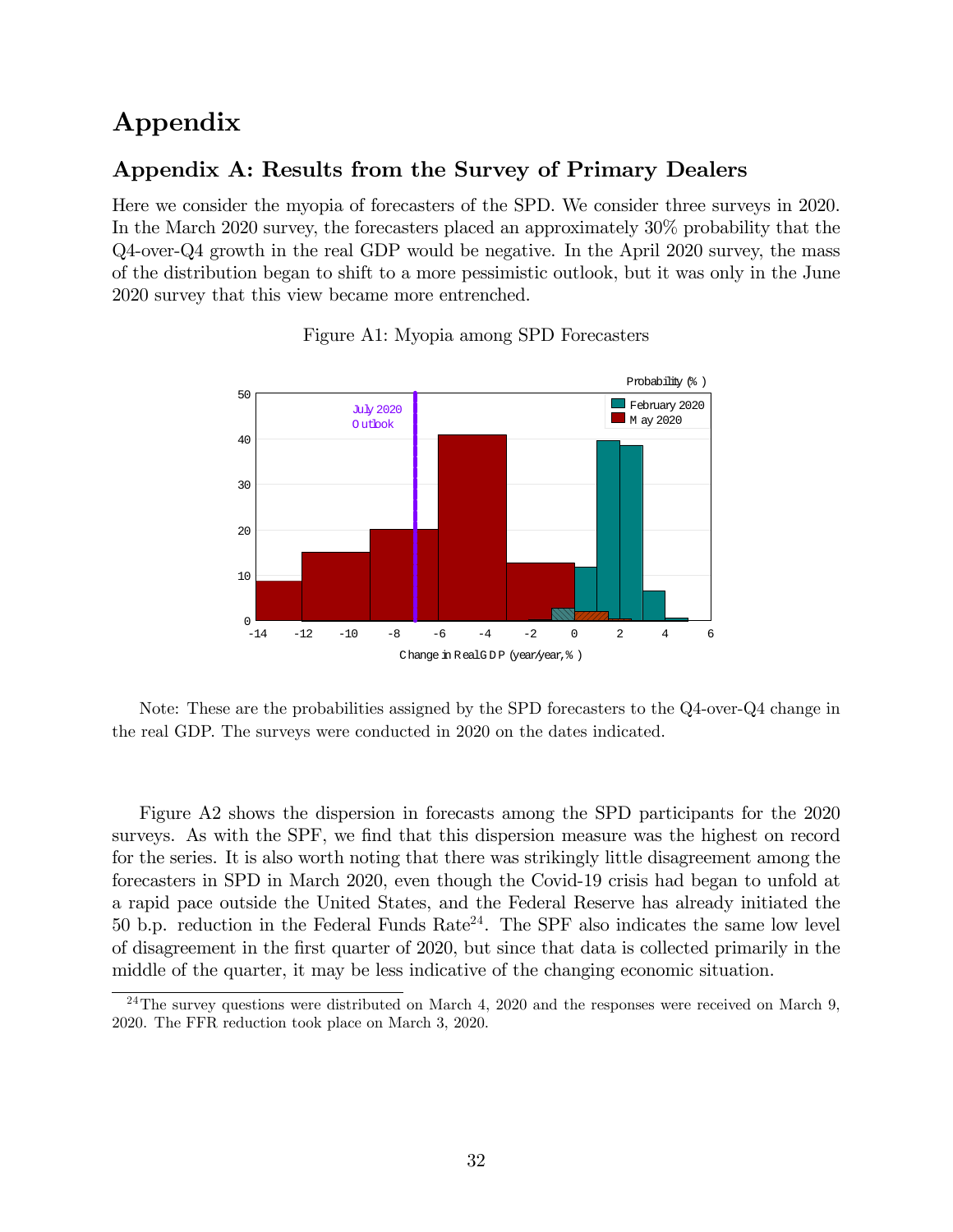Figure A2: Dispersion among SPD Forecasters



Note: These are the Interquartile Ranges (IQRs) reported by the forecasters in the Federal Reserve Bank of New Yorkís Survey of Primary Dealers. The Real GDP responses are the 1-year ahead Q4/Q4 growth estimates. The dates indicate the time when the surveys were received by the FRBNY. The non-recession mean is noted by the green line.

In the following tables, we present the tables referred to in section 2.2.1 of the paper.

#### Table A1: Question Format from the Federal Reserve Bank of New York's Primary Dealer Survey

|                                                  | Of the possible outcomes below, please indicate the percent chance you attach to the timing |  |  |  |  |  |
|--------------------------------------------------|---------------------------------------------------------------------------------------------|--|--|--|--|--|
| of the first federal funds target rate increase. |                                                                                             |  |  |  |  |  |

|                                 | Q2                          | Q3    | Q4     |        | Q2     | Q3   | Q4   |       |      |
|---------------------------------|-----------------------------|-------|--------|--------|--------|------|------|-------|------|
|                                 | 2011                        | 2011  | 2011   | 2012   | 2012   | 2012 | 2012 | 2013  | 2013 |
| Average                         | $1\%$                       | $3\%$ | $12\%$ | $20\%$ | $19\%$ | 17\% | 13\% | $8\%$ | 7%   |
| Most likely quarter and year of |                             |       |        |        |        |      |      |       |      |
|                                 | first target rate increase: |       |        |        |        |      |      |       |      |
|                                 | Q1 2012<br>25th percentile  |       |        |        |        |      |      |       |      |
| Q <sub>2</sub> 2012<br>Median   |                             |       |        |        |        |      |      |       |      |
| Q4 2012<br>75th percentile      |                             |       |        |        |        |      |      |       |      |

Note: These are the survey responses from the January 2011 survey. The survey was distributed on January 13, 2011 and it was received by January 18, 2011.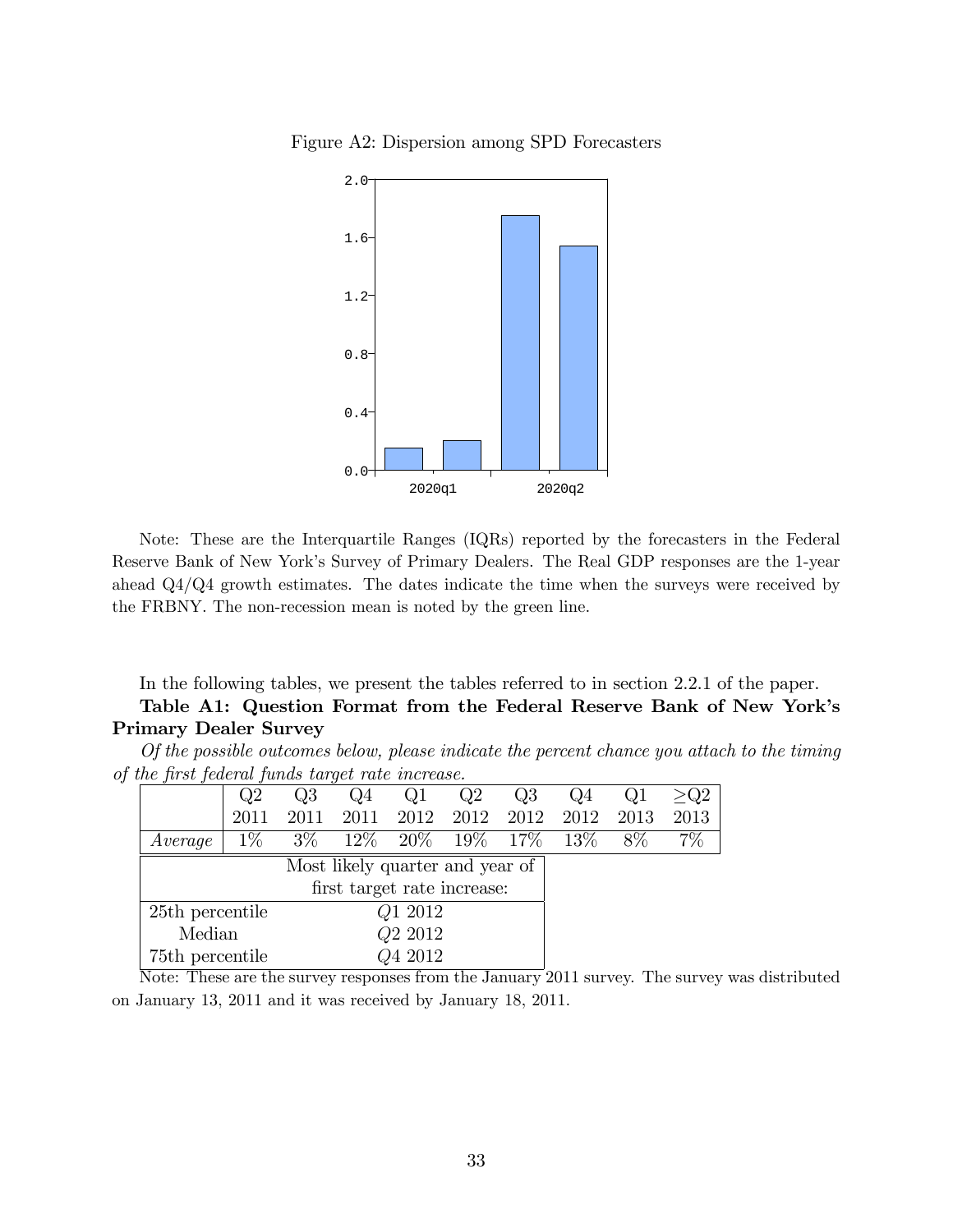| Date of Survey | Median Liftoff Date | $\Delta Median$ Liftoff Date |
|----------------|---------------------|------------------------------|
| Jan 13, 2011   | 2012Q3              |                              |
| Mar 7, 2011    | 2012Q3              | $\left( \right)$             |
| Apr 18, 2011   | 2012Q2              | $-1$                         |
| Jun 13, 2011   | 2012Q3              | 1                            |
| Aug $1,2011$   | 2012Q4              | 1                            |
| Sep 12, 2011   | 2013Q4              | 0                            |
| Oct 24, 2011   | 2014Q1              | 1                            |
| Dec 5, 2011    | 2014Q2              | 1                            |
| Jan 17, 2012   | 2014Q2              | 0                            |
| Apr 16, 2012   | 2014Q3              | 1                            |
| Jun 11, 2012   | 2014Q4              | 1                            |
| Jul 23, 2012   | 2015Q1              | 1                            |
| Sep 4, 2012    | 2015Q3              | 2                            |
| Oct 15, 2012   | 2015Q3              | 0                            |
| Dec 3, 2012    | 2015Q3              | 0                            |
| Dec 17, 2012   | 2015Q3              |                              |

Table A2: Change in Median Lift-off Dates from the FRBNY Survey

Note: These are the change in the median expectations of primary dealers about the lift-off date. The dates indicate the day on which the survey was received by FRBNY.

Table A3: Change in Nominal and Real Yields around FOMC Forward Guidance Dates

| FG Dates     | $\Delta N$ <i>om</i> 1 <i>yr</i> | $\Delta Nom2yr$ | $\Delta N$ <i>om</i> $5yr$ | $\Delta TIPS2yr$ | $\Delta TIPS5yr$ |
|--------------|----------------------------------|-----------------|----------------------------|------------------|------------------|
| Dec 16, 2008 | $-8.0$                           | $-10.7$         | $-16.3$                    | $-35.8$          | $-28.9$          |
| Mar 18, 2009 | $-17.3$                          | $-26.4$         | $-47.1$                    | $-52.1$          | $-58.2$          |
| Aug $9,2011$ | $-3.7$                           | $-8.6$          | $-19.1$                    | $-15.1$          | $-21.2$          |
| Jan 1, 2012  | $-0.2$                           | $-3.8$          | $-9.4$                     | $-11.6$          | $-13.6$          |
| Sep 13, 2012 | $-0.2$                           | $-0.9$          | $-3.7$                     | $-16.0$          | $-15.5$          |
| Dec 12, 2012 | $-0.3$                           | 0.0             | 2.2                        | $-2.3$           | 0.3              |

Note: These are the changes, in basis points, for the 1, 2 and 5 year nominal yields and the 2 and 5 year TIPS yields. The yields are obtained from Gürkaynak, Sack and Wright (2007 and 2010), available on the Federal Reserve Board website.

### Appendix B: Central Bank's Problem under Discretion

Here we present the central bank's problem under the discretion case.

In order to quantify the gains from its commitment strategy, we present the central bank's problem under the discretion case here. In this setting, the central bank chooses  $(x_t, \pi_t, i_t)$ each period to minimize the function in (2) subject to the equations in (1). The central bank takes private sector expectations as given in the absence of commitment since it is only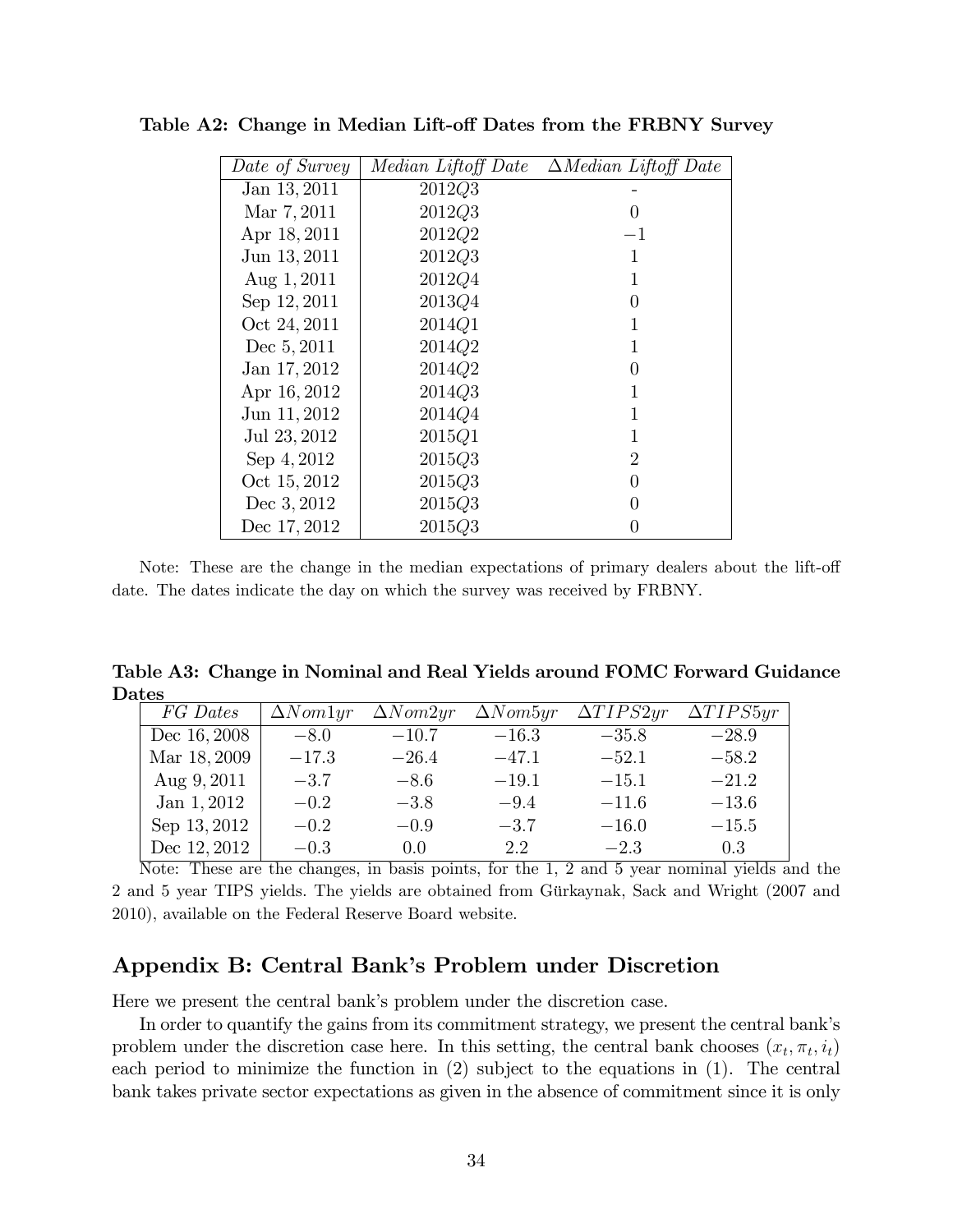choosing the values of  $x_t$  and  $\pi_t$  for the current period. Then the central bank's problem is reduced a series of static optimizations to minimize:

$$
\left[\pi_t^2 + \lambda x_t^2\right] + F_{t+1}
$$

where  $F_{t+1} = \sum_{ }^{\infty}$  $j=0$  $\beta^{j}L_{t+1+j}$ , subject to the IS and aggregate supply equations, taking expectations of future inflation as given. NK model is perfectly forward looking - ppolicy maker recognizes that the choices xt and pit affect the evolution of the problem, but the forward looking model ensures that these do not enter the problem's FOCs. The Lagrange multipliers for the IS and the aggregate supply equations are  $\phi_{1t}$  and  $\phi_{2t}$  respectively. In this case, the implied first order conditions are:

$$
\frac{\partial \mathcal{L}}{\partial x_t} : 2\lambda x_t + 2\phi_{1t} - 2\phi_{2t}\kappa' = 0 \tag{18a}
$$

$$
\frac{\partial \mathcal{L}}{\partial \pi_t} : 2\pi_t + 2\phi_{2t} = 0 \tag{18b}
$$

$$
i_t \phi_{1t} = 0; i_t \ge 0, \phi_{1t} \ge 0
$$
\n(18c)

We note that for the case where  $\kappa' = \kappa$  the first order conditions are isomorphic to those from CGG (1999). The behavioral parameters  $M_c$  and  $M_f$  do not enter the conditions.

Given the effective lower bound constraint, the central bank's problem can be considered in two phases. Once the natural rate shock has dissipated, the economy enters the lift-off phase in period  $T_d^*$ . Then from  $t = T_d^* + 1$  onwards,  $\phi_{1t} = 0$ . Using the relevant first order conditions, the unique solution is  $\pi_t = 0$ ,  $x_t = 0$  and  $i_t = r_t^n$ .

During the zero-lower bound phase,  $t \leq T_d^*$ ,  $i_t = 0$ . Imposing this condition in the IS and aggregate supply curve, the solution is:

$$
A = \begin{bmatrix} \beta M_f + \kappa' \sigma \omega & \kappa' M_c \\ \sigma \omega & M_c \end{bmatrix}, \text{ and } a = \begin{bmatrix} \kappa' \sigma \\ \sigma \end{bmatrix}
$$
 (19)

$$
\begin{bmatrix} \pi_t \\ x_t \end{bmatrix} = A \begin{bmatrix} E_t \pi_{t+1} \\ E_t x_{t+1} \end{bmatrix} + a r_t^n \tag{20}
$$

Since the terminal condition at  $T_d^* + 1$  is:  $[\pi_{T^*+1}, x_{T^*+1}]' = [0, 0]'$ , we get

$$
\begin{bmatrix} \pi_t \\ x_t \end{bmatrix} = \sum_{j=t}^{T_d^*} A^{-(j-t-1)} a r_j^n \tag{21}
$$

and  $T_d^*$  is such that  $r_{T_d^*}^n < 0$ , and  $r_{T_d^*+1}^n \geq 0$ . Thus, as for the standard rational expectations case, the dynamics of inflation and output gap are determined by the exogenous natural rate process. The stability of the system will be determined by the eigenvalues of the A matrix, and these will in turn depend on the behavioral parameters, in addition to the other model parameters.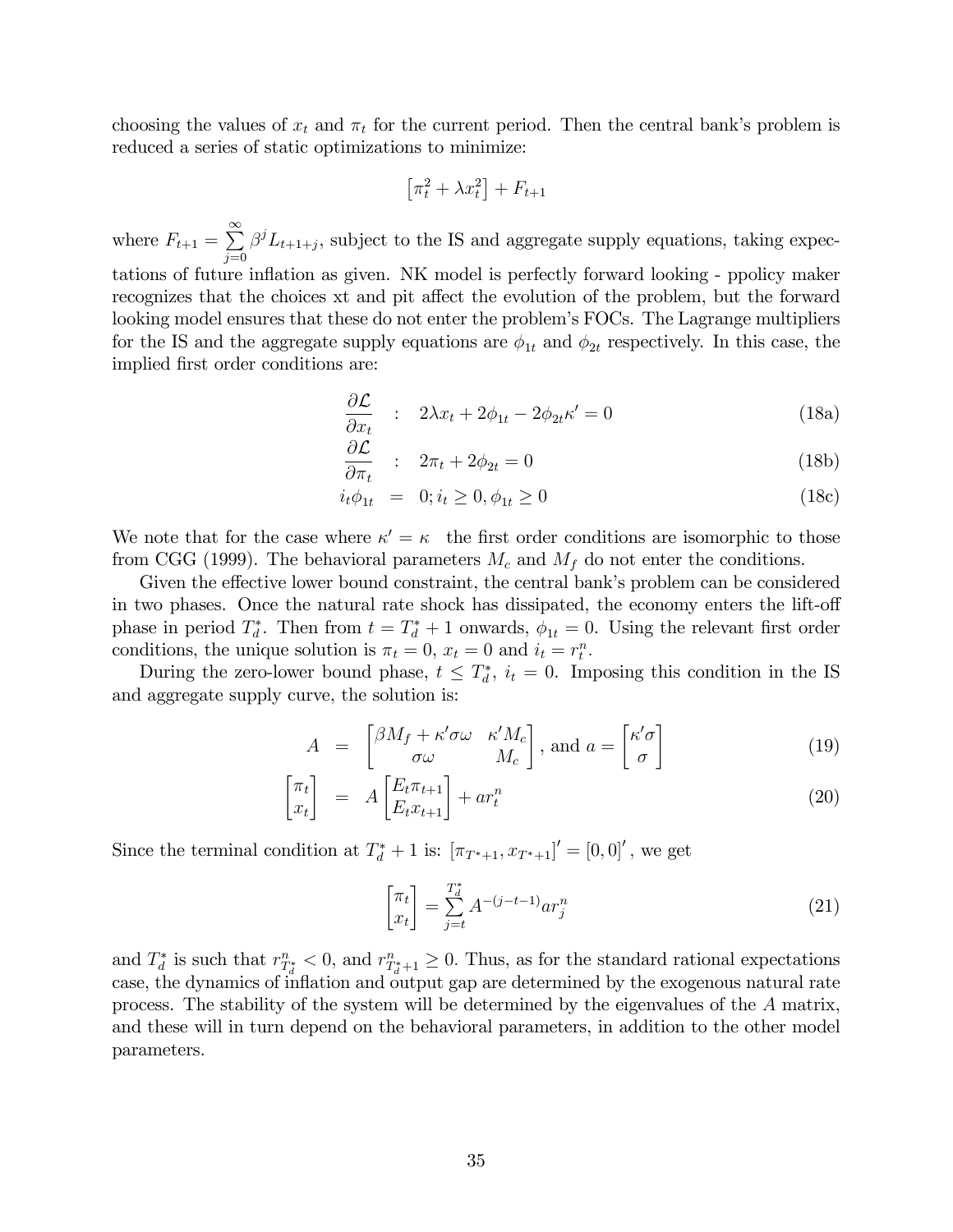## References

- [1] Adam, Klaus, and Roberto M. Billi. (2006). "Optimal Monetary Policy under Commitment with a Zero Bound on Nominal Interest Rates." Journal of Money, Credit and Banking, 38(7), 1877-1905.
- [2] Altig, David, Scott R. Baker, Jose Maria Barrero, Nicholas Bloom, Philip Bunn, Scarlet Chen, Steven J. Davis, Julia Leather, Brent H. Meyer, Emil Mihaylov, Paul Mizen, Nicholas B. Parker, Thomas Renault, Pawel Smietanka and Greg Thwaites. (2020). "Economic Uncertainty Before and During the Covid-19 Pandemic." Journal of Public Economics 191, 104274 .
- [3] Amato, Jeffery D. and Thomas Laubach. (2003). "Estimation and Control of an Optimization-Based Model with Sticky Prices and Wages.î Journal of Economic Dynamics and Control 27, 1181-1215.
- [4] Angeletos, George-Marios and Chen Lian. (2018). "Forward Guidance without Common Knowledge." American Economic Review, 108 (9), 2477-2512.
- [5] Arias, Jonas, Martin Bodenstein, Hess Chung, Thorsten Drautzburg, and Andrea Raffo.  $(2020)$ . "Alternative Strategies: How Do They Work? How Might They Help?." Finance and Economics Discussion Series 2020-068. Washington: Board of Governors of the Federal Reserve System, https://doi.org/10.17016/FEDS.2020.068.
- [6] Benchimol, Jonathan, and Lahcen Bounader. (2020). "Optimal Monetary Policy Under Bounded Rationality." Working paper, https://scholar.harvard.edu/Öles/jbenchimol/Öles/behavioral\_optimal\_monetary\_ policy.pdf.
- [7] Bernanke, Ben S., Michael T. Kiley and John M. Roberts. (2019). "Monetary Policy Strategies for a Low-Rate Environment." American Economic Association Papers and Proceedings 109, 421-426.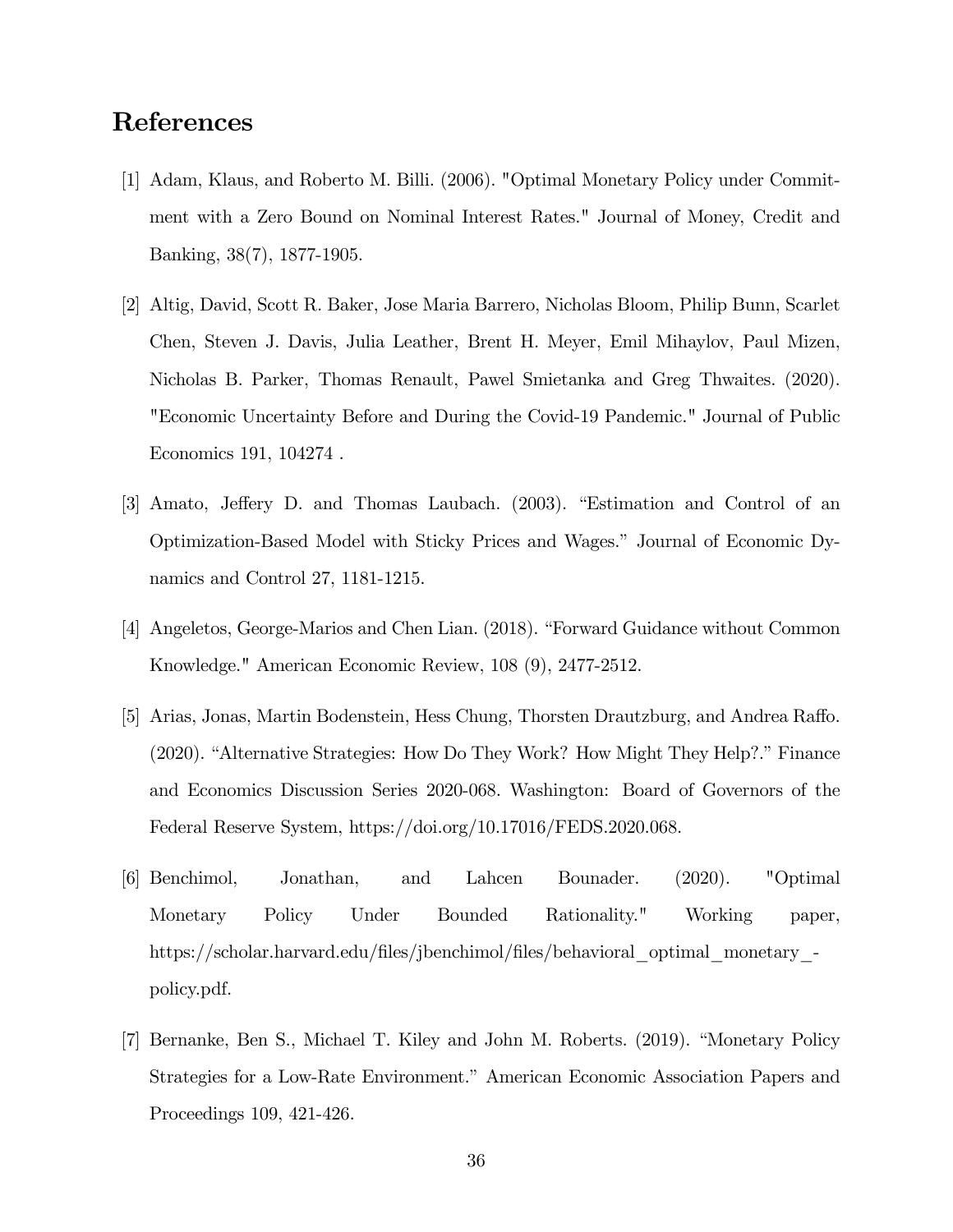- [8] Bernanke, Ben S., Thomas Laubach, Frederic S. Mishkin and Adam S. Posen. (2001). Inflation Targeting: Lessons from the International Experience. Princeton University Press.
- [9] Blanchard, Olivier J., and Jordi Galí. (2007). "Real Wage Rigidities and the New Keynesian Model." Journal of Money, Credit, and Banking 39 (suppl. 1), 35–66.
- [10] Brayton, Flint, Thomas Laubach and David L. Reifschneider. (2014). "The FRB/US Model: A Tool for Macroeconomic Policy Analysis." FEDS Notes 2014-04-03, Board of Governors of the Federal Reserve System (U.S.).
- [11] Bodenstein, Martin, James Hebden and Ricardo Nunes. (2012). "Imperfect Credibility and the Zero Lower Bound." Journal of Monetary Economics 59, 135–149.
- [12] Bordo, Michael D. and Andrew T. Levin. (2017). "Central Bank Digital Currency and the Future of Monetary Policy." National Bureau of Economic Research Working Paper 23711.
- [13] Bordo, Michael D. and Andrew T. Levin. (2019). "Improving the Monetary Regime: The Case for U.S. Digital Cash." Cato Journal 39(2), 383-405.
- [14] Bordo, Michael D., Andrew T. Levin and Mickey D. Levy. (2020). "Incorporating Scenario Analysis into the Federal Reserve's Policy Strategy and Communications." National Bureau of Economic Research Working Paper 27369.
- [15] Bordo, Michael D., and Arunima Sinha. (2020). "The 1932 Federal Reserve Open Market Purchases as a Precedent for Quantitative Easing." Forthcoming, Journal of Money, Credit and Banking.
- [16] Campbell, Jeffrey, Charles Evans, Jonas Fisher and Alejandro Justiniano. (2012). ìMacroeconomic E§ects of Federal Reserve Forward Guidance.î Brookings Papers on Economic Activity 43 (1), 1-80.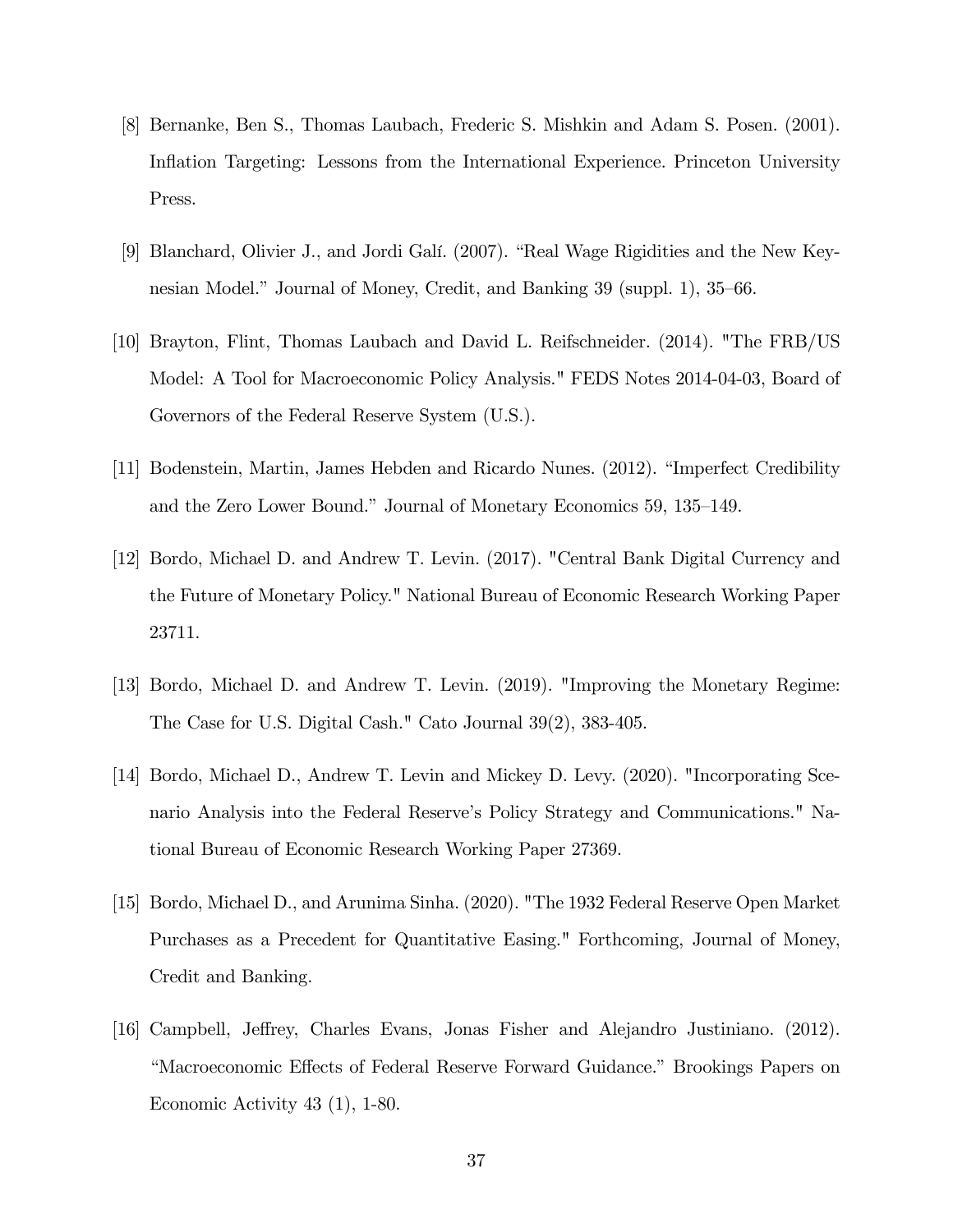- [17] Chari, Varadarajan V., and Patrick J. Kehoe. (1990). "Sustainable Plans." Journal of Political Economy, 98(4), 783-802.
- [18] Clarida, Richard, Jordi Gali and Mark Gertler. (1999). "The Science of Monetary Policy: A New Keynesian Perspective." Journal of Economic Literature,  $37(4)$ , 1661-1707.
- [19] Coibion, Olivier and Yuriy Gorodnichenko. (2012) "What Can Survey Forecasts Tell Us about Information Rigidities?" Journal of Political Economy  $120$  (1),  $116-59$ .
- [20] Coibion, Olivier, Yuriy Gorodnichenko and Michael Weber. (2020). "Does Policy Communication During Covid Work." National Bureau of Economic Research Working Paper 27384.
- [21] Debortoli, Davide, and Ricardo Nunes. (2010). "Fiscal Policy under Loose Commitment." Journal of Ecoomic Theory, 145(3), 1005-1032.
- [22] Debortoli, Davide, Junior Maih, and Ricardo Nunes. (2014). "Loose Commitment In Medium-Scale Macroeconomic Models: Theory And Applications," Macroeconomic Dynamics, 18(1), 175-198.
- [23] Del Negro, Marco, Marc Giannoni and Christina Patterson. (2012). "The Forward Guidance Puzzle." Federal Reserve Bank of New York Staff Report No. 574. (Revised Dec. 2015).
- [24] Eggertsson, Gauti and Michael D. Woodford. (2003). "The Zero Bound on Interest Rates and Optimal Monetary Policy.î Brookings Papers on Economic Activity 2003 (1), 139-211.
- [25] Eusepi, Stefano, and Bruce Preston. (2011) "Expectations, Learning and Business Cycle Fluctuations." American Economic Review,  $101(6)$ , 2844–2872.
- [26] Farhi, Emmanuel, and Iván Werning. (2019). "Monetary Policy, Bounded Rationality, and Incomplete Markets." American Economic Review, 109 (11), 3887-3928.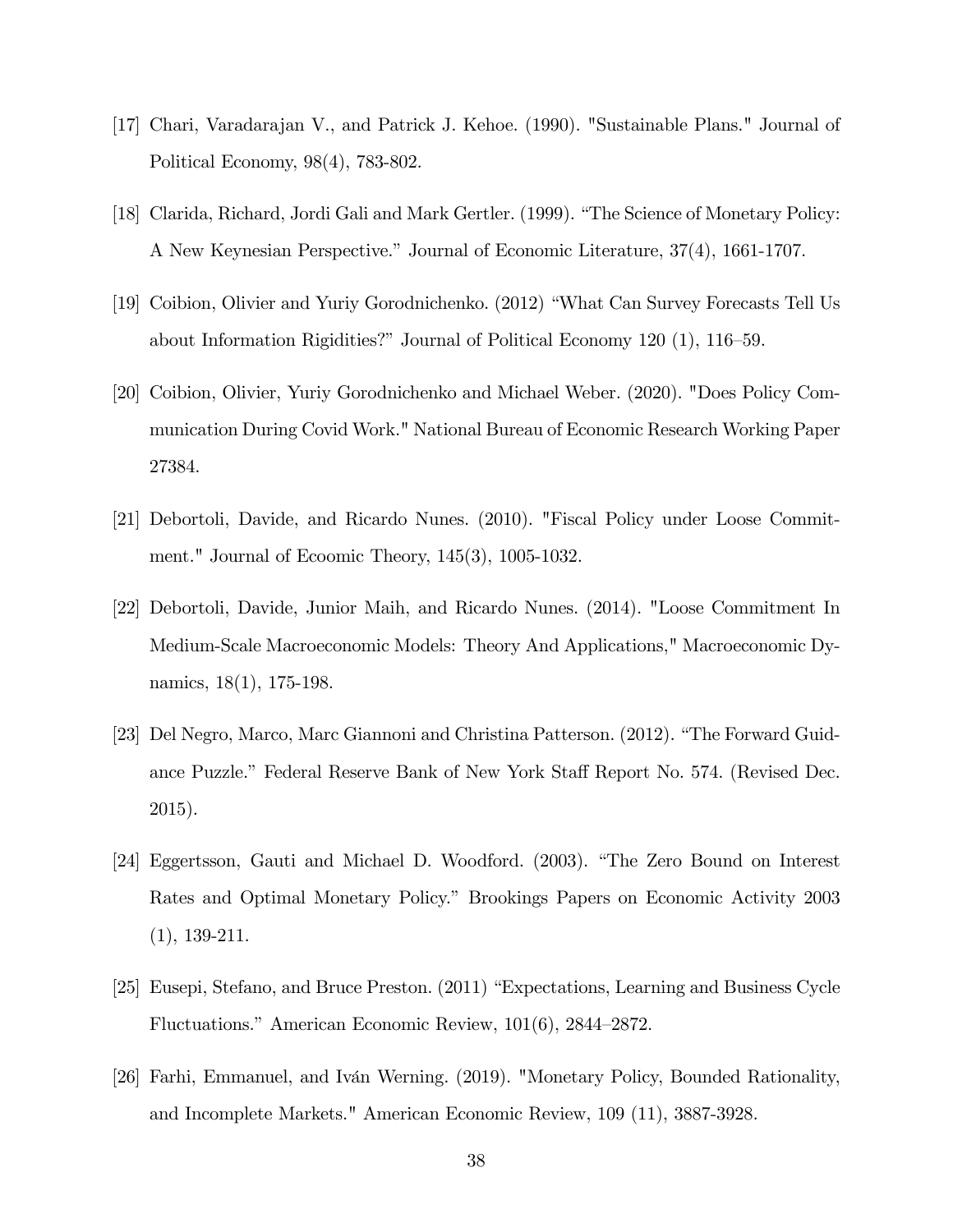- [27] Fuhrer, Jeffery. (1996) "Monetary Policy Shifts and Long-Term Interest Rates." The Quarterly Journal of Economics, 111, 1183–209.
- [28] Fuhrer, Jeffrey C. and Glenn D. Rudebusch. (2004). "Estimating the Euler Equation for Output." Journal of Monetary Economics, 51(6), 1133-1153.
- [29] Gabaix, Xavier. (2020). "A Behavioral New Keynesian Model." American Economic Review, 110 (8), 2271-2327.
- [30] Gáli, Jordi and Mark Gertler. (1999). "Inflation Dynamics: A Structural Econometric Analysis." Journal of Monetary Economics, 44(2), 195-222.
- [31] Greenlaw, David, James D. Hamilton, Ethan Harris, and Kenneth D. West. (2018). "A Skeptical View of the Impact of the Fedís Balance Sheet," NBER Working Papers 24687.
- [32] Gürkaynak, Refet, Brian Sack and Jonathan Wright. (2007). "The U.S. Treasury Yield Curve: 1961 to the Present." Journal of Monetary Economics 54, 2291–304.
- [33] Gürkaynak, Refet, Brian Sack, and Jonathan Wright. (2010). "The TIPS Yield Curve and Inflation Compensation." American Economic Journal: Macroeconomics 2, 70–92.
- [34] Hagedorn, Marcus, Jinfeng Luo, Iourii Manovskii and Kurt Mitman. (2019). "Forward Guidance." Journal of Monetary Economics 102, 1–23.
- [35] Hansen, Lars and Thomas Sargent. (2001). "Robust Control and Model Uncertainty." American Economic Review 91(2), 60-66.
- [36] Hebden, James, Edward P. Herbst, Jenny Tang, Giorgio Topa, and Fabian Winkler.  $(2020)$ . "How Robust Are Makeup Strategies to Key Alternative Assumptions?," Finance and Economics Discussion Series 2020-069. Washington: Board of Governors of the Federal Reserve System, https://doi.org/10.17016/FEDS.2020.069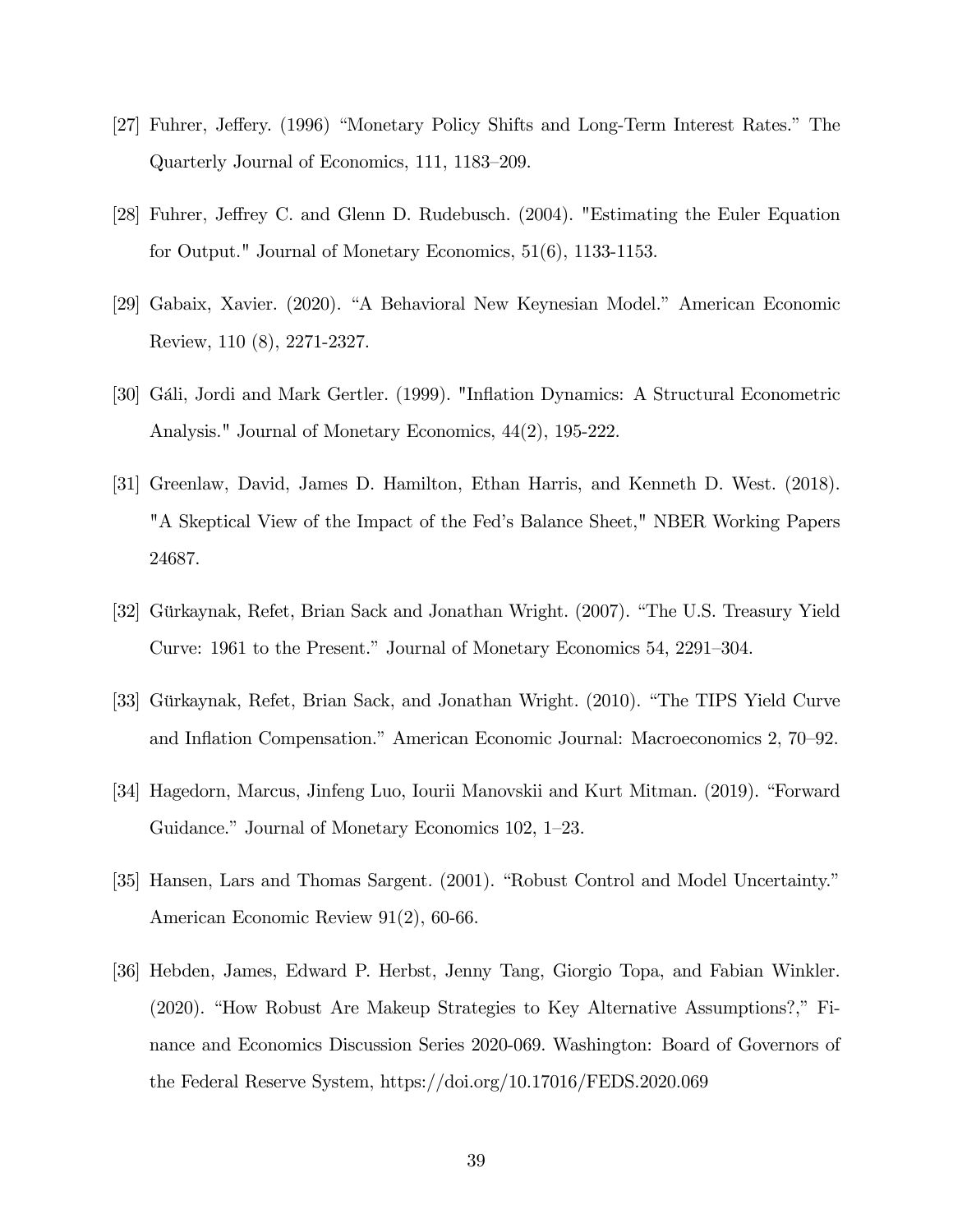- [37] Jung, Taehun, Yuki Teranishi, and Tsutomu Watanabe. (2001). "Zero Bound on Nominal Interest Rates and Optimal Monetary Policy," Discussion Paper no. 525, Kyoto Institute of Economic Research.
- [38] Kiley, Michael. (2016). "Policy Paradoxes in the New-Keynesian Model," Review of Economic Dynamics (21), 1-15.
- [39] Lepetit, Antoine and Cristina Fuentes-Albero. (2020). "The Limited Power of Monetary Policy in a Pandemic," Working paper. Available at http://dx.doi.org/10.2139/ssrn.3699708
- [40] Levin, Andrew T., Volker Wieland, and John Williams. (1999). "The Robustness of Simple Monetary Policy Rules under Model Uncertainty" In: Taylor, J., ed., Monetary Policy Rules. University of Chicago Press.
- [41] Levin, Andrew T., Volker Wieland, and John Williams. (2003). "Performance of Forecast-Based Monetary Policy Rules under Model Uncertainty" American Economic Review, 93, 622-645.
- [42] Levin, Andrew T., and John Williams. (2003). "Robust Monetary Policy Rules with Competing Reference Models." Journal of Monetary Economics 50, 945-975.
- [43] Levin, Andrew T., David LÛpez-Salido, Edward Nelson, and Tack Yun. (2010). "Limitations on the Effectiveness of Forward Guidance at the Zero Lower Bound," International Journal of Central Banking, 6(1), 143-189.
- [44] McCallum, Bennet. (1988). "Robustness Properties of a Rule for Monetary Policy." Carnegie-Rochester Conference Series on Public Policy 29: 173-203.
- [45] McKay, Alisdair, Emi Nakamura and Jon Steinsson. (2016). "The Power of Forward Guidance Revisited." American Economic Review 106 (10), 3133-58.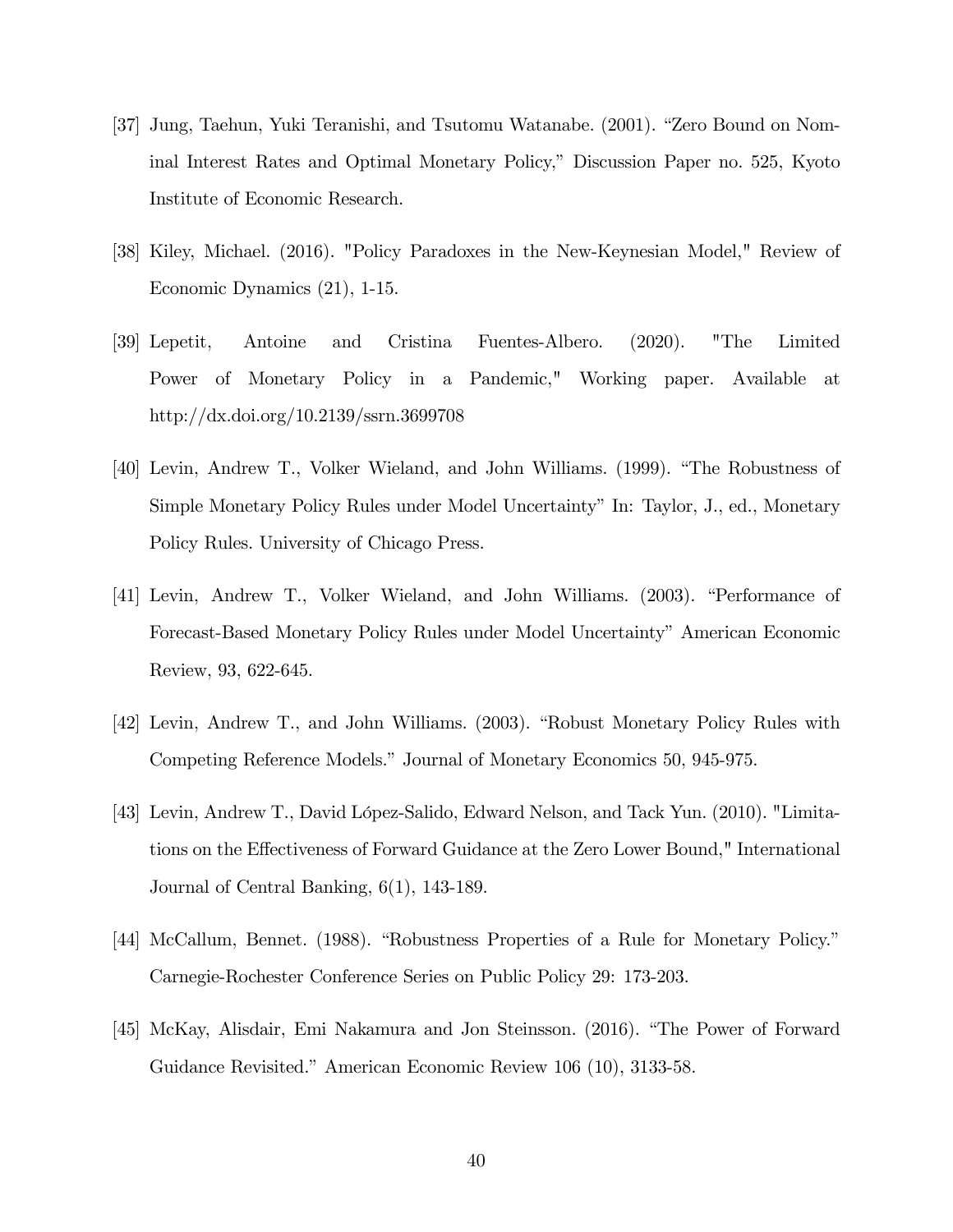- [46] McKay, Alisdair, Emi Nakamura and Jon Steinsson. (2017). "The Discounted Euler Equation: A Note." Economica 84: 820-831.
- [47] McKay, Alisdair, and Johannes F. Wieland. (2020). "Forward Guidance and Durable Goods Demand." National Bureau of Economic Research, Working paper 28066.
- $[48]$  Minutes of the Federal Open Market Committee, June 9–10. (2020). https://www.federalreserve.gov/monetarypolicy/Öles/fomcminutes20200610.pdf
- [49] Nakata, Taisuke, and Takeki Sunakawa (2019). "Credible Forward Guidance," Finance and Economics Discussion Series 2019-037. Washington: Board of Governors of the Federal Reserve System, https://doi.org/10.17016/FEDS.2019.037.
- [50] Nakov, Anton . (2008). "Optimal and Simple Monetary Policy Rules with Zero Floor on the Nominal Interest Rate." International Journal of Central Banking, 4(2), 73-127.
- [51] Reifschneider, David L. and John M. Roberts. (2006). "Expectations formation and the effectiveness of strategies for limiting the consequences of the zero bound," Journal of the Japanese and International Economies, Elsevier, vol. 20(3), pages 314-337, September.
- [52] Reifschneider, David L., and John C. Williams. 2000. "Three Lessons for Monetary Policy in a Low-Inflation Era." Journal of Money, Credit, and Banking 32, no. 4, part  $2$  (November): 936–66.
- [53] Reifschneider, David L. and David Wilcox. (2019). "Average Inflation Targeting Would be a Weak Tool for the Fed to Deal with Recession and Chronic Low Inflation." Peterson Institute for International Economics Policy Brief 19-16.
- [54] Roberds, William. (1987). "Models of Policy under Stochastic Replanning." International Economic Review, 28(3), 731-755.